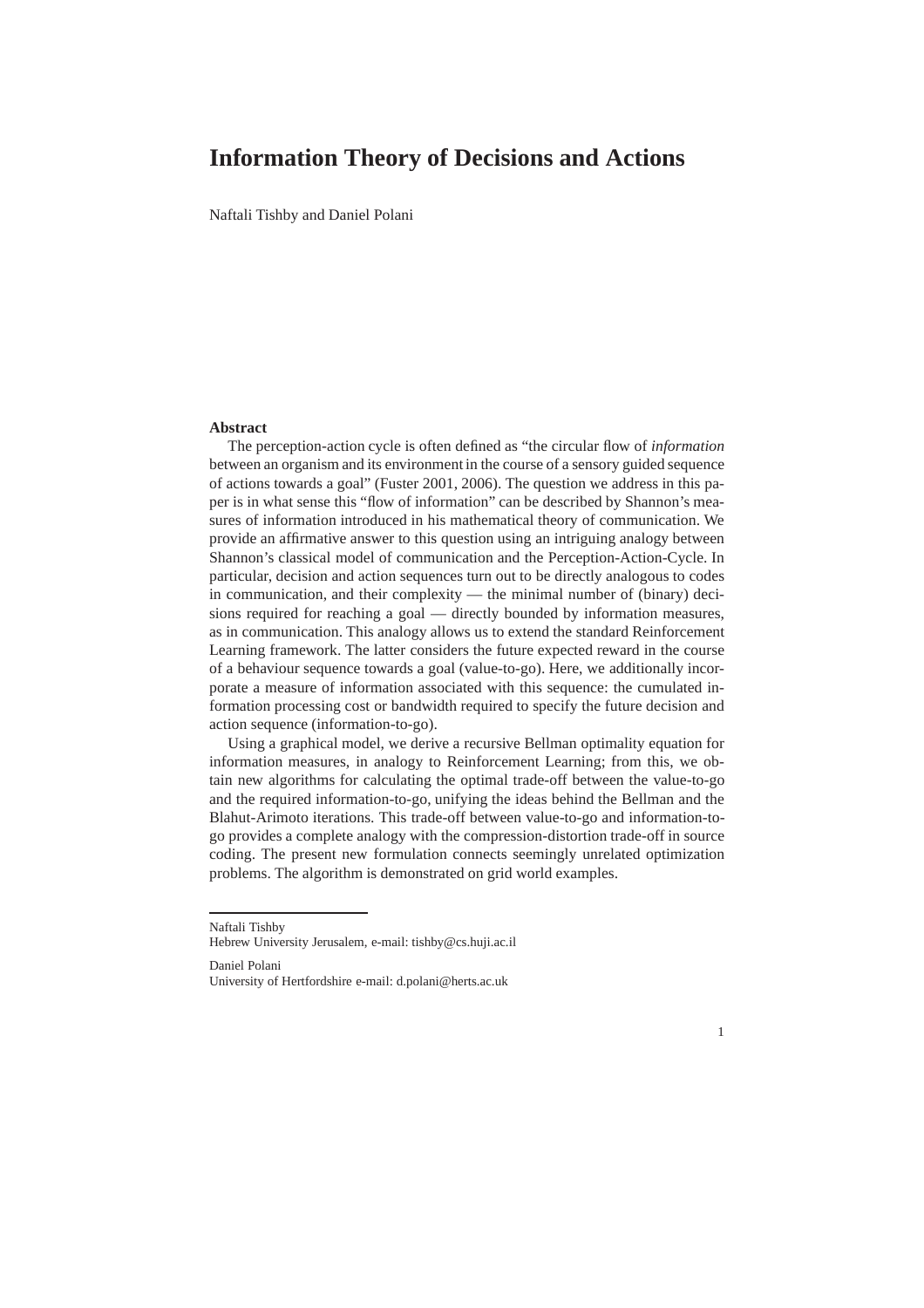## **1 Introduction**

To better understand intelligent behaviour in organisms and to develop such behaviour for artificial agents, the principles of perception, of intelligent information processing, as well as of actuation undergo significant study. Perception, information processing and actuation per se are often considered as individual, separate input-output processes. Much effort is devoted to understand and study each of these processes individually. Conceptually, the treatment of such input-output models is straightforward, even if its details are complex.

Compared to that, combining perception, information processing and actuation together introduces a feedback cycle that considerably changes the "rule of the game". Since actuation changes the world, perception ceases to be passive and will, in future states, generally depend on actions selected earlier by the organism. In other words, the organism controls to some extent not only which states it wishes to visit, but consequently also which sensoric inputs it will experience in the future.

The "cycle" view has intricate consequences and creates additional complexities. It is, however, conceptually more satisfying. Furthermore, it can help identifying biases, incentives and constraints for the self-organized formation of intelligent processing in living organisms — it is no surprise that the *embodied intelligence* perspective is adopted by many AI researchers (Pfeifer and Bongard 2007) which is intimately related to the perception-action cycle perspective. It has been seen as a path towards understanding where biological intelligence may have risen from in evolution and how intelligent dynamics may be coaxed out of AI systems.

A challenge for the quantitative treatment of the perception-action cycle is that there are many ways of modeling it which are difficult to compare. Much depends on the choice of architecture, the selected representation and other aspects of the concrete model. To alleviate this unsatisfactory situation, recent work has begun to study the perception-action cycle in the context of a (Shannonian) informationtheoretic treatment (Bialek et al. 2001; Touchette and Lloyd 2000, 2004; Klyubin et al. 2004, 2007), reviving early efforts by Ashby (1956).

The information-theoretic picture is universal, general, conceptually transparent and can be post hoc imbued with the specific constraints of particular models. On the informational level, scenarios with differing computational models can be directly compared with each other. At the same time, the informational treatment allows one to incorporate limits in the information processing capacity that are fundamental properties of a particular agent-environment system.

This is especially attractive in that it seems to apply to biologically relevant scenarios to some extent; details of this view are increasingly discussed (Taylor et al. 2007; Polani 2009). Under this perspective, in essence, one considers e.g. the informational cost of handling a given task. Vice versa, one can ask how well one can actually handle a task if constraints on the computational power are imposed (here in the form of limited informational bandwidth).

On the other side, there is the established framework of *Markovian Decision Problems* (MDPs) which is used to study how to find *policies* (i.e. agent strategies) that perform a task well, where the quality of the performance is measured via some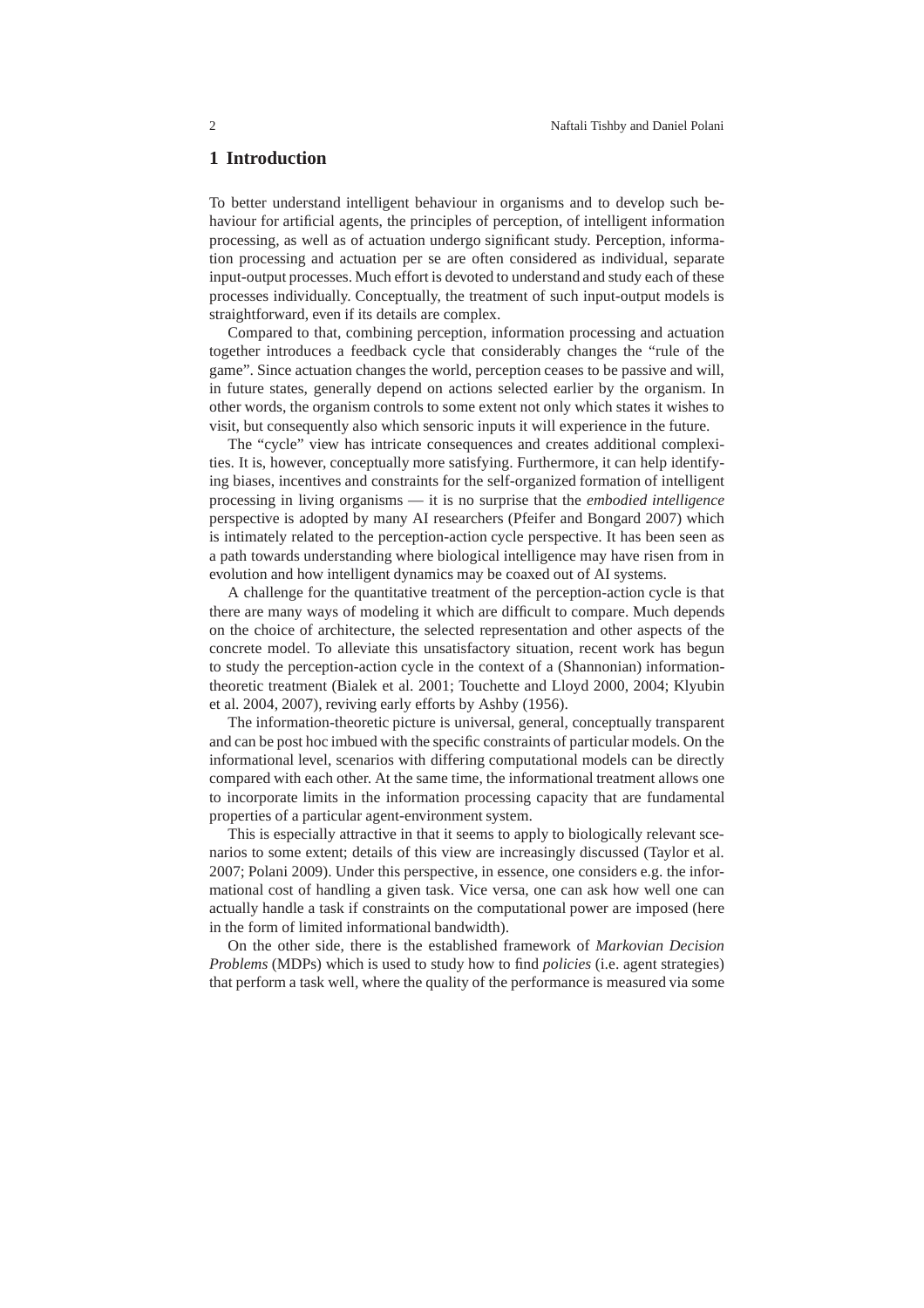cumulative reward value which depends on the policy of the agent. The MDP framework is concerned with describing the task and with solving the problem of finding the optimal policy. It is not, however, concerned with the actual processing cost that is involved with carrying out the given (possibly optimal) policies. Thus, an optimal policy for the MDP may be found which maximizes the reward achieved by an agent, but which does not heed possible computational costs or limits imposed on an agent — this is in contrast to simple organisms which cannot afford a large informational bandwidth or minimal robots for which a suboptimal, but informationally cheap performance would be sufficient.

It is therefore the goal of the present paper to marry the MDP formalism with an information-theoretic treatment of the processing cost required by the agent (and the environment) to attain a given level of performance (in terms of rewards). To combine these disparate frameworks, we need to introduce notions from both information theory as well as from the theory of MDPs.

To limit the complexity of the present exposition, this paper will concentrate only on modelling action rewards; we will not address here its symmetric counterpart, namely (non-informational) costs of sensoric data acquisition. Furthermore, we will skim only the surface of the quite intricate relation of the present formalism with the framework of predictive information (e.g. in Sec. 5.3.2).

## **2 Rationale**

An important remark about the present paper is that its core intention is the development of a general and expressive framework, and not a particularly efficient algorithm. In adopting the principled approach of information theory, we are here not concerned with producing an algorithm which would compare performancewise with competitive state-of-the-art MDP learners (such as, e.g. Engel et al. 2003; Jung and Polani 2007); and neither are we concerned with proposing or investigating particular flavours of the perception-action architecture. Instead, the idea behind the application of information theory to the perception-action cycle is to open the path towards a new way of looking at the perception-action cycle with the hope that this will lead to new concepts, new insights and, possibly, new types of questions.

In particular, because of its universality, and because the framework of information theory has deep ramifications into many fields, including physics and statistical learning theory, it makes different architectures, models as well as scenarios comparable under a common language. This allows information theory to be applied across various and quite disparate domains of interest (such as e.g. robotics, language, or speech); in addition, it opens up a natural approach to bridge the gap between the study of artificial and of biological systems. Information theory gives rise to a rich and diverse set of theorems and results, far beyond its original application to communication theory. These results include the formulation of fundamental bounds for computational effort and/or power. Furthermore, information-optimal solutions ex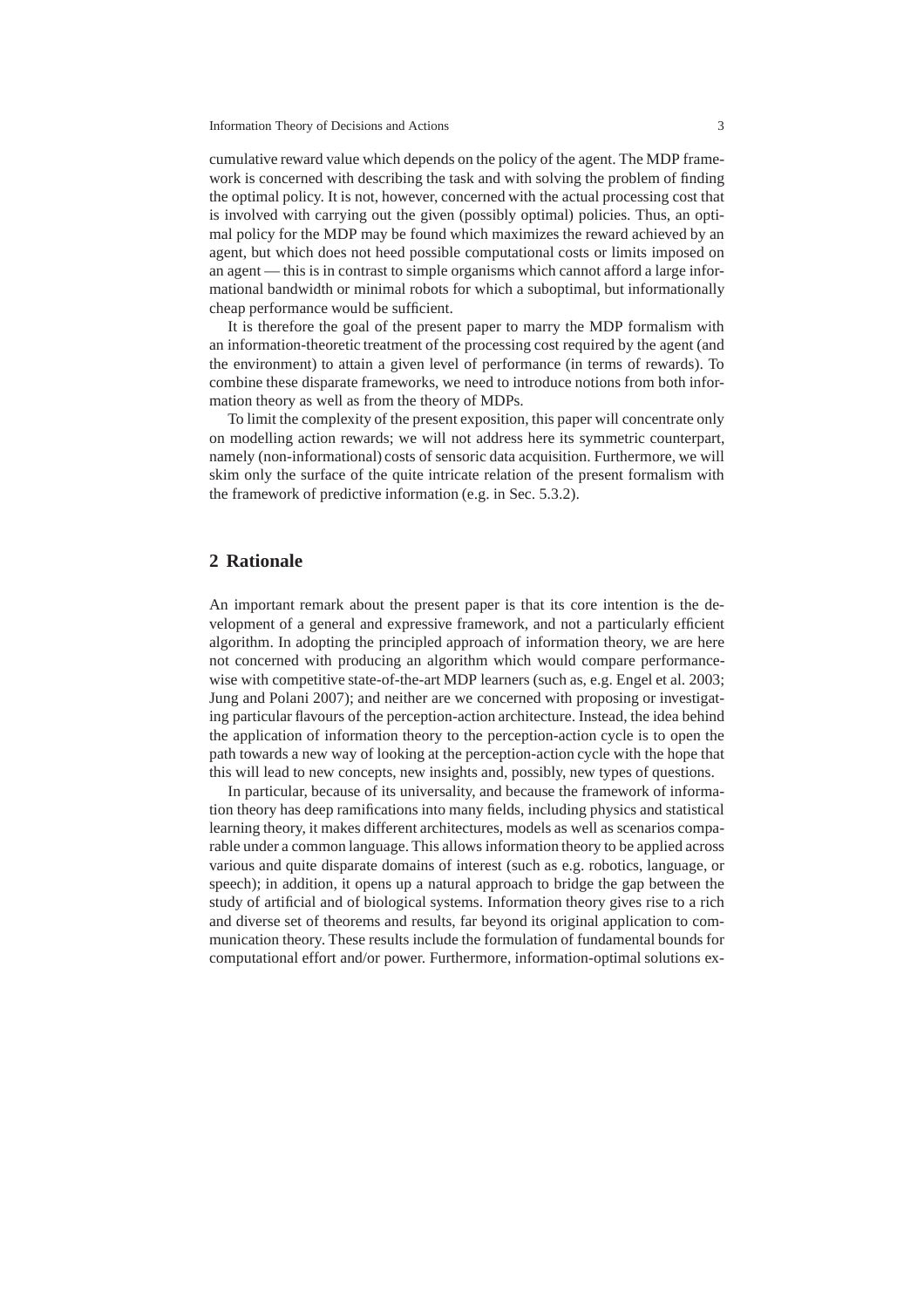hibit a significant array of desirable properties, among other being least biased or committed, or being maximally stable (see Sec. 8.2).

The particular slant that the present paper takes is essentially to consider the issue of optimal control in the guise of MDPs and expressing it in the language of information. This is not a mere equivalent re-expression of the control task. Rather, it adds a rich structural and conceptual layer to it.

In recent work, the classical task of optimal control has found an elegant reformulation in probabilistic and information-theoretic language: the control task is formulated as a probabilistic perturbation of a system by an agent, and the Bellman equation governing the optimal control solution can be expressed instead as a Kullback-Leibler divergence minimization problem (Todorov 2009); by identifying optimal control problems with Bayesian inference problems (Strens 2000), the efficient methods for graphical model inference become available for the computation of the optimal policies (Kappen et al. 2009). This can be generalized to consider directly the desired distribution of outcomes of the agent's action (Friston et al. 2006; Friston 2009).

In fact, this interpretation invites an even more general picture of the control problem: instead of specifying the reward structure externally, one can consider the intrinsic informational dynamics of an agent interacting with its environment. On the one hand, the study of the information flows in such a system gives important insights into the operation of the agent-environment system (Ay and Wennekers 2003; Lungarella and Sporns 2006; Ay and Polani 2008). On the other hand, one can obtain natural, intrinsically driven ("self-motivated", "reward-less") agent behaviours by optimizing information flows (Lungarella and Sporns 2005; Sporns and Lungarella 2006), predictive information (Ay et al. 2008) or the agent-external channel capacity of the perception-action cycle ("empowerment", Klyubin et al. 2005a, 2008). Because of its cyclical character, the interplay between agent-external and agentinternal information processing has been likened to an informational "Carnot Cycle" (Fry 2008), whose optimal thermal efficiency would find an informational analog in the concept of *Dual Matching*, which is essentially the *joint source-channel coding* proposed in (Gastpar et al. 2003).

Here, we will revisit the earlier mentioned MDP problem, and again we will employ an informational view. However, here, unlike in (Todorov 2009; Kappen et al. 2009), the informational picture will not be used to implement a Bayesian inference mechanism that realizes a solution to the Bellman equation — quite the opposite: we will, in fact, stick with the classical decision-theoretic Bellman approach to MDP. We will, however, combine this approach with a perspective which elevates the information used in the agent's decision process to the "first class object" of our discourse. Adopting this philosophy, we will see how the ramifications of the information approach will project into a wide array of disparate issues, ranging from the analogy between the perception-action cycle and Shannon's communication channel to the relation between the Dual Matching condition mentioned earlier ("Carnot optimality") and the perfectly adapted environment in Secs. 5.3.2 and 7.2.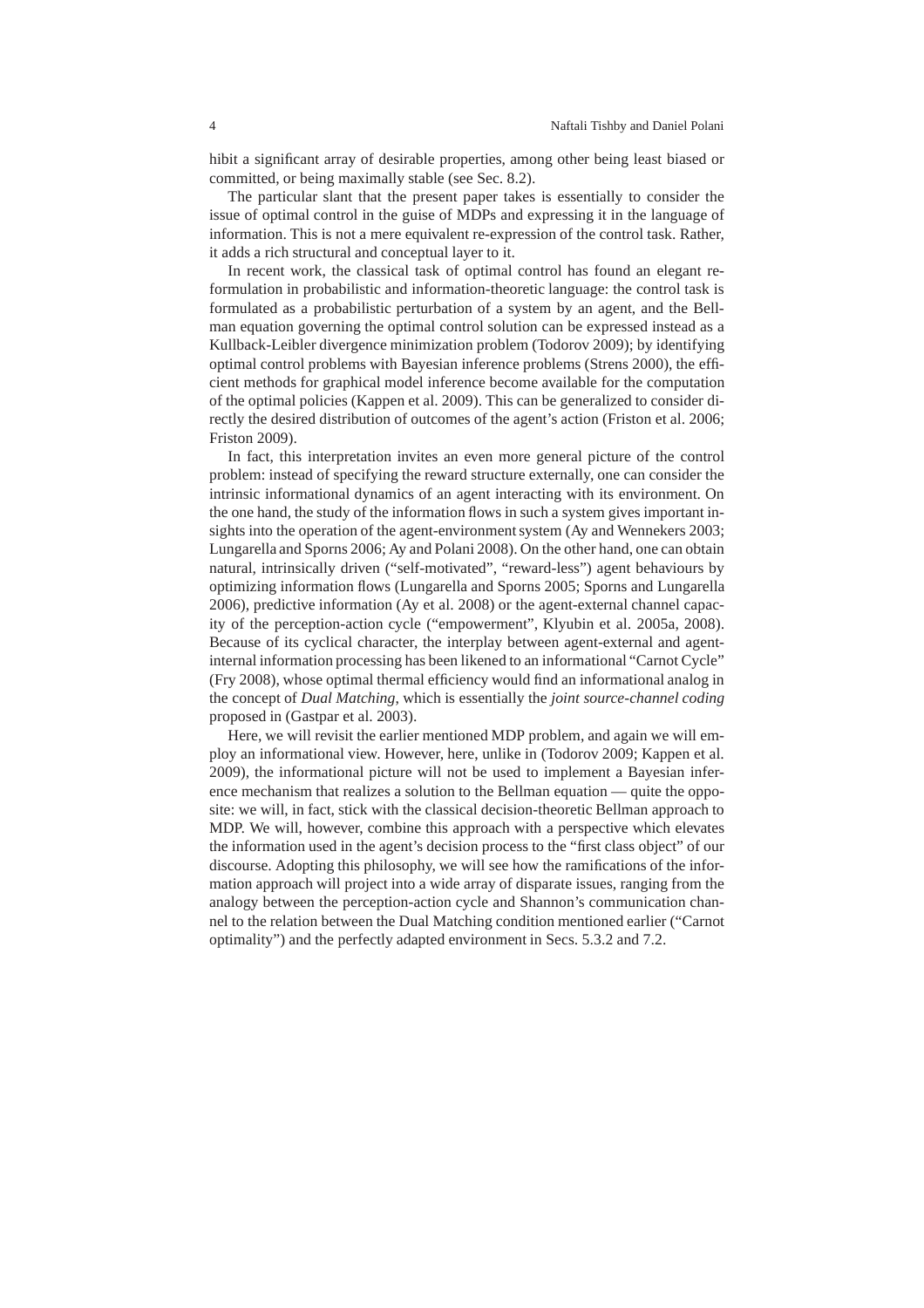## **3 Notation**

## *3.1 Probabilistic Quantities*

We will employ uppercase characters for random variables *X*,*Y*,*Z* ..., lowercase characters for concrete values  $x, y, z$ ... that they assume and curved characters  $\mathscr{X}, \mathscr{Y}, \mathscr{Z}$  for their respective domains. For simplicity we will assume that the domains are finite.

The probability that a random variable *X* assumes a value  $x \in \mathcal{X}$  is denoted by  $Pr(X = x)$ . However, to avoid unwieldy expressions, we will, by abuse of notation, write  $p(x)$  with *x* being the lowercase of the random variable *X* in question. Occasionally, we will need to associate two different distributions with the same random variable domain  $\mathscr X$ ; these cases will be clearly indicated, and the corresponding distributions will be denoted by the notation  $p(x)$ ,  $\hat{p}(x)$ ,  $q(x)$ ... and similar. Where a random variable is subscripted, such as in *X<sup>t</sup>* , a different index *t* will denote different variables.

## *3.2 Entropy and Information*

We review some of the basic concepts of Shannon's information theory and notational conventions relevant for this paper. For a more complete discussion see e.g. (Cover and Thomas 1991).

Define the *entropy*  $H(X)$  of a random variable *X* as

$$
H(X) := -\sum_{x \in \mathcal{X}} p(x) \log p(x) \tag{1}
$$

where the result is expressed in the unit of *bits* if the logarithm is taken with respect to base two; we assume the identification  $0\log 0 = 0$ . Furthermore, in the following we will drop the summation domain  $\mathscr X$  when the domain is obvious from the context. Also, we will write  $H[p(x)]$  instead of  $H(X)$  if we intend to emphasize the distribution *p* of *X*.

The entropy is a measure of uncertainty about the outcome of the random variable *X* before it has been measured or seen, and is a natural choice for this (Shannon 1949). The entropy is always nonnegative. It vanishes for a deterministic *X* (i.e. if *X* is completely determined) and it is easy to see (e.g. using the Jensen inequality) that  $H[p(x)]$  is a convex functional over the simplex of probability distributions which attains its maximum  $\log |\mathcal{X}|$  for the uniform distribution, reflecting the state of maximal uncertainty.

If a second random variable *Y* is given which is jointly distributed with *X* according to the distribution  $p(x, y)$ , then one can define the joint entropy  $H(X, Y)$  trivially as the entropy of the joint random variable  $(X, Y)$ . Furthermore, one can now define the *conditional entropy* as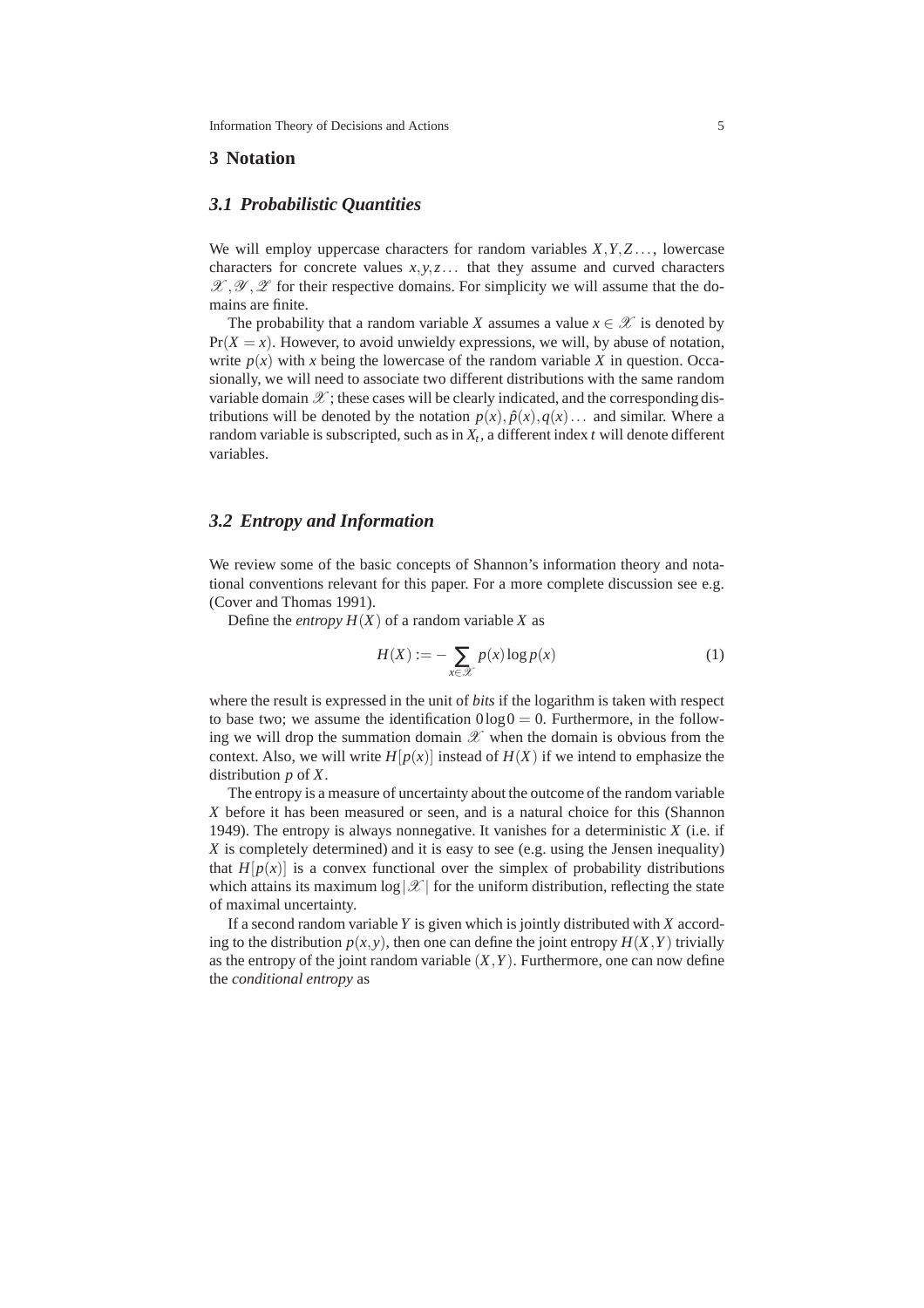6 Naftali Tishby and Daniel Polani

$$
H(X|Y) \stackrel{\Delta}{=} \sum_{y} p(y)H(X|Y=y) := -\sum_{y} p(y) \sum_{x} p(x|y) \log p(x|y).
$$

The conditional entropy measures the remaining uncertainty about *X* if *Y* is known. If *X* is fully determined on knowing *Y*, it vanishes. With the conditional entropy, one obtains the basic additivity property, or *chain rule* for the entropy,

$$
H(X,Y) = H(Y) + H(X|Y) = H(X) + H(Y|X).
$$
 (2)

This additivity of the entropy for (conditionally) independent variables can, in fact, be taken as the defining property of Shannon's entropy, as it uniquely determines it under mild technical assumptions.

Instead of the uncertainty that remains in a variable *X* once a jointly distributed variable *Y* is known, one can ask the converse question: how much uncertainty in *X* is resolved if *Y* is observed, or stated differently, how much *information* does *Y* convey about *X*. This gives rise to the highly important notion of *mutual information* between *X* and *Y*, which is expressed in the following equivalent ways,

$$
I(X;Y) = H(X) - H(X|Y) = H(Y) - H(Y|X) = H(X) + H(Y) - H(X,Y).
$$
 (3)

It is non-negative and symmetric, and vanishes if and only if *X* and *Y* are independent. The mutual information turns out to play a major role in Shannon's source and channel coding theorems and other important ramifications of information theory.

A closely related, technically convenient and theoretically important quantity is the *relative entropy*, or *Kullback-Leibler divergence*: assume two distributions over the same domain  $\mathscr{X}$ ,  $p(x)$  and  $q(x)$ , where p is absolutely continuous with respect to *q* (i.e.  $q(x) = 0 \Rightarrow p(x) = 0$ ). Then define the relative entropy of *p* and *q* as:

$$
D_{\text{KL}}[p||q] \stackrel{\Delta}{=} \sum_{x} p(x) \log \frac{p(x)}{q(x)},\tag{4}
$$

with the convention  $0 \log \frac{0}{0} \stackrel{\Delta}{=} 0$ . The relative entropy is a measure how much "compression" (or prediction, both in bits) could be gained if instead of an hypothesized distribution  $q$  of  $X$ , a concrete distribution  $p$  is utilized. It is the mean code length difference if  $q(x)$  is assumed for the prior distribution of X but  $p(x)$  is the actual distribution.

We mention several important properties of the relative entropy needed for the rest of the paper (for details see e.g. Cover and Thomas 1991). First, one has  $D_{KL}[p||q] \ge 0$  with equality if and only if  $p = q$  everywhere (almost everywhere in the case of continuous domains  $\mathscr{X}$ ). In other words, one can not do better than actually assuming the "correct" *q*. Second, the relative entropy can become infinite if for an outcome *x* that can occur with nonzero probability  $p(x)$  one assumes a probability  $q(x) = 0$ . Third, the mutual information between two variables *X* and *Y* can be expressed as

$$
I(X;Y) = D_{KL}[p(x,y)||p(x)p(y)]
$$
\n(5)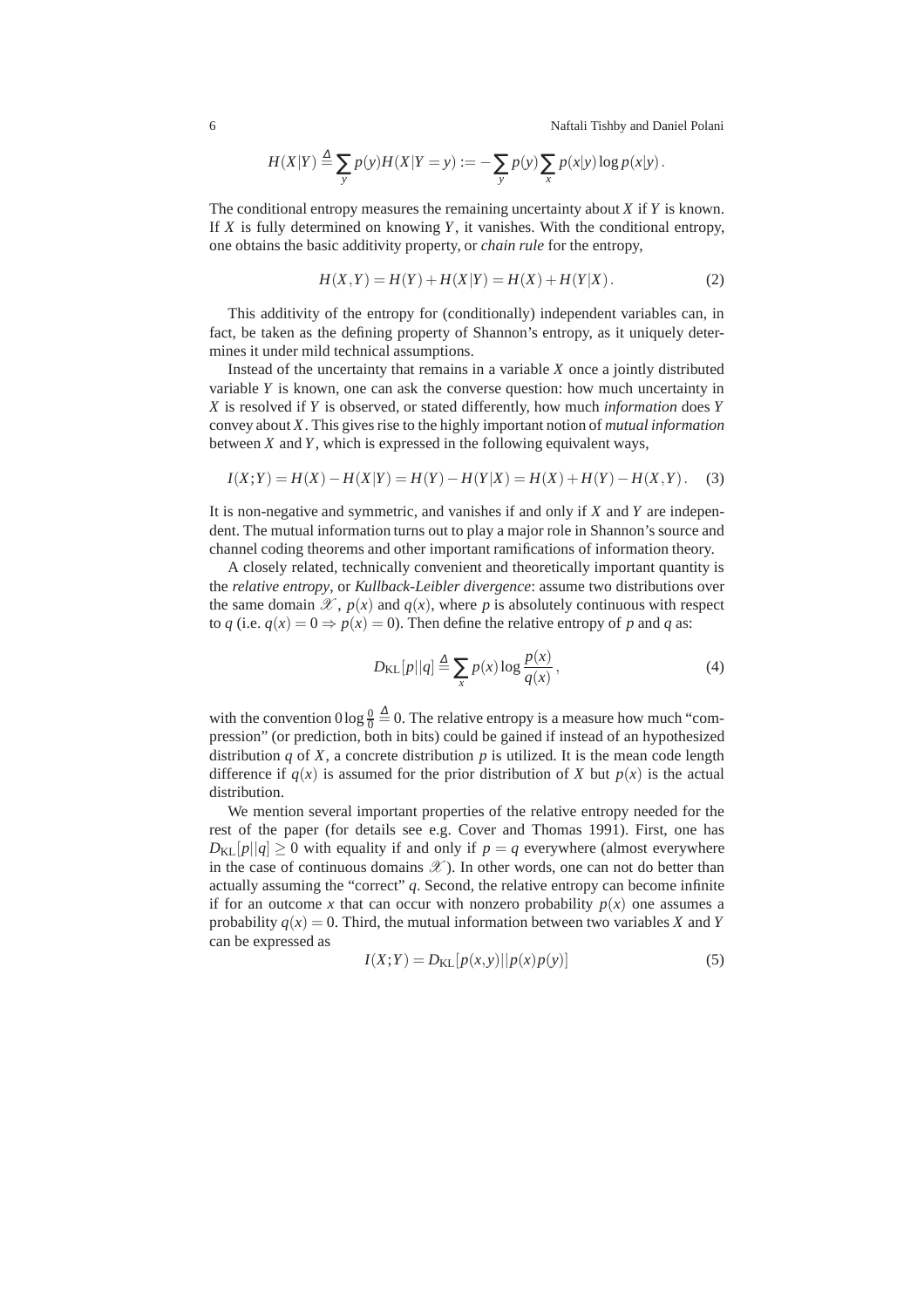where we write  $p(x)p(y)$  for the product of the marginals by abuse of notation. Basically, this interprets mutual information as how many bits about *Y* can be extracted from *X* if *X* and *Y* are not independent, but jointly distributed. If they are indeed independent, that value vanishes.

Furthermore, we would like to mention the following property of the relative entropy:

## **Proposition 1**  $D_{KL}[p||q]$ *, is convex in the pair*  $(p,q)$ *.*

The first important corollary form this is the strong concavity of the entropy functional, i.e. that there is a unique distribution with maximum entropy in any (compact) convex subset of the simplex. Since the mutual information can be written as

$$
I(X;Y) = D_{\text{KL}}[p(x,y)||p(x)p(y)] = \mathbb{E}_{y}D_{\text{KL}}[p(x|y)||p(x)],
$$

one can assert that  $I(X;Y)$  is a concave function of  $p(x)$  for a fixed  $p(y|x)$ , and a convex function of  $p(y|x)$  given  $p(x)$ . This is relevant because it guarantees the unique solution of the two fundamental optimization problems of information theory. The first is  $\min_{p(y|x)} I(X;Y)$ , given  $p(x)$  and subject to other convex constraints, i.e., the source coding or Rate-Distortion function. The second is  $\max_{p(x)} I(X;Y)$ , given  $p(y|x)$  and possibly other concave constraints, i.e., the channel capacity problem.

## **4 Markov Decision Processes**

## *4.1 MDP: Definition*

The second major building block for the treatment of perception-action cycles in the present paper is the framework of Markov Decision Processes (MDPs). It is a basic model for the interaction of an organism (or an artificial agent) with a stochastic environment. We note that, as discussed in Sec. 8.2, the Markovicity of the model is not a limitation; while our exposition of the formalism employed below will indeed assume access to the full state of the system for the purposes of computation, it will fully retain the ability to model the agent's subjective view.

In the MDP definition, we follow the notation from (Sutton and Barto 1998). Given a state set  $\mathscr{S}$ , and for each state  $s \in \mathscr{S}$  an action set  $\mathscr{A}(s)$ , an MDP is specified by the tuple  $(\mathbf{P}^{s'}_{s,a}, \mathbf{R}^{s'}_{s,a})$ , defined for all  $s, s' \in \mathcal{S}$  and  $a \in \mathcal{A}(s)$  where  $\mathbf{P}^{s'}_{s,a}$ defines the probability that performing an action *a* in a state *s* will move the agent to state *s* ′ (hence

$$
\sum_{s'} \mathbf{P}_{s,a}^{s'} = 1 \tag{6}
$$

holds) and  $\mathbf{R}_{s,a}^{s'}$  is the expected reward for this particular transition (note that  $\mathbf{R}_{s,a}^{s'}$ depends not only on starting state *s* and action *a*, but also on the actually achieved final state  $s'$ ).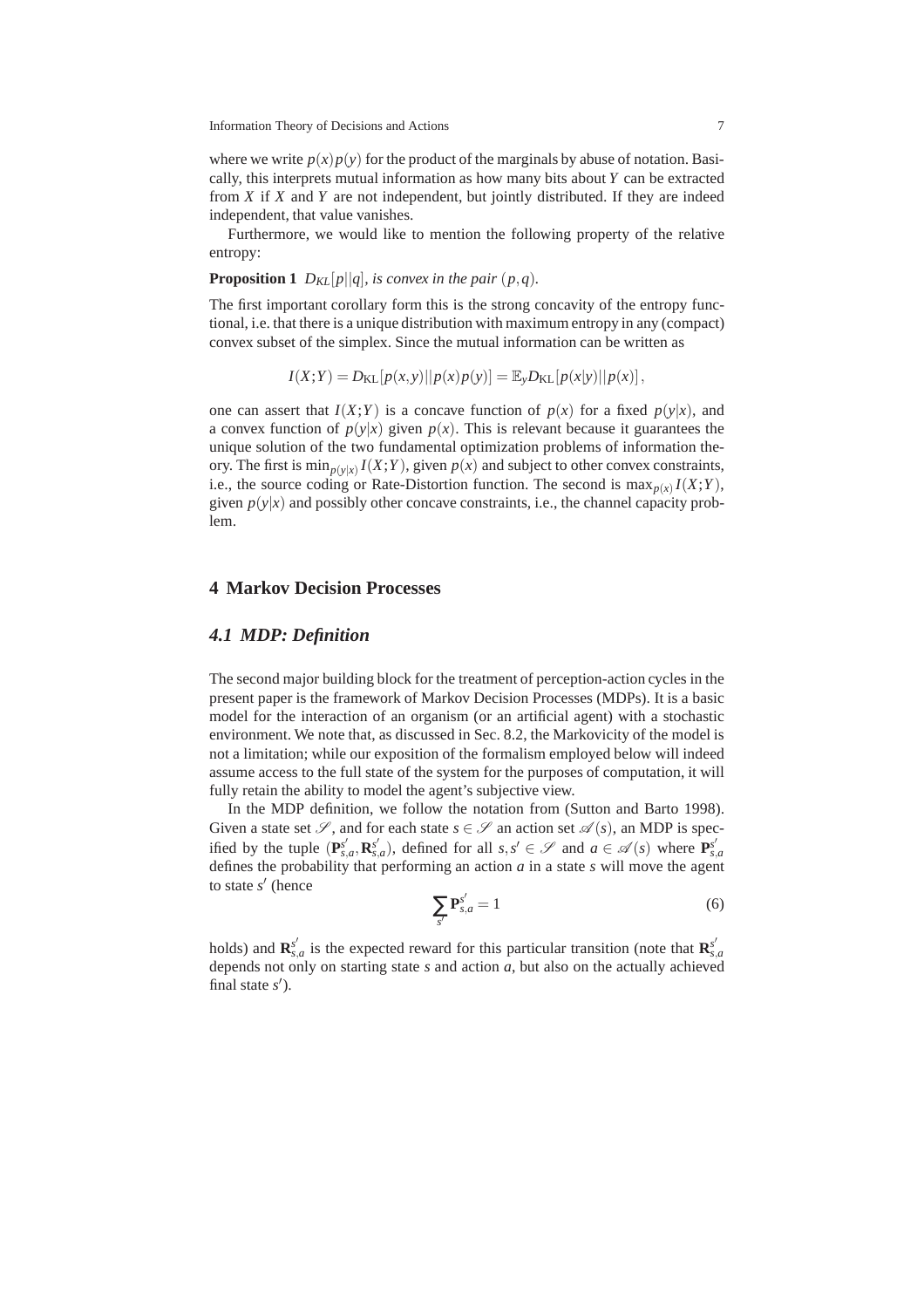## *4.2 The Value Function of an MDP and its Optimization*

The MDP defined in Sec. 4.1 defines a transition structure plus a reward. A *policy* specifies an explicit probability  $\pi(a|s)$  to select action  $a \in \mathcal{A}(s)$  if the agent in a state  $s \in \mathscr{S}$ . The policy  $\pi$  has the character of a conditional distribution, i.e.  $\sum \pi(a|s) = 1.$  $a \in \overline{\mathscr{A}}(s)$ 

Given such a policy  $\pi$ , one can now consider the cumulated reward for an MDP, starting at time *t* at state  $s_t$ , and selecting actions according to  $\pi(a|s_t)$ . This action gives a reward  $r_t$  and the agent will find itself in a new state  $s_{t+1}$ . Iterating this forever, one obtains the total reward for the agent following policy  $\pi$  in the MDP by cumulating the rewards over the future time steps:

$$
\mathfrak{R}_t = \sum_{t'=t}^{\infty} r_{t'},\tag{7}
$$

where  $\mathfrak{R}_t$  is the total reward accumulated<sup>1</sup> into the future starting at time step *t*.

Due to the Markovian nature of the model, this cumulated reward will depend only on the starting state  $s_t$  and, of course, the policy  $\pi$  of the agent, but not time, so that the resulting future expected cumulative reward value can be written  $V^{\pi}(s)$ where we dropped the index *t* from the state *s*.

Usually in the Reinforcement Learning literature a distinction is made between *episodic* and *non-episodic* MDPs. Strictly spoken, Eq. (7) applies to the nonepisodic case. For the episodic case, the sum in Eq. (7) is not continued to infinity, but stops at reaching so-called *goal* states. However, to unify the treatment, we will stick with Eq. (7) and rather suitably adapt  $(\mathbf{P}^{s'}_{s,a}, \mathbf{R}^{s'}_{s,a})$ .

A central result from the theory of Dynamic Programming and Reinforcement Learning is the so-called Bellman recursion. Even while the function  $V^{\pi}$  would be, in principle, computed by averaging over all possible paths generated through the policy  $\pi$ , it can be expressed through the *Bellman Equation* which is a recursive equation for  $V^{\pi}$ :

$$
V^{\pi}(s) = \sum_{a \in \mathscr{A}(s)} \pi(a|s) \cdot \sum_{s' \in \mathscr{S}(s)} \mathbf{P}_{s,a}^{s'} \cdot \left[ \mathbf{R}_{s,a}^{s'} + V^{\pi}(s') \right]
$$
(8)

where the following assumptions hold:

- 1. *a* sums over all actions  $\mathscr{A}(s)$  possible in *s*;
- 2. *s'* sums over all successor states  $\mathscr{S}(s)$  of *s*;
- 3. for an episodic MDP,  $V^{\pi}(s)$  is defined to be 0 if *s* is a goal state.

In the Reinforcement Learning literature, it is also common to consider the value function *V* being expanded per-action into the so-called *Q* function as to reflect

<sup>&</sup>lt;sup>1</sup> To simplify the derivations, we will always assume convergence of the rewards and not make use of the usual MDP discount factor; in particular, we assume either episodic tasks or nonepisodic (continuing) tasks for which the reward converges. For further discussion, see also the remark in Sec. 8.2 on *soft policies*.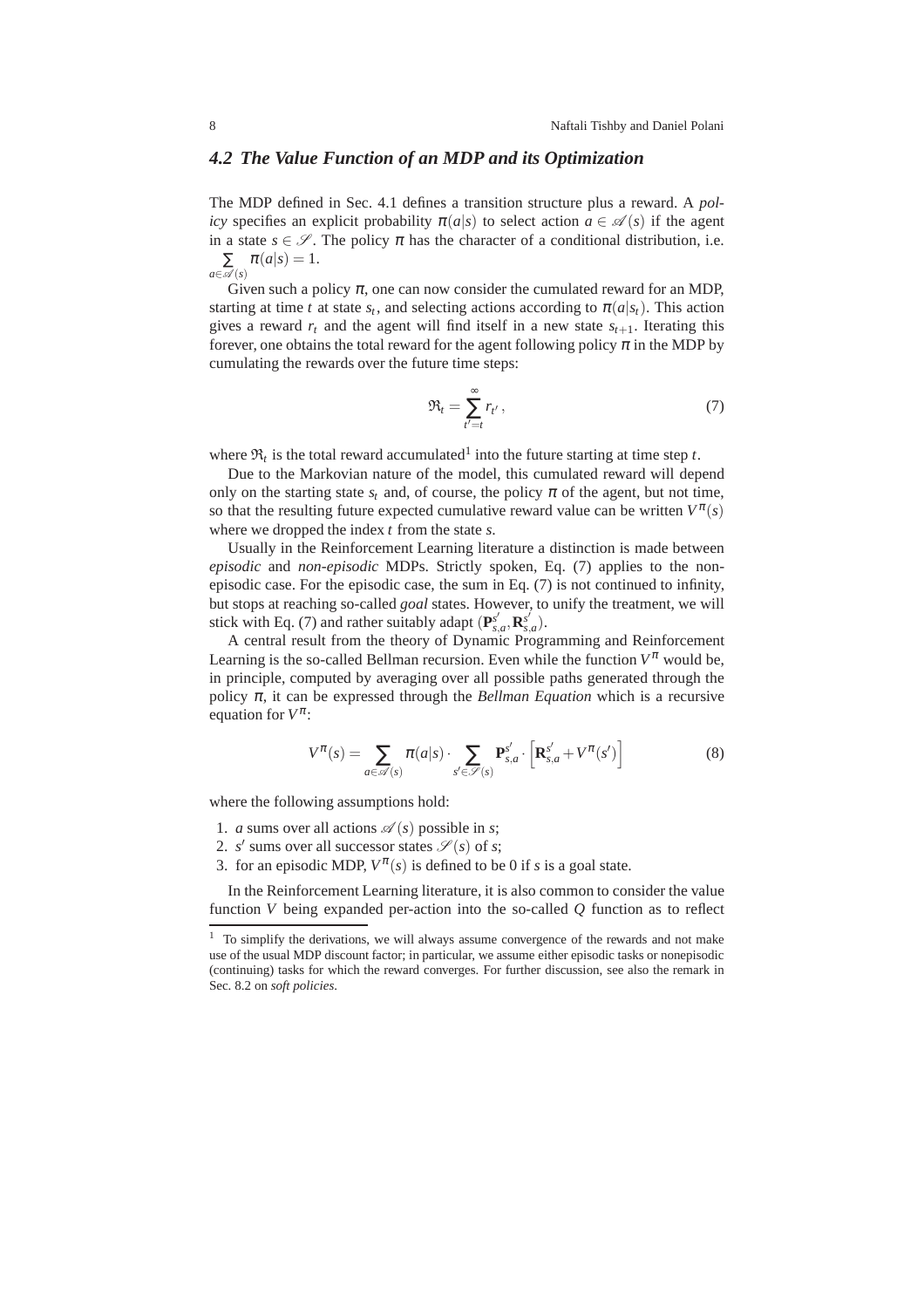which action *a* in a state *s* achieves which reward:

$$
Q^{\pi}(s,a) = \sum_{s' \in \mathscr{S}(s)} \mathbf{P}_{s,a}^{s'} \cdot \left[ \mathbf{R}_{s,a}^{s'} + V^{\pi}(s') \right]. \tag{9}
$$

In turn,  $V^{\pi}(s)$  can be obtained from  $Q^{\pi}(s,a)$  by averaging out the actions *a* with respect to the policy  $\pi$ .

To streamline and simplify the notation in the following, we assume without loss of generality that, in principle, all actions  $\mathscr{A} \triangleq \cup$ *s*∈S  $\mathscr{A}(s)$  are available at each state *s* and all states  $\mathscr S$  could be potential successor states. For this, we will modify the MDP in a suitable way: actions  $a \in \mathcal{A}$  that are not in the currently legal action set  $\mathscr{A}(s)$  will be excluded from the policy, either by imposing the constraint  $\pi(a|s) \stackrel{!}{=} 0$ or, equivalently, by setting  $\mathbf{R}_{s,a}^{s'} \stackrel{!}{=} -\infty$ . Similarly, transition probabilities  $\mathbf{P}_{s,a}^{s'}$  into non-successor states *s* ′ are assumed to be 0. Furthermore, for an episodic task, a goal state *s* is assumed to be absorbing (i.e.  $\mathbf{P}_{s,a}^{s'} = \delta_{s,s'}$  where the latter is the Kronecker delta) with transition reward  $\mathbf{R}_{s,a}^{s'} = 0$ .

The importance of the Bellman Equation (8) is that it provides a fixed-point equation for  $V^{\pi}$ . The value function which fulfils the Bellman Equation is unique and provides the cumulated reward for an agent starting at a given state and following a given policy. Where a value function*V* which is not a fixed point is plugged into the right side of Eq. (8), the equation provides a contractive map which converges towards the fixed point of the equation and thus computes the value of  $V^{\pi}$  for a given policy <sup>π</sup>. This procedure is called *value iteration*.

Finally, for an optimization of the policy — the main task of Reinforcement Learning — one then greedifies the policy, obtaining  $\pi'$ , inserts it back into the Bellman Equation, recomputes  $V^{\pi'}$  and continues the double iteration until convergence (Sutton and Barto 1998). This two-level iteration forms a standard approach for MDP optimization. In the current paper, we will develop an analogous iteration scheme which, however, will also cater for the informational cost that acting out an MDP policy entails. How to do this will be the topic of the coming sections.

## **5 Coupling Information with Decisions and Actions**

The treatment of an MDP, fully specified by the tuple  $(\mathbf{P}_{s,a}^{s'}, \mathbf{R}_{s,a}^{s'})$ , is usually considered complete on finding an optimal policy. However, recent arguments concerning biological plausibility indicate that any hypothesized attempt to seek optimal behaviour by an organism needs to be balanced by the considerable cost of information processing which increasingly emerges as a central resource for organisms (Laughlin 2001; Brenner et al. 2000; Taylor et al. 2007; Polani 2009). This view has recently led to a number of investigations studying the optimization of informational quantities to model agent behaviour (Klyubin et al. 2005a; Prokopenko et al. 2006; Ay et al. 2008). The latter work creates a connection between *homeokinetic*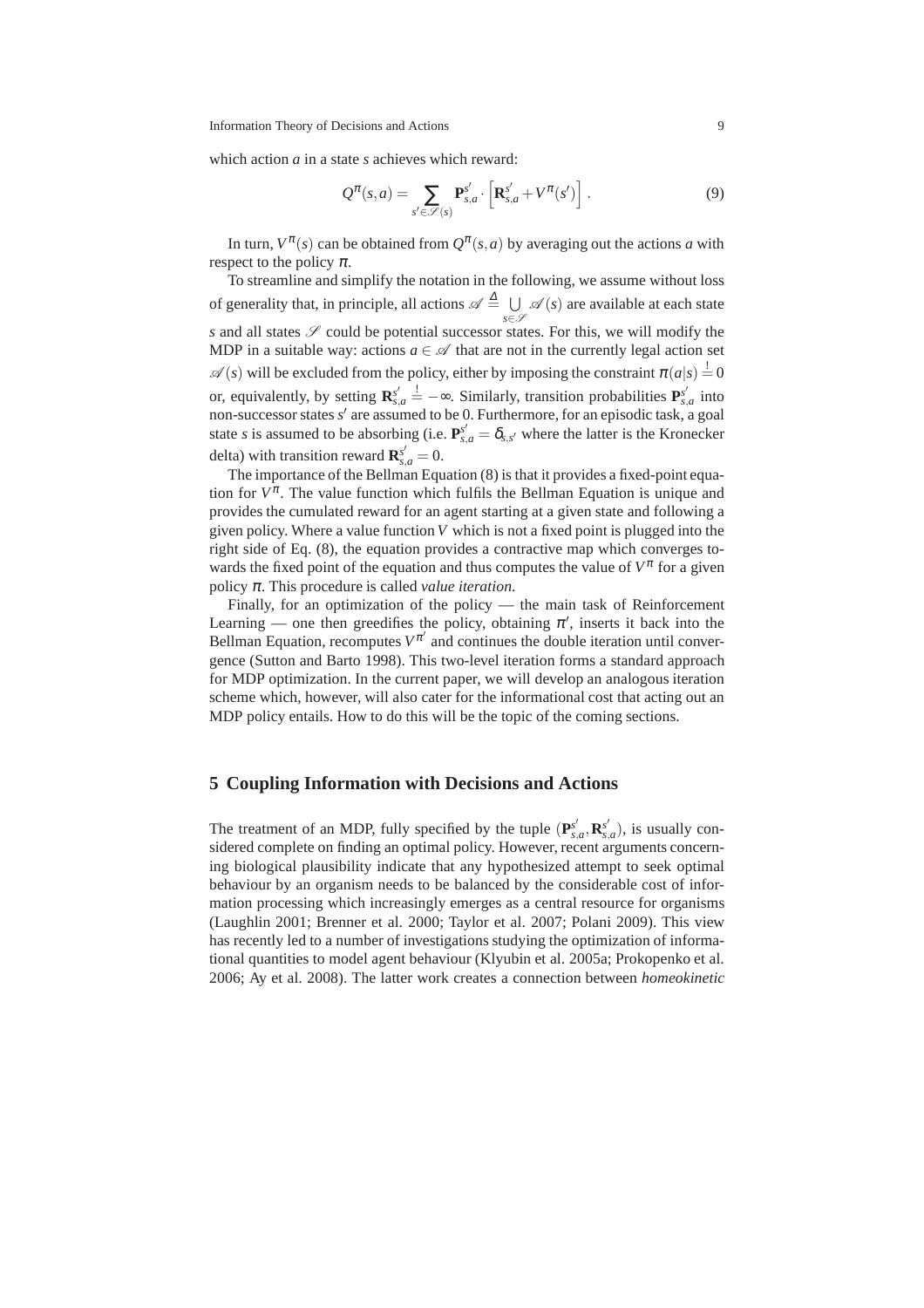dynamics and the formalism of predictive information (Der et al. 1999; Bialek et al. 2001).

In view of the biological ramifications, the consideration of an *explicit* reward becomes particularly relevant. The question then becomes to find the optimal rewards that an organism can accumulate under given constraints on its informational bandwidth; or, more generally, the best possible trade-off between how much reward the organism can accumulate vs. how much informational bandwidth it needs for that purpose.

In this context, it is useful to contemplate the notion of *relevant information*. The concept of relevant information stems from the information bottleneck formalism (Tishby et al. 1999). To do so, one interprets an agents' actions as the relevance indicator variables of the bottleneck formalism. This provides an informational treatment of single-decision sequential (Markovian) decision problems (Polani et al. 2001, 2006), quantifying how much informational processing power is needed to realize a policy that achieves a particular value/reward level. Since we determine the relevance of information by the value it allows the agent to achieve, we speak in this context also of *valuable information*<sup>2</sup> . A related, but less biologically and resourcemotivated approach is found in (Saerens et al. 2009). The topic of the present paper is a significant generalization of these considerations to the full-fledged perceptionaction cycle, and their treatment in the context of a generalized Bellman-type recursion.

## *5.1 Information and the Perception-Action Cycle*

To apply the formalism of information theory, the quantities involved are best represented as random variables. Specifically in the context of an MDP, or more specifically of an agent acting in an MDP, one can make use of the formalism of (Causal) Bayesian Networks (Pearl 2000; Klyubin et al. 2004, 2007). Here, we introduce for completeness the general Bayesian Perception-Action Cycle formalism, before specializing it to the particular case studied in the present paper.

## **5.1.1 Causal Bayesian Networks**

We briefly recapitulate the definition of *(Causal) Bayesian Networks*, also called *probabilistic graphical models* (see Pearl 2000). Causal Bayesian Networks provide a way to describe compactly and transparently the joint distribution of a collection of random variables.

<sup>2</sup> Valuable information is not to be confused with the *value of information* introduced in (Howard 1966). Serving similar purposes, it is conceptually different, as it measures the value difference attainable in a decision knowing vs. not knowing the outcome of a given random variable. Stated informally, it could be seen as "non information-theoretic conjugate" of valuable information.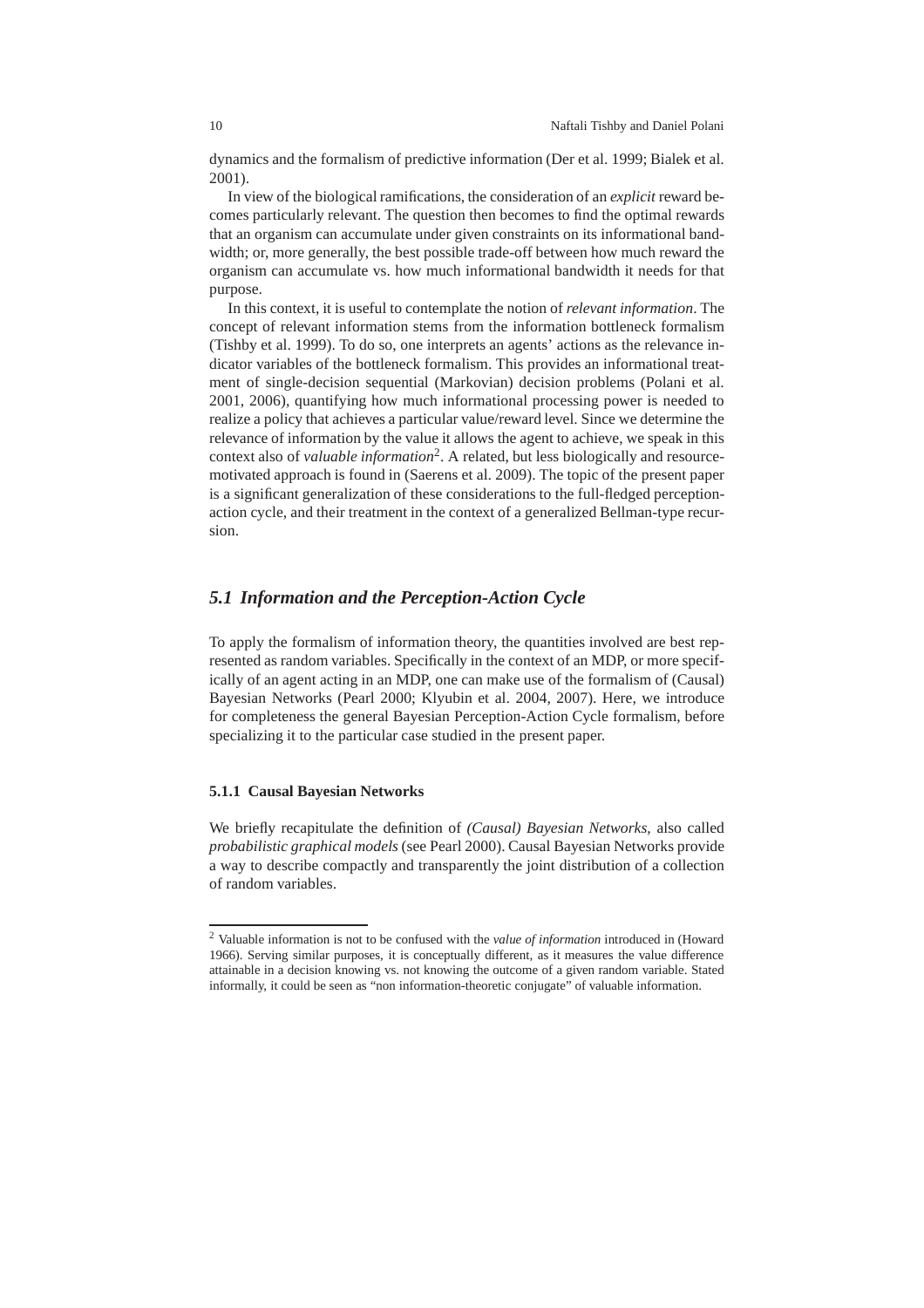A Bayesian network *G* over a set of random variables  $X = \{X_1, \ldots, X_n\}$  is a Directed Acyclic Graph (DAG) *G* in which each vertex is annotated by (or identified by) names of the random variables  $X_i$ . For each such variable  $X_i$ , we denote by  $Pa[X_i]$ the set of parents of  $X_i$  in  $G$  and  $Pa[x_i]$  their values. We say that a distribution  $p(\mathbf{x})$ is *consistent* with *G*, written  $p \sim G$ , if it can be factored in the form:

$$
p(x_1,...,x_n) = \prod_{i=1}^n p(x_i | \text{Pa}[x_i]).
$$

(To simplify notation, we adopt the canonical convention that a conditional distribution conditioned against an empty set of variables is simply the unconditional distribution).

#### **5.1.2 Bayesian Network for a Reactive Agent**

To see how Bayesian Networks can be applied to model an agent operating in a world, consider first a minimal model of a reactive agent. The agent carries out actions *A* after observing the state *W* of the world to which it could, in principle, have full access (this assumption will be revisited later). Such an action, in turn, transforms the old state of the world into a new world state.

In different states, typically different actions will be taken, and if one wishes to model the behaviour of the agent through time, one needs to unroll the cycle over time. This leads to the Causal Bayesian Network which is shown in Eq. (10); here the random variables are indexed by the different time steps  $\dots t - 3, t - 2, \dots, t, t +$ 1.... Each arrow indicates a conditional dependency (which can also be interpreted as causal in the sense of Pearl). For instance, at time *t*, the state of the world is  $W_t$  which defines the (possibly probabilistic) choice of action  $A_t$  immediately (no memory); this action, together with the current state of the world determines the next state of the world  $W_{t+1}$ , etc.



Note that in this model there is a priori no limitation on the arrow from  $W_t$  to  $A_t$ , i.e. on  $p(a_t|w_t)$ , and the agent could theoretically have full access to the state  $W_t$ .

#### **5.1.3 Bayesian Network for a General Agent**

After the simplest of the cases, consider a significantly more general case, the perception-action cycle of an agent with sensors and memory, as in Eq. (11).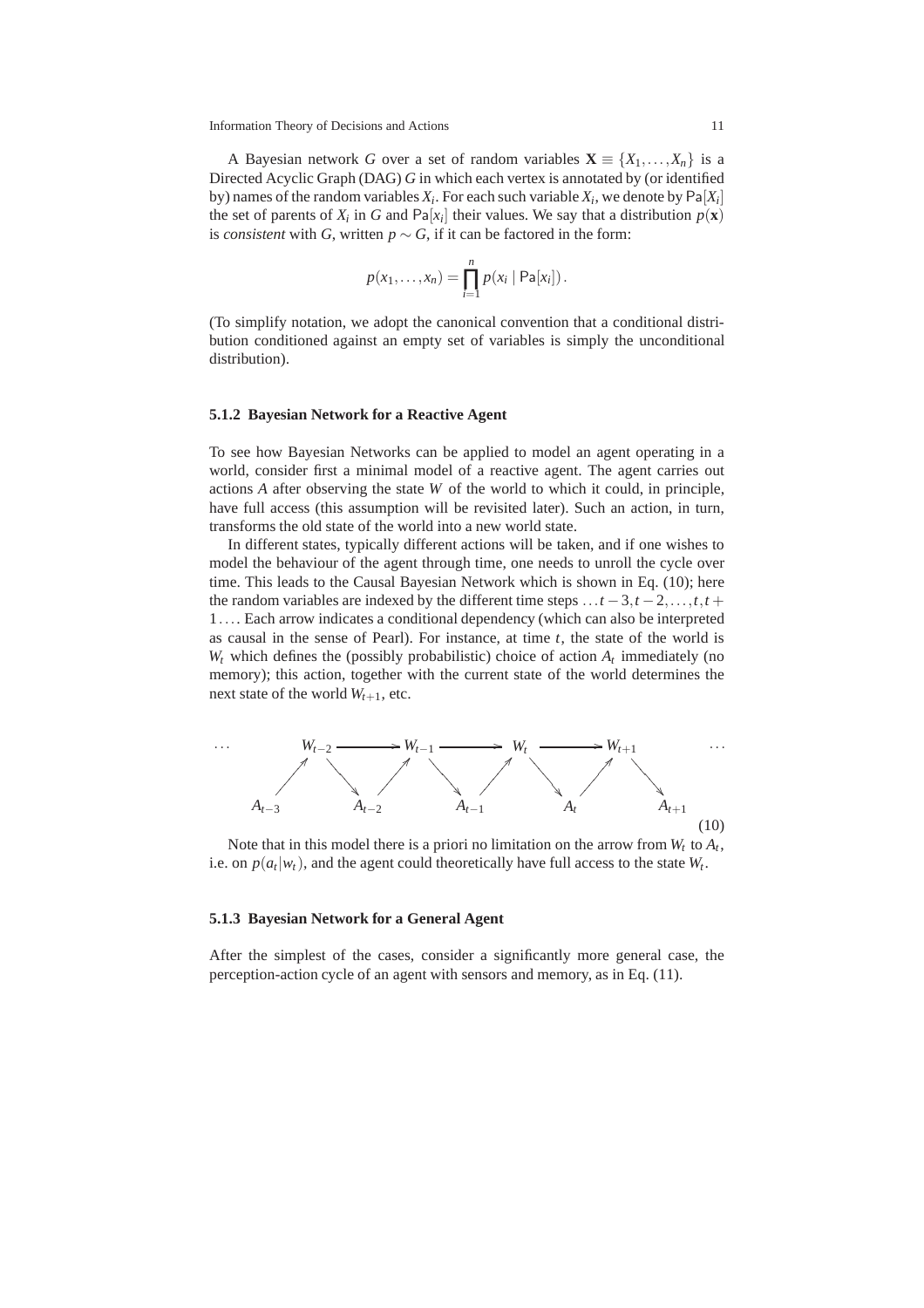

Here,  $W_t$  represents again the state of the world at time  $t$ ,  $A_t$  the actions; additionally, one has  $S_t$  as the sensor and a memory variable  $M_t$ . The sensor variable  $S_t$  models the limited access of the agent to the environment, the memory variable allows the agent to construct an internal model of the external state that can depend on earlier sensoric observations.

A few notes concerning this model:

- 1. it is formally completely symmetric with respect to an exchange of agent and environment — the state of the environment corresponds to the memory of the agent; the interface between environment and agent is formed by the sensors and actuators (the only practical difference is that the arrows inside the agent are amenable to adaptation and change, while the environmental arrows are slow, difficult and/or expensive to modify, but this is not reflected in the model skeleton).
- 2. from the agent's point of view, the sensor variable essentially transforms the problem into a POMDP; however, in the Bayesian Network formalism, there is nothing special about the limited view of the agent as opposed to an all-knowing observer. Where necessary, the eagle's eye perspective of an all-knowing observer can be assumed. In particular in conjunction with informational optimization, this allows one to select the level of informational transparency in the network between various nodes, in particular to study various forms and degrees of access to world information that the agent could enjoy, such as e.g. in sensor evolution scenarios (Klyubin et al. 2005b);
- 3. in the following, we will consider only agents which, in principle, could have full access to the world state. In other words, we will collapse *W* and *S* into the same variable (we postpone the discussion of the full system to a future study);
- 4. we note furthermore that modeling a memory implies that one wishes to separately consider the informational bandwidth of the environment and that of the agent; else the environment itself could be considered as part of the agent's memory. In this paper, we are indeed interested in the information processed in the complete agent-environment system and not the individual components. Here, we will therefore consider a reactive agent without a memory. However, this is not a limitation in principle, as the approach presented is expected to carry over naturally to models of agents with memory.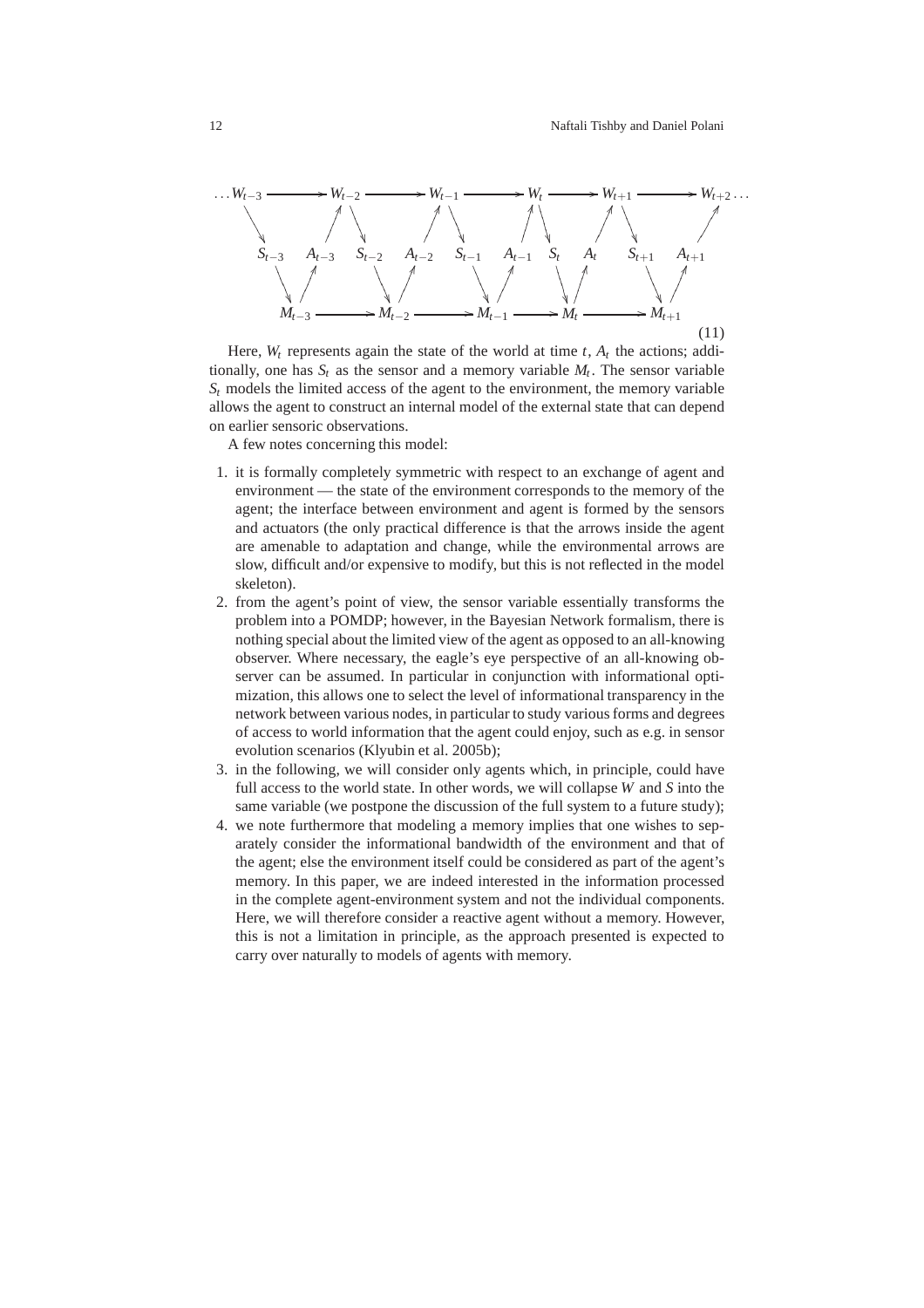With these comments, for the current paper, we finally end up at the following diagram which will form the basis for the rest of the paper:



which is essentially diagram (10), but where environmental state and sensor state have been collapsed into the same random variable *S*.

## *5.2 Actions as Coding*

To obtain an intuition how actions can be interpreted in the language of coding, represent a given MDP as a graph<sup>3</sup> with transition edges between a state *s* and its successor state  $s'$ . In this graph, the edges are labeled by the actions  $a$  available in the given states (as well as the transition probabilities and rewards). Multiple edges can connect a given state  $s$  and its successor state  $s'$  as long as they differ by their action label, in other words differing actions may lead to the same transition.

From this picture, it is easy to see that any MDP can be modified without loss of generality in such a way that the actions have the same cardinality in every state. In the simplest case, we can always make this cardinality 2 and all the actions/decisions binary. To see this, consider the standard example of a grid-world, or a maze. As explained above, describe such a world by a (directed) graph with vertices of various degrees. Replace now every junction (which could have an arbitrary number of possible action choices) by a roundabout. In a roundabout, every decision becomes binary: continue on the roundabout or take the turn. Thereby, the decisions/actions become binary (left/right), without changing anything else in the problem.

More generally, this can be done by transforming any complex decision into a binary decision tree. Thus, long decision/action sequences are encoded as long bit sequences. It is important to note, though, that each such bit can have entirely different semantic context, depending on its location on the graph.

Assume now for this section that our MDP is made of only binary decisions and/or actions, denoted by  $a_j \in \{0,1\}$ , and treat decision sequences as finite binary strings  $a_1a_2...a_k \equiv \mathbf{a}$ . Denote furthermore by *l* the standard string length function operating on these strings:  $l(\mathbf{a}) \equiv l(a_1 a_2 ... a_k) \stackrel{\Delta}{=} k$ .

We can now draw simple direct analogies between binary decision sequences and binary codes in communication. We assume that there exist finite sequences of actions (at least one) which deterministically connect any state *s* with any other state *s* ′ (the MDP is simply connected, and deterministic). Denote by **a***s*,*<sup>s</sup>* ′ such a (binary)

<sup>&</sup>lt;sup>3</sup> This is a transition graph and should not be confused with the Bayesian Network Graph.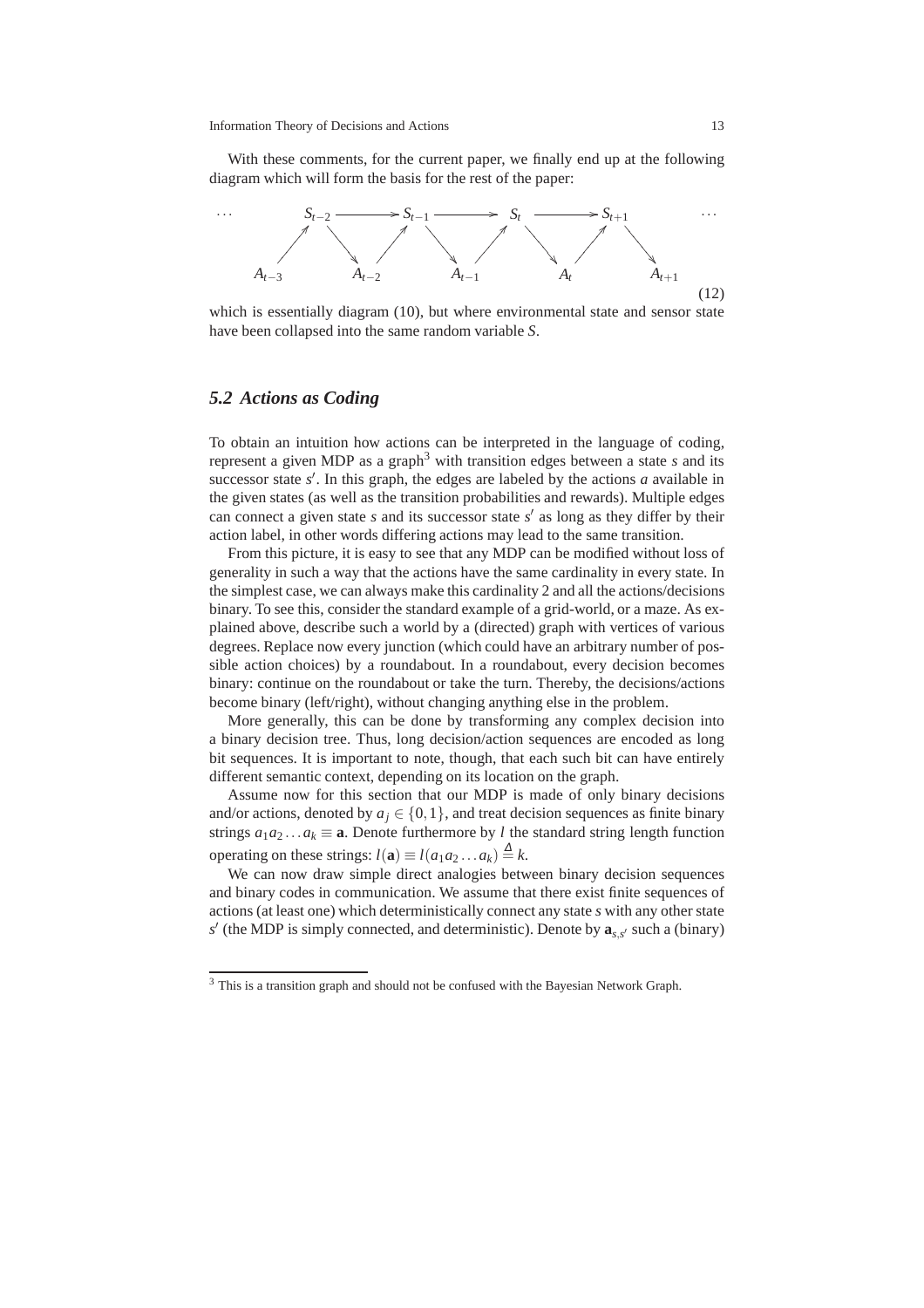action sequence, and by  $l(\mathbf{a}_{s,s'})$ , its length. The following properties either follow immediately or are easy to verify:

- Unique decoding: a binary decision sequence uniquely determine the end-state *s* ′ , given the starting state *s*.
- Concatenation: for any three states  $s_1$ ,  $s_2$ ,  $s_3$ , the concatenation of  $\mathbf{a}_{s_1,s_2} \circ \mathbf{a}_{s_2,s_3}$ is a sequence that connects  $s_1$  to  $s_3$ .
- Minimal length: for any two states *s*, *s'* we can define  $l_{s \to s'} \stackrel{\Delta}{=} \min_{\mathbf{a}_{s,s'}} l(\mathbf{a}_{s,s'})$ . We will call this minimal length between *s* and *s'* the *decision complexity* of the path  $s \rightarrow s'$  in the MDP.

Now, in general, while decision/action sequences have similarities to codes as descriptions of trajectories on a graph, there are also important differences. First, in general it is not always the case that the goal of an MDP is reaching a particular target state (or a set of target states), as in the case of the maze. Sometimes the optimal solution for an MDP is distributed and more diffused, or it involves an extended behaviour of potentially infinite duration as is required in optimal control, wealth accumulation, or survival. In particular, the required action trajectory may turn out not to be deterministic, or not finite, or neither. Moreover, if the MDP is noisy (i.e.  $\mathbf{P}_{s,a}^{s'}$  is not deterministic), a given action sequence does not necessarily determine a unique trajectory of states, but rather a distribution of state sequences.

This poses no problem though, since, as in standard information theory, above notion of decision complexity can be smoothly generalized to still have meaning in the probabilistic or non-finite action sequence: for this purpose one defines it to be the *expected* number of binary decisions, or bits of information, required by the agent in the future to achieve a certain expected cumulated reward value  $V^{\pi}(s_t)$ if one starts out at a particular state  $s_t$  at a given time  $t$  in the MDP. The decision complexity is essentially a generalization of the notion of relevant information (mentioned earlier in Sec. 5) from individual actions to complete action sequences starting at the current time and extending into the future.

Furthermore, one can extend the information processed by the agent alone to the information processed by the whole system, encompassing both agent and environment. Hereby, one moves from decision complexity to *process information*. This quantity is computed for the whole agent-environment system, beginning with the current state (and agent action) and extended towards the open-ended future of the system. Strictly spoken, we only consider the process information towards the future, not the past. In analogy to the term "cost-to-go", we will speak of *process information-to-go*, or simply *information-to-go*  $\mathfrak{S}^{\pi}(s_t, a_t)$  which is computed specifying a given starting state  $s_t$  and an initial action  $a_t$  and accumulating informationto-go into the open-ended future.

The information-to-go is the information needed (or missing) to specify the future states and actions relative to some prior knowledge about the future. One component of this information is the due to uncertainty in the decisions; the other is the information that is "given" or "processed" by the environment in the state transitions. For discrete states and actions we can think of it as the future state-action entropy, conditioned on the current state-action pair. More generally, one would use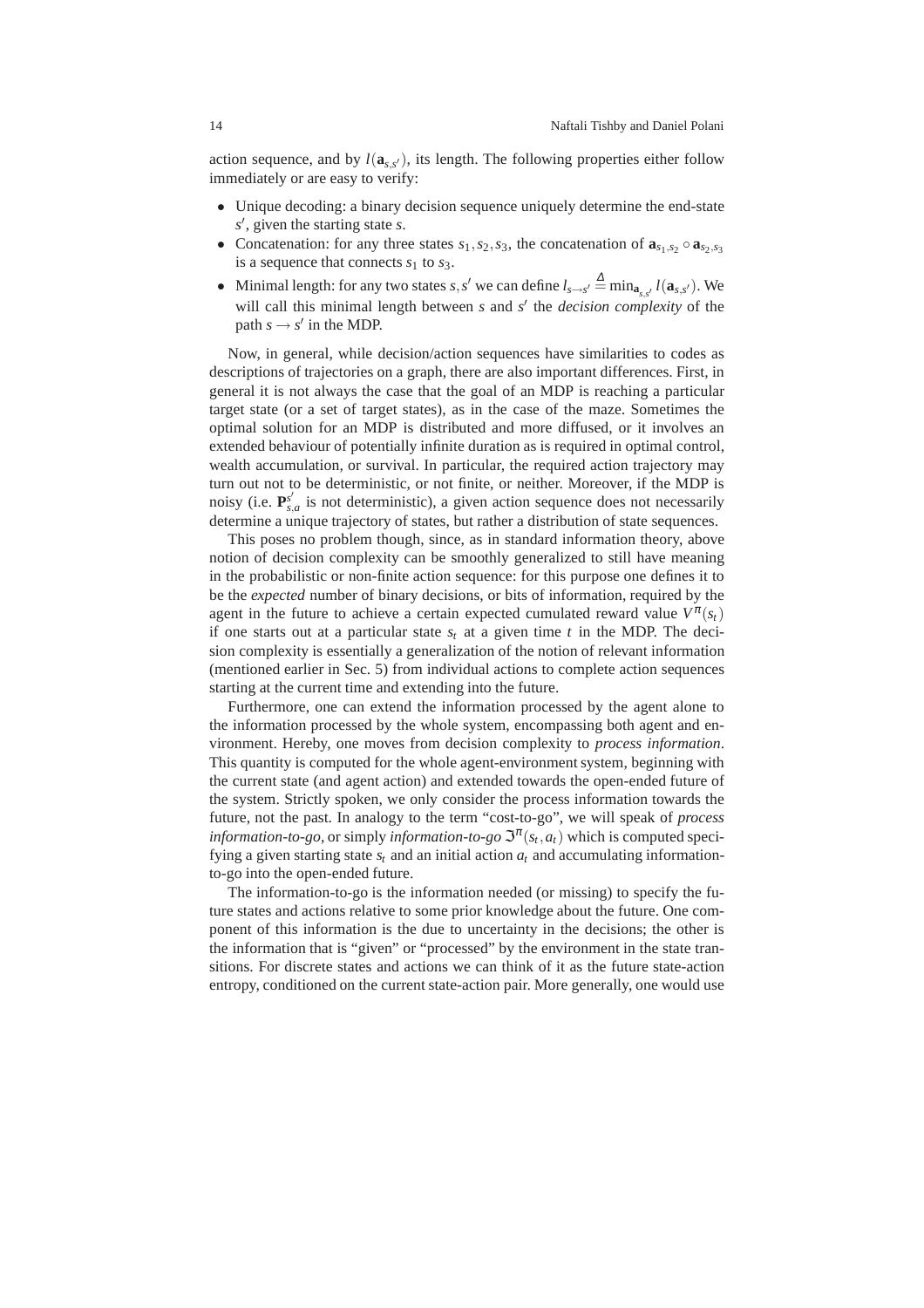the Kullback-Leibler divergence  $D_{KL}$  of the actual distribution relative to the prior distribution. This is actually implements an "informational regret" which generalizes the simple conditional entropy (and is better-behaved in the case of continuous states and actions). We define the notion of information-to-go formally in Sec. 6.2, Eq. (20).

Let us emphasize again that the philosophy of the present approach is intimately related to the concept of relevant information (Tishby et al. 1999; Polani et al. 2001, 2006) which quantifies the minimal informational cost for individual decisions an agent needs to take to achieve a given future expected cumulated reward (i.e. value). A difference between relevant information and the present study is that here we consider the information processed by whole system, not just the agent. However, by far the most important distinction is that we generalize this concept to include the information to be processed by the system not just for one time step, but over the *whole* period of the run and thus through multiple cycles of the perception-action cycle projected into the future.

The intimate relation between the theories of information and of coding would suggest an interpretation of the formalism in terms of coding. However, statements in coding theory are typically of asymptotic nature. Now, in general, a run of an agent through an MDP does not need to be of infinite length, not even on average: finite-length runs are perfectly possible. To reconcile this conflict, consider the following two interpretations which we expect to be able to recover the asymptotics required for a coding-theoretic interpretation:

- 1. runs are restarted after completion, infinitely often, thereby extending the MDP into an infinite future;
- 2. assume that the total available information processing power of the agent is pooled and shared by a large number of separate decision processes; a particular decision process will utilize a certain amount of information processing bandwidth at a given time, and the information-theoretic formalism then describes the usage averaged over all processes (weighted with their probability of occurring). This second view introduces an ensemble interpretation of the formalism.

We believe that both, the infinite length run and the ensemble interpretation allow a connection of the present formalism to coding theory and provide tight bounds in the asymptotic case. This question will be pursued further in the future, but is outside the remit of the present paper.

## *5.3 Information-To-Go*

To prepare the ground for the later technical developments, in the present section, we first give a high-level outline of the coming discussions.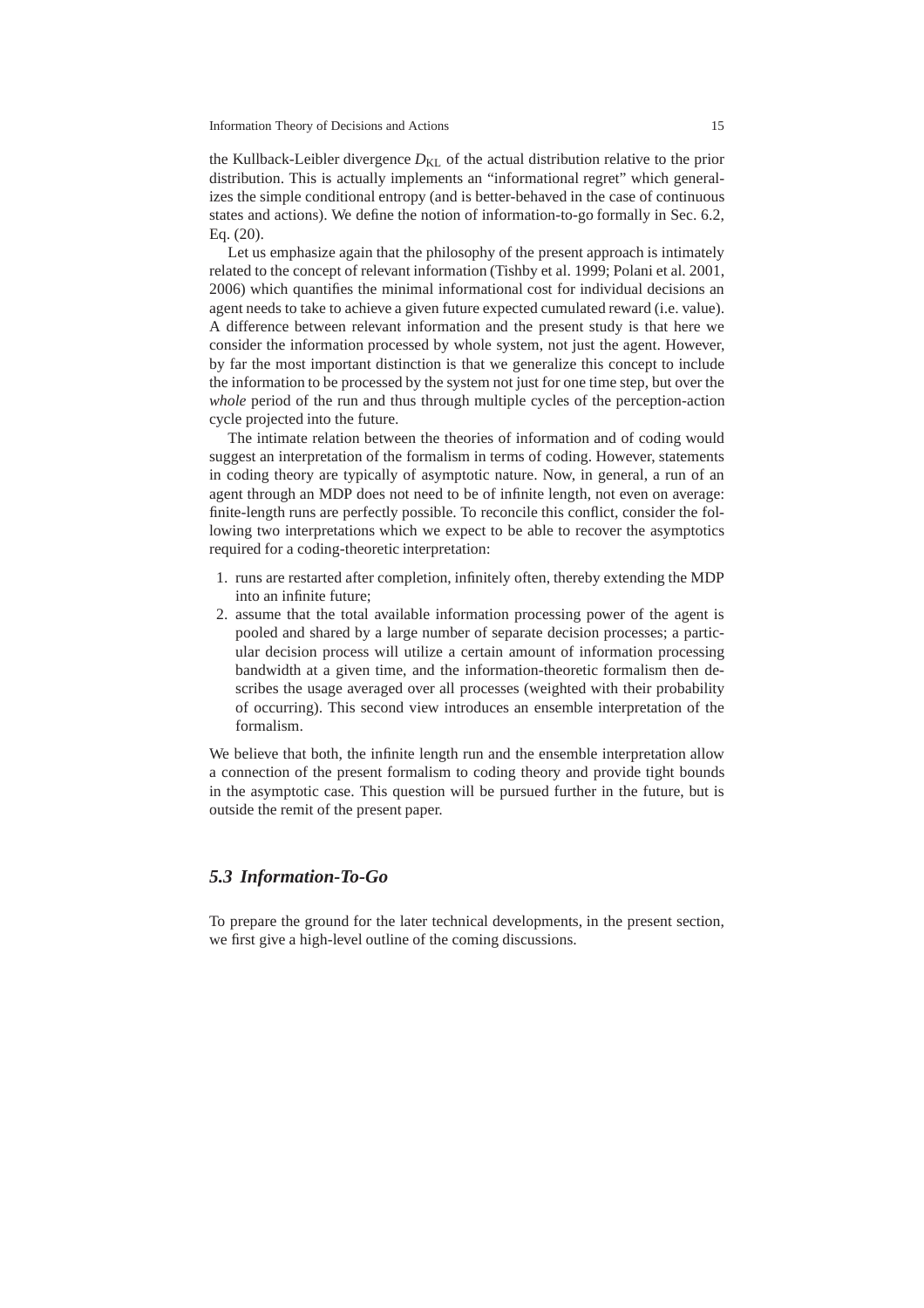## **5.3.1 A Bellman Picture**

The information-to-go,  $\mathfrak{S}^{\pi}(s_t, a_t)$ , is an information-theoretic quantity that is associated with every state-action pair, in analogy to the  $Q(s_t, a_t)$  function which can be considered as the *value- (or reward-)to-go* from Reinforcement Learning. The information-to-go quantifies how many bits one needs on average to specify the future state-action sequence in an MDP (or its informational regret) relative to a prior.

In Sec. 6 we shall suggest a principled way of generating  $\mathfrak{S}^{\pi}$ -optimal soft-max policies. Strikingly, these solutions obey a Bellman-type recursion equation, analogous to Reinforcement Learning; they involve a locally accumulated quantity which can be interpreted as *(local) information gain*, the information provided by the environment associated with each state transition and action, in analogy to the local reward in MDPs.

The local information gain will be shown to be composed of two natural terms. The first is the information measuring the environmental response to an action, i.e. the information processed in the transition as the system moves to a new state; it is determined by the MDP probabilities  $\mathbf{P}_{s,a}^{s'}$ . The second term is the information *required* by the agent to select the valuable actions and is determined by the policy  $\pi(a|s)$ .

The combination of the Value and Information Bellman equations gives a new Bellman-like equation for the linear (Lagrangian) combination of the two, the *free energy* of the MDP, denoted  $F^{\pi}(s_t, a_t, \beta)$ , which reflects the optimal balance between the information-to-go and value-to-go achieved. For given transition probabilities,  $\mathbf{P}_{s,a}^{s'}$ , and given policy  $\pi(a|s)$ , we can calculate the free energy for every state/action pair by solving the Bellman equation, for any given trade-off between information-to-go and value-to-go. This essentially implements a novel variant of the rate-distortion formalism which applies to the value-information trade-off of MDP sequences.

#### **5.3.2 Perfectly Adapted Environments**

This formulation gives rise to a second new insight, namely the characterization of the *perfectly adapted environment* by further minimizing the free energy with respect to the MDP probabilities,  $\mathbf{P}_{s,a}^{s'}$ . The MDP transition probabilities that minimize the free energy are shown to be exponential in the reward,  $\mathbf{R}_{s,a}^{s'}$ . In that particular case all the information about the future is valuable and the optimal policy turns out to be also the one that minimizes statistical surprises.

Perfectly adapted environments form another family of scenarios (besides the classical model of Kelly gambling, Kelly 1956) with the property that the maximization of information about the future is equivalent to the maximization of the value of the expected reward. In general, this is not the case: rather, the current state of the system will provide valuable (relevant) as well as non-valuable information about the future. Non-valuable (irrelevant) information about the future is the information that can be safely ignored (in a bottleneck sense) without affecting the future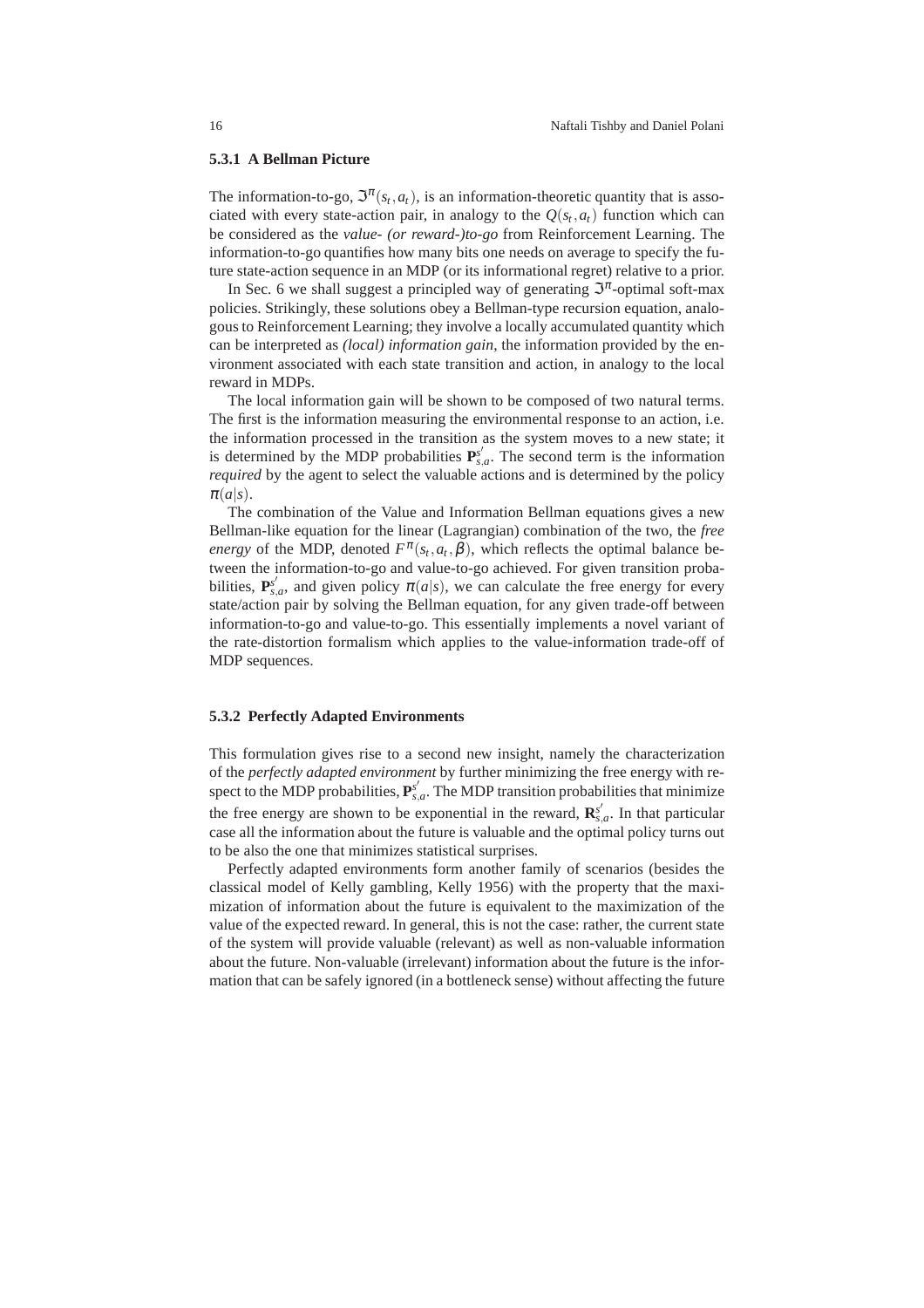expected reward. It is the valuable (relevant) information only which affects the future reward. In the special cases of both Kelly gambling as well as our case of the perfectly adapted environment, however, all information is valuable — maximizing the future information is equivalent to maximizing the expected future reward. When the bandwidth for future information is limited, this leads to a suboptimal trade-off with respect to achievable future expected reward.

The interest in studying perfectly adapted environments stems from the fact that they provide the key for linking predictive information with task-relevant information. It has been hypothesized that living organisms maximize the predictive information in their sensorimotor cycle and this hypothesis allows to derive a number of universal properties of the perception-action cycle (Bialek et al. 2001; Ay et al. 2008), and, if this hypothesis has merit, this would imply an interpretation of organismic behaviour in terms of (Kelly) gambling on the outcome of actions. On the other hand, actual organismic rewards could in principle be structured in such a way that much of the predictive information available in the system would turn out to be irrelevant to select the optimal action; the distinction between relevant and irrelevant information provides a characterization of an organism's niche in its information ecology.

However, under the assumption that information acquisition and processing is costly for an organism (Laughlin 2001; Polani 2009), one would indeed expect a selection pressure for the formation of sensors that capture just the value-relevant component of the predictive information, but no more. A step further goes the hypothesis that, over evolutionary times, selective pressure would even end up realigning the reward and the informational structures towards perfectly adapted environments. Although here we are concentrating only on their theoretical implications, it should be mentioned that all these hypotheses imply quantitative and ultimately experimentally testable predictions.

### **5.3.3 Predictive Information**

We assume in Eq. (12) that the agent has full sensoric access to the state of the world. This is a special case of the more general case where the information-to-go is the information that the agent at the current time has on the future of the system and which is extracted from past observations. One implication of this assumption is that the future information of the organism is bounded by the *predictive information* (defined e.g. in Shalizi and Crutchfield 2002; Bialek et al. 2001) of the environment (Bialek et al. 2007). In Fig. 3 from (Bialek et al. 2007), information about the past, the future, adaptive value and resources are put in relation to each other, and the predictive information (i.e. the information which the past of the system carries about the future) corresponds to its 3rd quadrant. Note that this is not the full predictive information, but only the valuable (relevant) component of the predictive information, in the sense that it identifies the information necessary to achieve a given value in a given reward structure. Its supremum is the total valuable information that the environment carries about the future. The organism cannot have more future valuable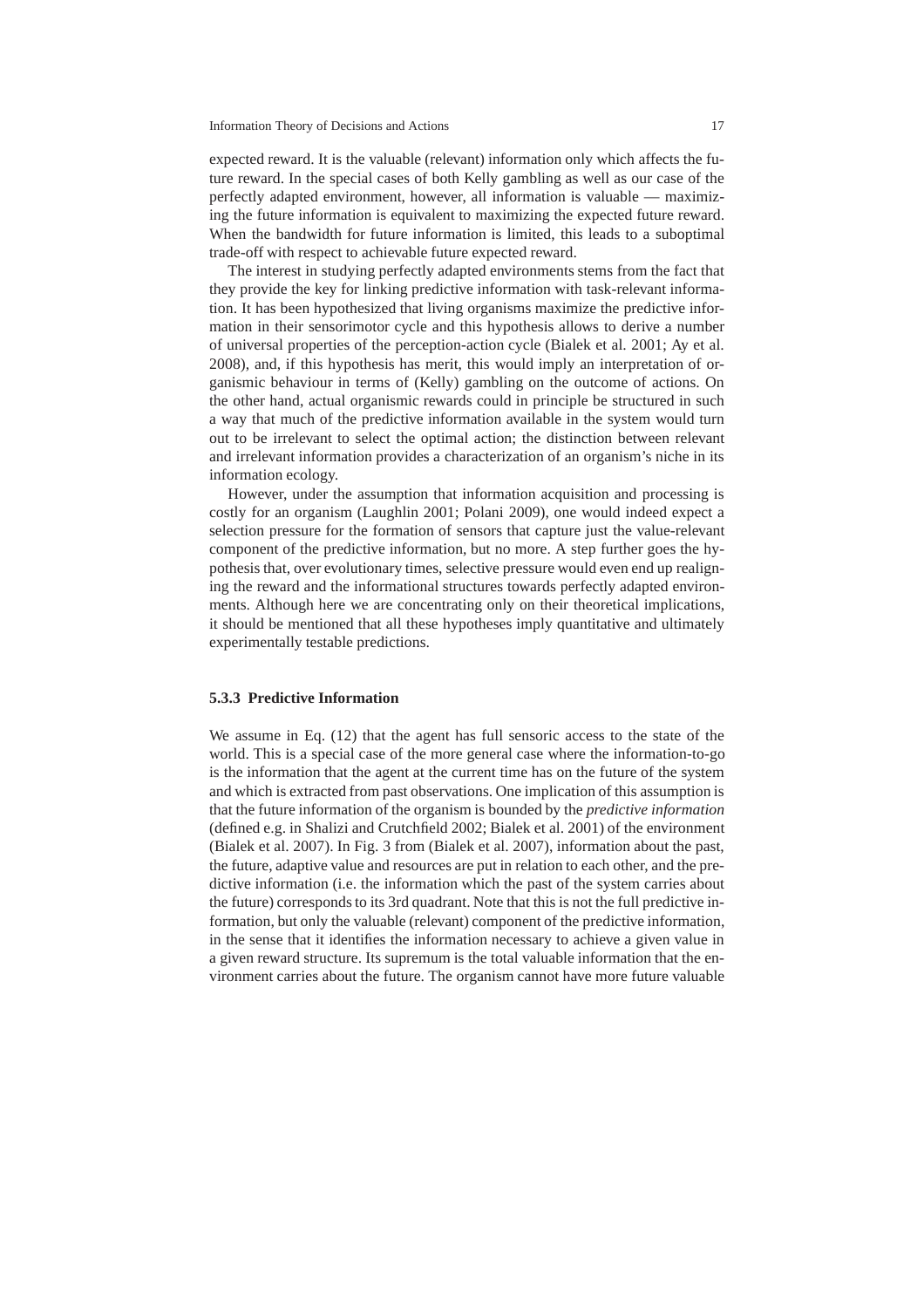information than is present in the environment, and will, usually, have less since it is bounded by metabolic, memory or computational resources. As was shown by (Bialek et al. 2001), for stationary environments the predictive information grows sub-linearly with the future horizon window (it is sub-extensive). On the other hand, for stationary environments and ergodic MDPs the information-to-go grows linearly with the horizon (future window size), for large enough windows.

#### **5.3.4 Symmetry**

We wish to attract attention to a further observation: we commented already in Sec. 5.1.3 that the Bayesian Network is symmetric with respect to environment and agent — but, in addition, the Bayesian Network is also structurally symmetric with respect to an interchange of past and future whereby the role of sensing and acting is switched. This structural symmetry is reflected in the essential interchangeability of the past and future axes in the 3rd quadrant of Fig. 3 in (Bialek et al. 2007). To complete the symmetry, we would need to additionally introduce a sensoric cost in analogy to the actuatoric reward which is already implemented in the present paper. Of course, the symmetry is only structural; in the framework, past and future are of course asymmetric, since we compress the past and predict the future  $-$  i.e. we minimize the information about the past and maximize the information about the future (and see e.g. also Ellison et al. 2009). Likewise, the symmetry between environment and agent is only structural, but the flexibility and the characteristic dynamics will in general differ strongly between the environment and the agent.

## *5.4 The Balance of Information*

The relevance of the informational treatment of the perception-action cycle arises to some degree from the fact that information, while not a conserved quantity, observes a number of consistency and bookkeeping laws. Other such laws are incarnated as informational lower or upper bounds. Always implicit to such considerations is of course the fact that, in the Shannon view, the source data can — in principle be coded, transmitted through the channel in question and then suitably decoded to achieve the given bounds.

We note that the multi-staged treatment of communication channels separating source and channel coding as espoused in the classical presentation by Shannon is not necessarily the most biologically relevant scenario. For instance, it was noticed by Berger (2003) that biology might be using non-separable information in the sense of using joint source-channel coding (Csiszár and Körner 1986). This view is of particular interest due to the discovery of the general existence of optimally matched channels (Gastpar et al. 2003). The simplicity and directness they afford, suggests that such channels may have relevance in biology. Specifically, with these advantages, it is conceivable that biological perception-action cycles would profit from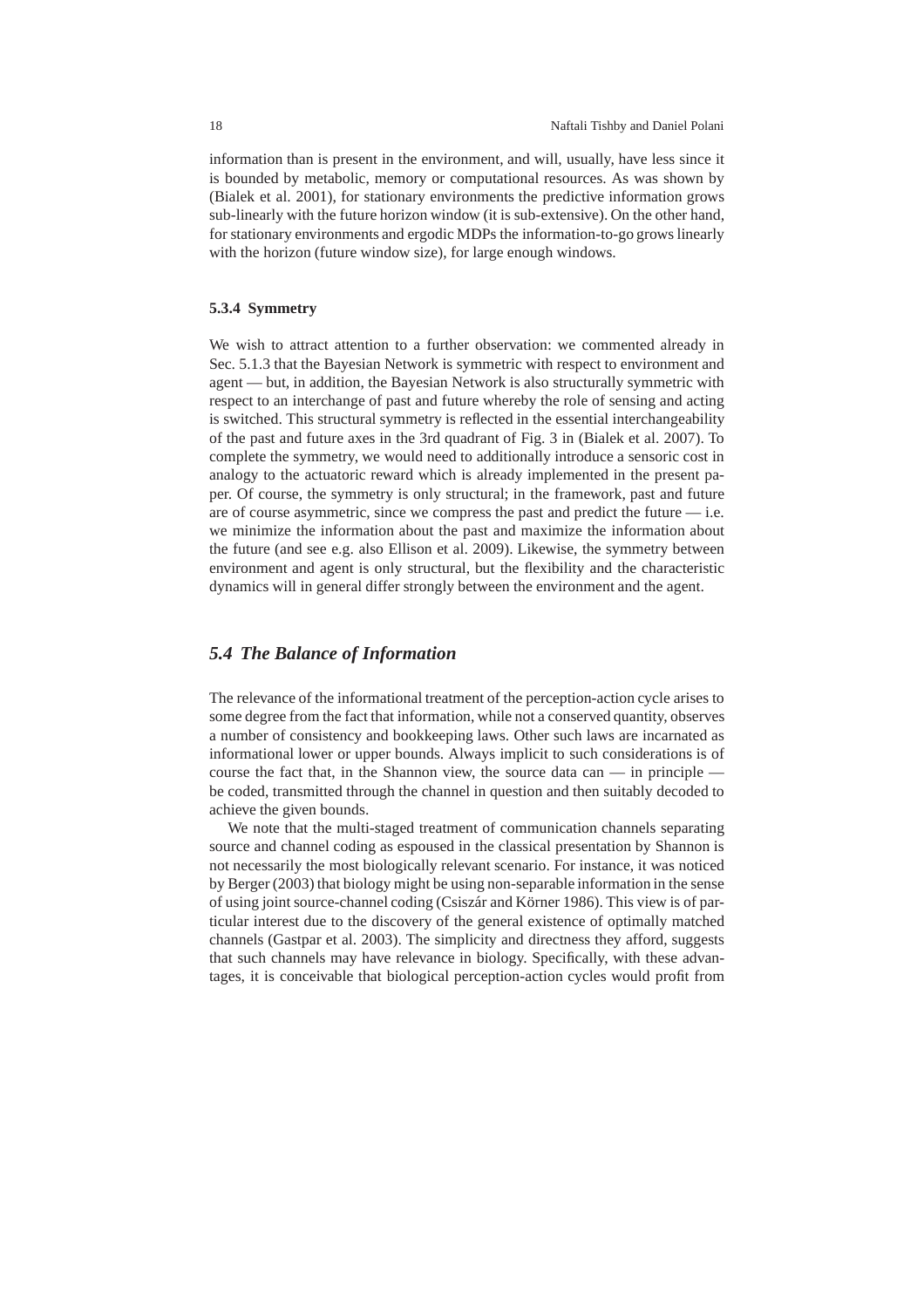co-evolving all their components towards optimally matched channels; this particularly since biological channels are likely to have had sufficient time and degrees of freedom to evolve optimally matched channels.

If this hypothesis is valid, biological channels and perception-action cycles will not just strive to be informationally optimal, but also fulfil the additional constraints imposed by the optimally matched channel condition. In a metaphorical way, this hypothesis corresponds to an "impedance match" or a balance criterion for information flowing between the organism and the environment in the cycle.

The optimal match hypothesis, for one, contributes to the plausibility of the informational treatment for the understanding of biological information processing; in addition, it provides a foundation for predictive statements, both quantitative and structural. It is beyond the scope of the present paper to dwell on these ramifications in detail. However, it should be kept in mind that these are an important factor behind the relevance of informational bookkeeping principles for the studies of the perception-action cycle.

With these preliminaries in place, the present section will now review some elementary information-theoretical bookkeeping principles. The reader is already acquainted with them is invited to only lightly skim this section for reference.

#### **5.4.1 The Data Processing Inequality and Chain Rules for Information**

Consider a simple linear *Markov Chain*, a special case of a Bayesian Network, consisting of three random variables:  $U \rightarrow X \rightarrow Y$ . Then, the *Data Processing Theorem* states that *Y* can not contain more information about *U* than *X*, formally

$$
I(X;U) \geq I(U;Y).
$$

In other words,  $Y$  can at most reflect the amount of information about  $U$  that it acquires from *X*, but no more than that. While information cannot grow, it can be lost in such a linear chain. However, to reacquire lost information, it would need to feed in from another source. The insight gained by the data processing inequality can furthermore be refined by not just quantifying, but actually identifying the information from a source variable that can be extracted downstream in a Markov Chain. One method to do so is, for instance, the Information Bottleneck (Tishby et al. 1999).

As a more general case, consider general finite sequences of random variables,  $X^n \equiv (X_1, X_2, \ldots, X_n)$ . From Eq. (2) it is easy to see that one has

$$
H(X_1, X_2, ..., X_n) = H(X_1) + H(X_2|X_1) + H(X_3|X_2, X_1) + ... + H(X_n|X^{n-1}).
$$
 (13)

In the case of finite — say *m*-th order — Markov chains, this simplifies drastically. Here, a variable  $X_k$  is screened by the *m* previous variables  $X_{k-m}, \ldots, X_{k-1}$  from any preceding variable, that is, a conditional entropy simplifies according to

$$
H(X_k|X^{k-1}) \equiv H(X_k|X_1,\ldots,X_{k-1}) = H(X_k|X_{k-m},\ldots,X_{k-1})
$$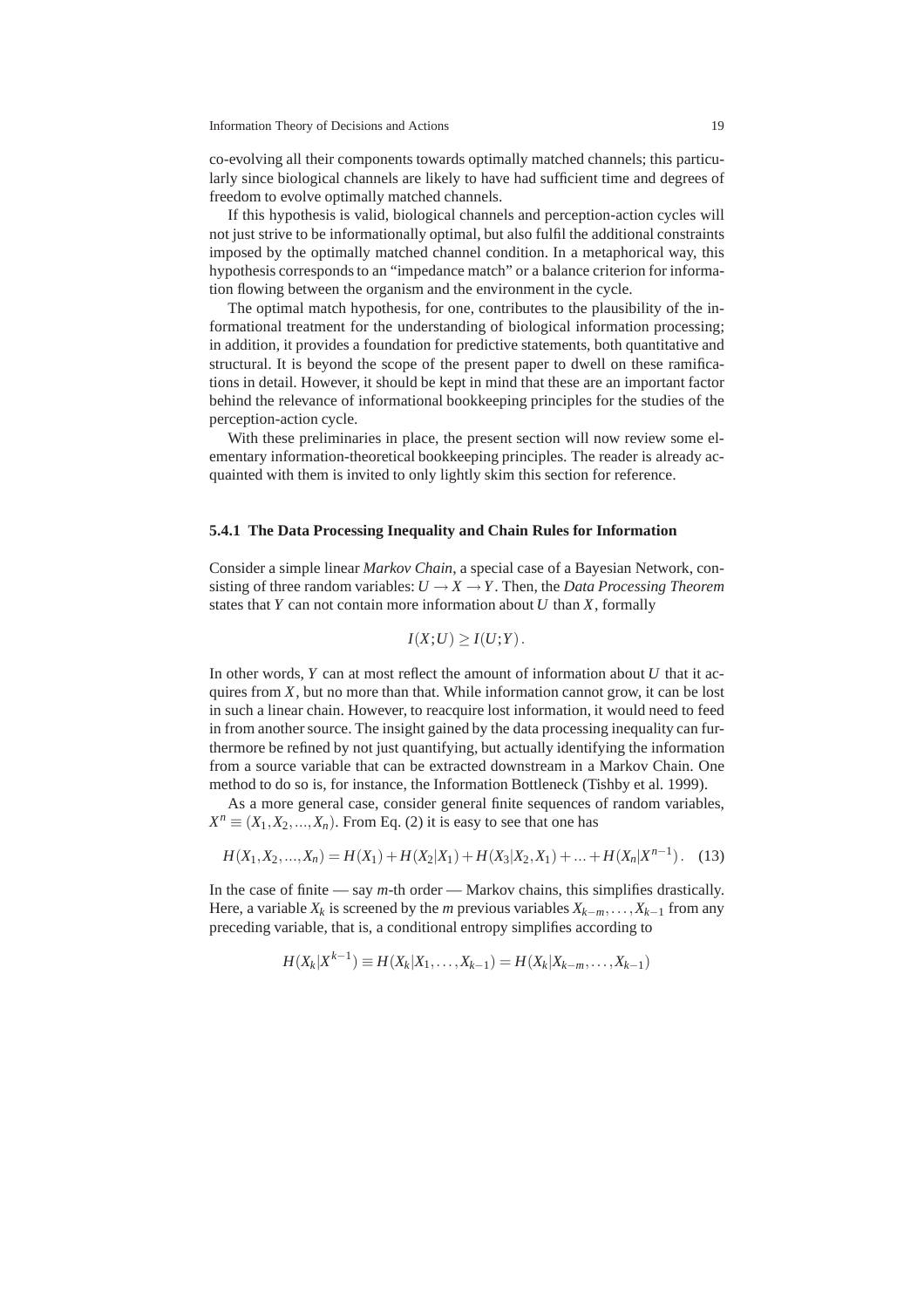(without loss of generality assume  $k > m$ , or else pad by empty random variables  $X_i$ for  $i \leq 0$ ).

Similarly to Eq. (13) one has for the mutual information with any additional variable *Y* the relation

$$
I(X_1, X_2, ..., X_n; Y) = I(X_1; Y) + I(X_2; Y|X_1) + I(X_3; Y|X_2, X_1) + ... + I(Y; X_n|X^{n-1}),
$$
\n(14)

where the *conditional mutual information* is naturally defined as  $I(X;Y|Z) \equiv H(X|Z) - I(Y|Z)$  $H(X|Y,Z)$ . The conditional mutual information can be interpreted as the information shared by *X* and *Y* once *Z* is known.

We have seen in Eq. (5), mutual information can be expressed in terms of the Kullback-Leibler divergence. Thus, the chain rule of information is, in fact, a special case of the chain rule of the Kullback-Leibler divergence (see also Cover and Thomas 1991):

$$
D_{\text{KL}}[p(x_1,...,x_n)||q(x_1,...,x_n)] = D_{\text{KL}}[p(x_1)||q(x_1)] + D_{\text{KL}}[p(x_2|x_1)||q(x_2|x_1)] + ... + D_{\text{KL}}[p(x_n|x^{n-1})||q(x_n|x^{n-1})]
$$
\n(15)

with the conditional Kullback-Leibler divergence defined as

$$
D_{\text{KL}}[p(y|x)||q(y|x)] \stackrel{\Delta}{=} \sum_{x} p(x) \sum_{y} p(y|x) \log \frac{p(y|x)}{q(y|x)}.
$$
 (16)

#### **5.4.2 Multi-Information and Information in Directed Acyclic Graphs**

A multivariate generalization of the mutual information is the multi-information. It is defined as

$$
\mathbf{I}[p(X)] = \mathbf{I}(X_1, X_2, ..., X_n) = D_{\mathrm{KL}}[p(x_1, x_2, ..., x_n)||p(x_1)p(x_2)...p(x_n)]. \tag{17}
$$

There are various interpretations for the multi-information. The most immediate one derives from the Kullback-Leibler representation used above: in this view, the multiinformation measures by how much more one could compress the random variable  $(X_1, X_2, \ldots, X_n)$  if one treated it as a joint random variable as opposed to a collection of independent random variables  $X_1, X_2, \ldots, X_n$ . In other words, this is a measure for the overall dependency of these variables that could be "squeezed out" by joint compression. The multi-information has proven useful in a variety of fields, such as the analysis of graphical models (see e.g. Slonim et al. 2006).

**Proposition 2** *Let*  $X = \{X_1, \ldots, X_n\} \sim p(x)$ *, and let G be a Bayesian network structure over* **X** *such that*  $p \sim G$ *. Then* 

$$
\mathbf{I}[p(\mathbf{x})] \equiv \mathbf{I}(\mathbf{X}) = \sum_i I(X_i; \mathsf{Pa}[X_i]).
$$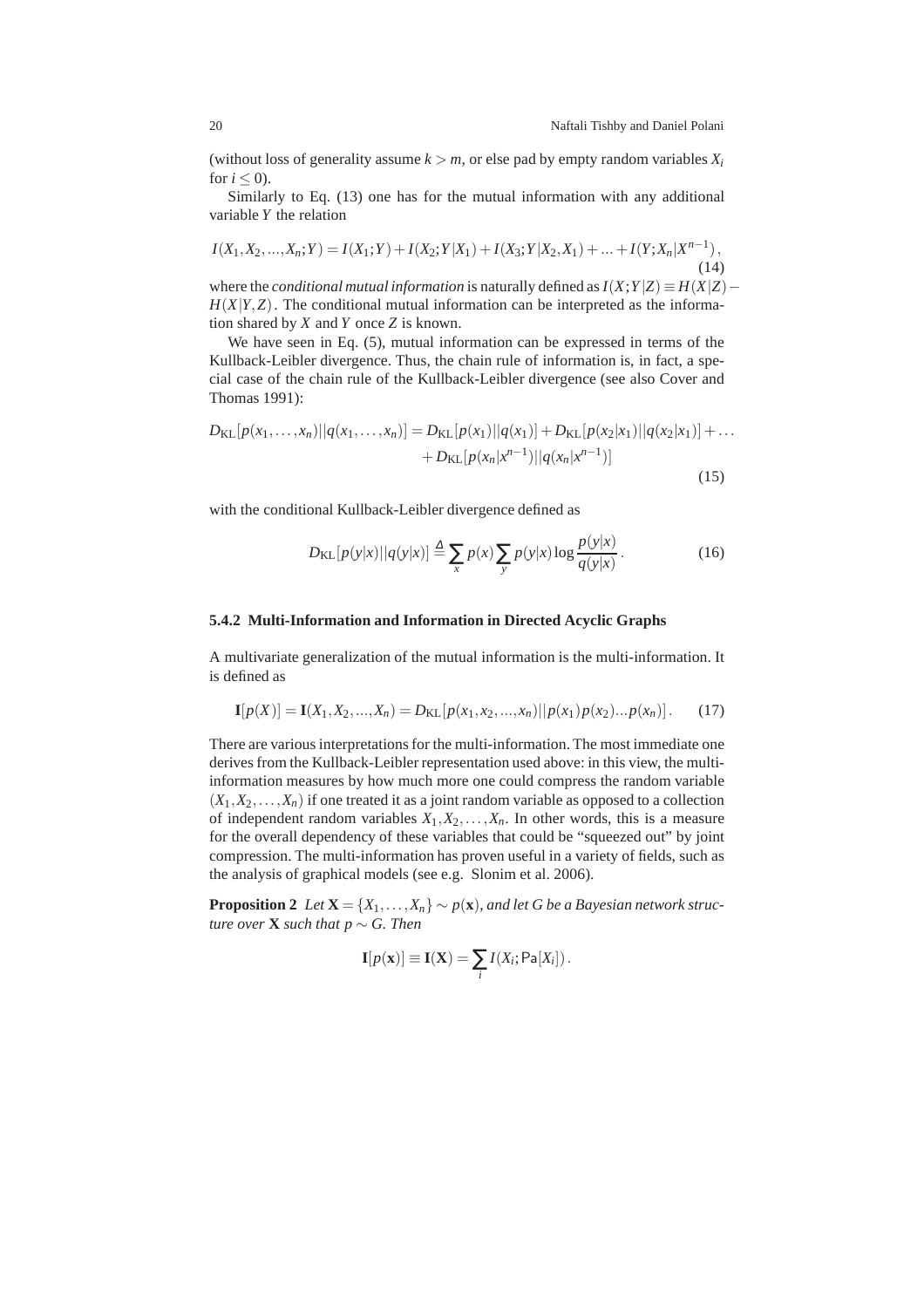That is, the total multi-information is the sum of "local" mutual information terms between each variable and its parents (related additivity criteria can be formulated for other informational quantities, see also Ay and Wennekers 2003; Wennekers and Ay 2005).

An important property of the multi-information is that it is the cross-entropy between a model multivariate distribution and the "most agnostic", completely independent prior over the variables; therefore, it can be used to obtain finite sample generalization bounds using the PAC-Bayesian framework (McAllester 1999; Seldin and Tishby 2009).

## **6 Bellman Recursion for Sequential Information Processing**

The language and the formalisms needed to formulate the central result of the present paper are now in place. Recall that we were interested in considering an MDP not just in terms of maximized rewards but also in terms of information-to-go.

We consider complete decision sequences and compute their corresponding information-to-go during the whole course of a sequence (as opposed to the information processed in each single decision, as in Polani et al. 2001, 2006). We will combine the Bayesian Network formalism with the MDP picture to derive tradeoffs between the reward achieved in the MDP and the informational effort or cost required to achieve this reward. More precisely, unlike in the conventional picture of MDP where one essentially seeks to maximize the reward no matter what the cost of the decision process, we will put an informational constraint on the cost of the decision process and ask what the best reward is which can be achieved under this processing constraint.

It turns out that the resulting formalism resembles closely the Bellman recursion which is used to solve regular MDP problems, but it applies instead to informational quantities. This is in particular interesting since informational costs are not extensive as MDP rewards are (Bialek et al. 2001).

Before we proceed to introduce the algorithm, note that the reward is only associated with the agent's choice of actions and the ensuing transitions. Thus, only that information about the future is relevant here which affects the rewards. In turn, the component of entropy of the future which is not going to affect the reward can be ignored. Basically, this is a "rate-distortion" version of the concept of statistical sufficiency: we are going to ignore the variability of the world which does not affect the reward.

## *6.1 Introductory Remarks*

Consider now the stochastic process of state-action pairs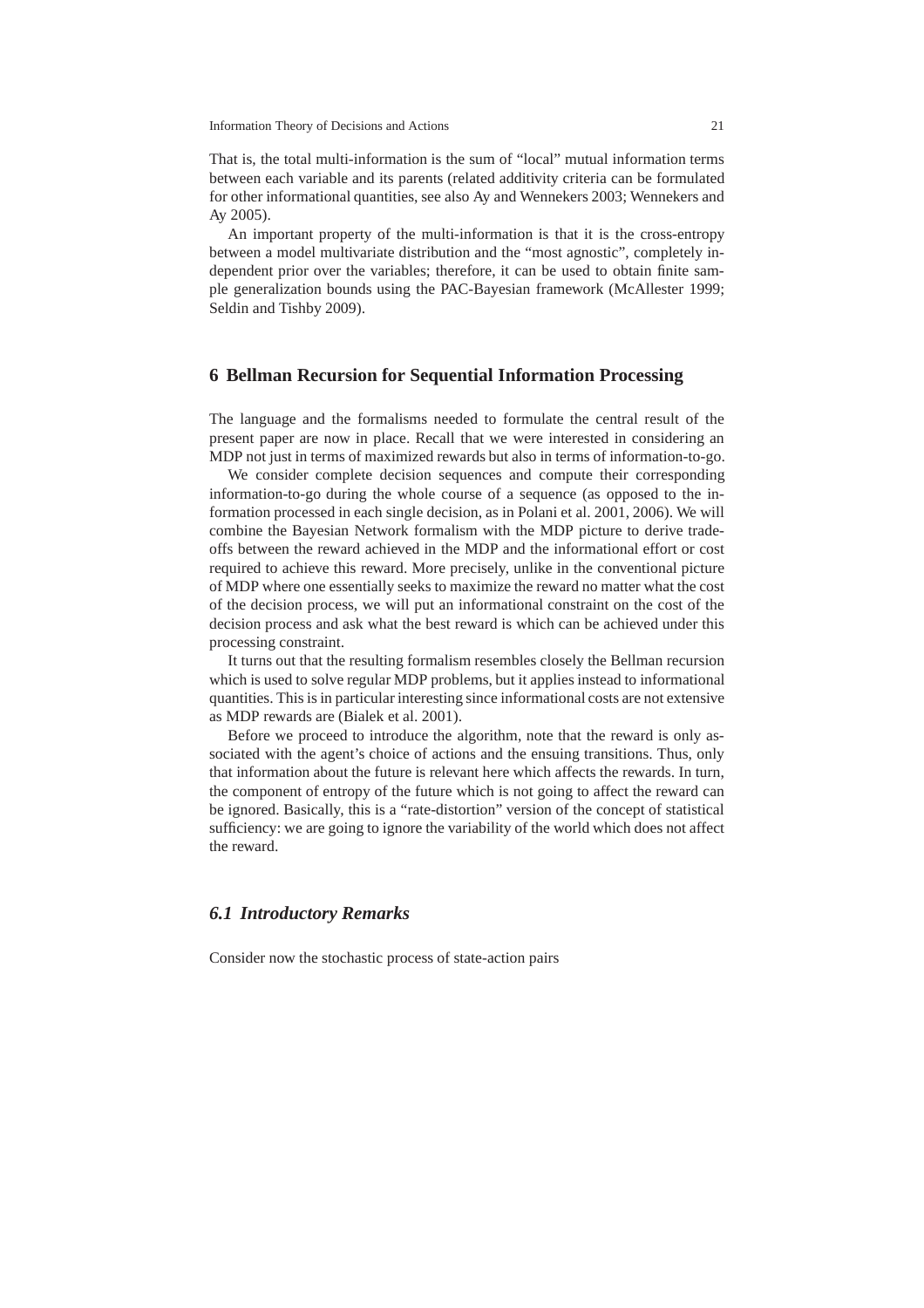$$
S_t, A_t, S_{t+1}A_{t+1}, S_{t+2}A_{t+2},..., S_{t+n}A_{t+n},...
$$

where the state-action pairs derive from an MDP whose Bayesian Network corresponds to Eq. (12), beginning with the current state  $S_t$  and action  $A_t$ . The setup is similar to (Klyubin et al. 2004; Still 2009).

We reiterate the argument from Sec. 5.1.3, point 2 and emphasize once more that for our purposes, it is no limitation to assume that the agent has potentially unlimited access to the world state and we therefore can exclusively consider MDPs instead of POMDPs. The information/value trade-off will simply find the best possible pattern of utilization of information.

For a finite informational constraint, this still implicitly defines a POMDP, however one that is not defined by a particular "sensor" (i.e. partial observation) structure, but rather by the quantitative limits of the informational bandwidth. The formalism achieves the best value for a given informational bandwidth in the sense that no other transformation of the MDP into a POMDP utilizing the same information processing bandwidth will exceed the optimal trade-off solution with respect to value. In the following, we will thus consider the system from an eagle's eye perspective where for the purposes of the computation we have — in principle access to all states of the system, even if the agent itself (due to its information bandwidth constraints) may not.

To impose an explicitly designed POMDP structure (e.g. incorporating physical, engineering or other constraints), one could resort to the extended model from Eq. (11) instead. The latter incorporates sensors (i.e. explicit limitations to what the agent can access from the environment) as well as memory. Considering the latter turns the perception-action cycle into a full formal analogy of Shannon's communication channel. In this case, however, one typically needs to include also the agent memory into the picture. For such a scenario, preliminary results indicate that informational optimality criteria have the potential to characterize general properties of information-processing architectures in a principled way (van Dijk et al. 2009).

Concludingly, the formalism introduced here is not limited to reactive agents and in future work we will extend it to memory-equipped agents. Here, however, we limit ourselves to reactive agents, as these already represent an important subset of the systems of interest and provide a transparent demonstration of the central ideas of our approach.

## *6.2 Decision Complexity*

Assume that, at time *t*, the current state and action are given:  $S_t = s_t, A_t = a_t$ . The distribution of successor states and actions in the following time steps  $t + 1, t + 2, \ldots$ is given by  $p(s_{t+1}, a_{t+1}, s_{t+2}, a_{t+2}, \ldots | s_t, a_t)$ . We assume now a fixed prior on the distribution of successive states and actions:  $\hat{p}(s_{t+1}, a_{t+1}, s_{t+2}, a_{t+2}, \dots)$ .

Define now the process complexity as the Kullback-Leibler divergence between the actual distribution of states and actions after *t* and the one assumed in the prior: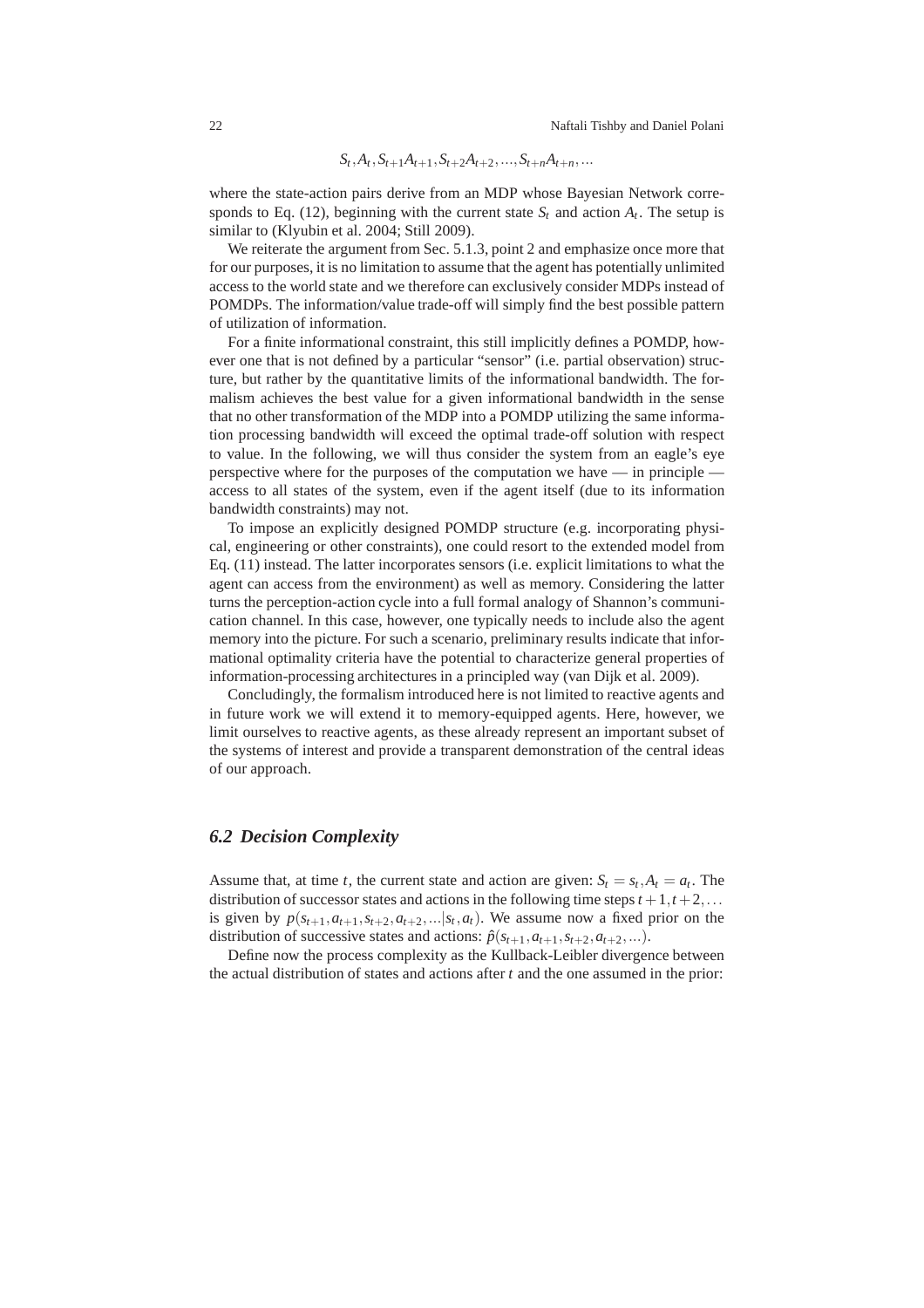$$
\mathfrak{S}^{\pi}(s_t, a_t) \stackrel{\Delta}{=} \mathbb{E}_{p(s_{t+1}, a_{t+1}, s_{t+2}, a_{t+2}, \ldots | s_t, a_t)} \log \frac{p(s_{t+1}, a_{t+1}, s_{t+2}, a_{t+2}, \ldots | s_t, a_t)}{\hat{p}(s_{t+1}, a_{t+1}, s_{t+2}, a_{t+2}, \ldots)}.
$$
 (18)

 $\mathfrak{S}^{\pi}(s_t, a_t)$  measures the informational regret of a particular sequence relative a prior probability for the sequence. The prior encodes all information known about the process which can range from a state of complete ignorance up to a full model of the process (in which case  $\mathfrak{S}^{\pi}(s_t, a_t)$  would vanish).

However, we want to consider priors which are simpler than the full MDP model. Of particular interest are those where the components of process  $S_{t+1}A_{t+1}, S_{t+2}A_{t+2}, \ldots$ are independent, i.e. where the prior has the form

$$
\hat{p}(s_{t+1}, a_{t+1}, s_{t+2}, a_{t+2}, \ldots) = \hat{p}(s_{t+1})\hat{\pi}(a_{t+1})\hat{p}(s_{t+2})\hat{\pi}(a_{t+2})\ldots
$$

where all "hatted" distributions are the individual priors on the respective random variables (we denote the priors for the actions by  $\hat{\pi}$  instead of  $\hat{p}$  for reasons that will become clearer below, see e.g. Eq. (19)). With such a choice of the prior,  $\mathfrak{I}^{\pi}(s_t, a_t)$ becomes a measure for the interaction between the different steps in the decision cascade<sup>4</sup>.

Selecting the priors  $\hat{p}(s_{t+1}), \hat{\pi}(a_{t+1}), \hat{p}(s_{t+2}), \hat{\pi}(a_{t+2}), \dots$  beforehand and independently from the MDP corresponds to the most agnostic assumption. Another specialization is the *stationarity* assumption that the random variables  $S_{t+1}, S_{t+2},...$ and  $A_{t+1}A_{t+2}$ ,... are i.i.d. and share the same state distributions  $\hat{p}(s_{t+1}), \hat{p}(s_{t+2}),...$ and action distributions  $\hat{\pi}(a_{t+1}), \hat{\pi}(a_{t+2}),...$ 

For our purposes, it is useful to mention the criterium of *consistency*. Consistency can be total or partial. *Total consistency* means that  $\hat{p}(s_{t+1}), \hat{\pi}(a_{t+1}), \hat{p}(s_{t+2}), \hat{\pi}(a_{t+2}),\ldots$ result from the marginalization of the *total* original distribution which itself is consistent with the Bayesian Network Eq. (12). In the case of total consistency,  $\mathfrak{S}^{\pi}(s_t, a_t)$  becomes the multi-information between the state/action variables  $S_{t+1}A_{t+1}, S_{t+2}A_{t+2}, ...$ throughout the sequence.

On the other hand, *partial consistency* means that only parts of the relations in the Bayesian Network are respected in forming the factorization.

In the present paper, we will use close to minimal assumptions: we assume stationarity with partial consistency, where the state distributions  $\hat{p}(s_{t+1}), \hat{p}(s_{t+2}),\ldots$ are the same for all times, and the action distributions are consistent with them via the policy  $\pi$  which we assume constant over time for all *t*:

$$
\hat{\pi}(a_t) = \sum_{s_t \in \mathscr{S}} \pi(a_t|s_t) \cdot \hat{p}(s_t).
$$
\n(19)

The prior  $\hat{p}(s_t)$  is chosen as uniform distribution over the states for all *t*.

Stronger consistency assumptions, such as requiring the  $\hat{p}(s_{t+1}), \hat{p}(s_{t+2}),...$  to respect the transition probabilities  $p(s_{t+1}|s_t, a_t)$  in the Bayesian Network (we call this *ergodic stationarity* in the special case of  $\hat{p}(s_{t+1}), \hat{p}(s_{t+2}),\dots$  being identical

<sup>&</sup>lt;sup>4</sup> Note that, unless stated otherwise, we always imply that the distributions  $\hat{p}(s_{t+1}), \hat{p}(s_{t+2}),...$  as well as  $\hat{\pi}(a_{t+1}), \hat{\pi}(a_{t+2}), \dots$  can be different for different *t*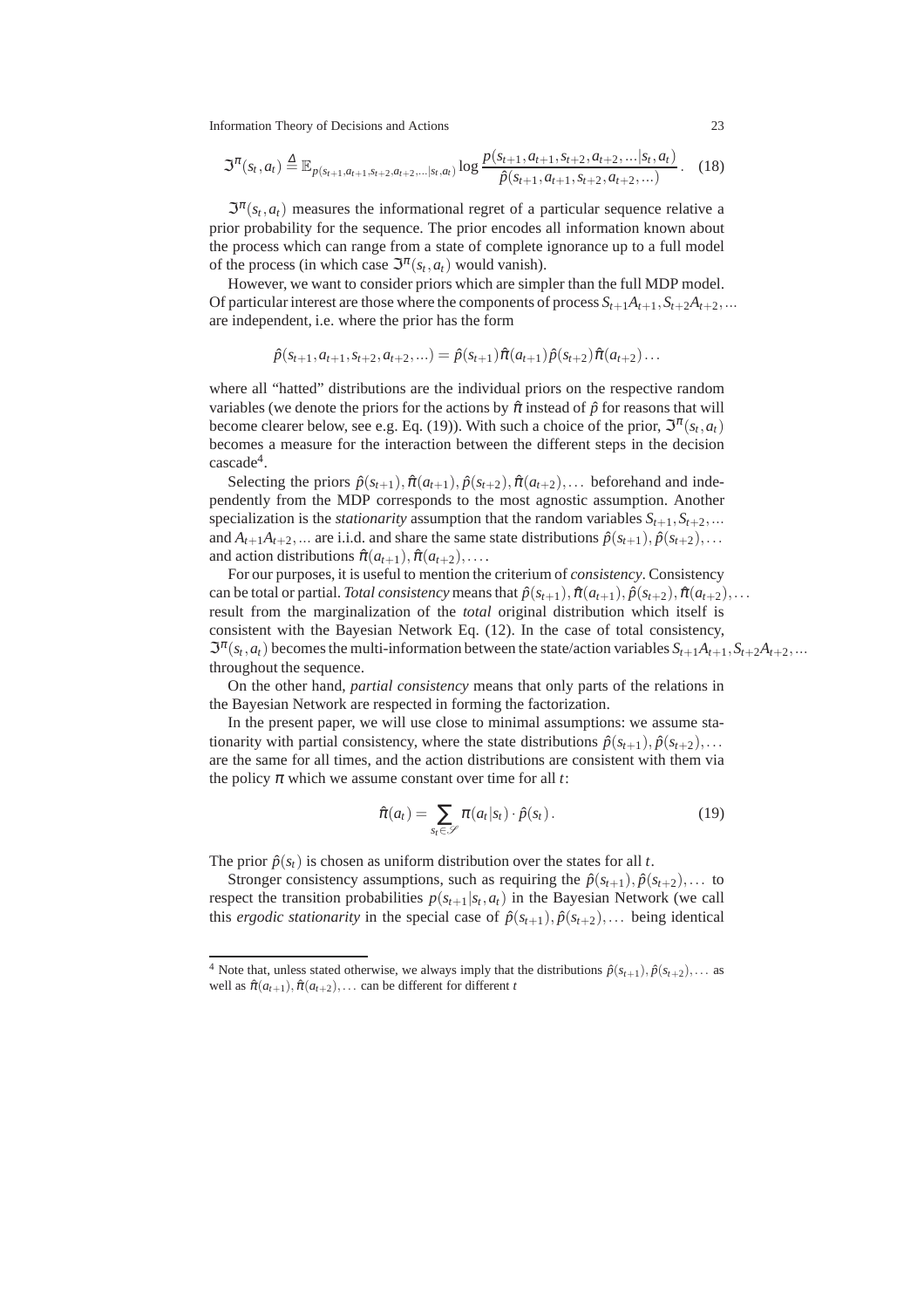,

distributions) will be considered in the future, but are outside of the remit of the present paper.

With above comments, the information-to-go will be defined in the following as the Kullback-Leibler divergence of the of the future sequence of states and actions, starting from  $s_t$ ,  $a_t$ , with respect to stationary prior state distributions over the state sequence  $\hat{p}(s_{t+1}), \hat{p}(s_{t+2}),...$  and policy-consistent (Eq. (19)) action distributions  $\hat{\pi}(a_{t+1}), \hat{\pi}(a_{t+2}), \ldots$ 

$$
\mathfrak{S}^{\pi}(s_t, a_t) \stackrel{\Delta}{=} \mathbb{E}_{p(s_{t+1}, a_{t+1}, s_{t+2}, a_{t+2}, \dots | s_t, a_t)} \log \frac{p(s_{t+1}, a_{t+1}, s_{t+2}, a_{t+2}, \dots | s_t, a_t)}{\hat{p}(s_{t+1}) \hat{\pi}(a_{t+1}) \hat{p}(s_{t+2}) \hat{\pi}(a_{t+2}) \dots}.
$$
(20)

The interpretation of this quantity is as follows:  $\mathfrak{I}^{\pi}(s_t, a_t)$  measures the informational cost for the system to carry out the policy  $\pi$ , starting at time *t* into the indefinite future with respect to the prior. In general, this quantity will grow with the length of the future. It measures how much information is processed by the whole agent-environment system in pursuing the given policy  $\pi$ . This quantity can also be interpreted as the number of bits that all the states and actions share over the extent of the process as opposed to the prior. One motive for studying this quantity is that it provides important insights about how minimalistic agents can solve external tasks under limited informational resources.

The central result of the present paper is that the optimization of  $V^{\pi}$  under constrained information-to-go  $\mathfrak{S}^{\pi}(s_t, a_t)$ , although encompassing the whole future of the current agent, can be computed through a one-step-lookahead recursion relation; moreover, this recursion relation closely mirrors the Bellman recursion used in the value iteration algorithms of conventional Reinforcement Learning.

## *6.3 Recursion equation for the MDP Information-To-Go*

We obtain a recursion relation for this function by separating the first expectation from the the rest. With Proposition 2 in the context of Eq. (12), it is easy to see that one has

$$
\mathfrak{I}^{\pi}(s_t, a_t) = \mathbb{E}_{p(s_{t+1}, a_{t+1}|s_t, a_t)} \left[ \log \frac{p(s_{t+1}|s_t, a_t)}{\hat{p}(s_{t+1})} + \log \frac{\pi(a_{t+1}|s_{t+1})}{\hat{\pi}(a_{t+1})} + \mathfrak{I}^{\pi}(s_{t+1}, a_{t+1}) \right]
$$
(21)

with  $p(s_{t+1}, a_{t+1}|s_t, a_t) = p(s_{t+1}|s_t, a_t) \pi(a_{t+1}|s_{t+1})$  (for more general Bayesian graphs, more general statements can be derived).

The terms associated with the first state-action-transition,

$$
\Delta I_{s_t, a_t}^{s_{t+1}} = \log \frac{p(s_{t+1}|s_t, a_t)}{\hat{p}(s_{t+1})} + \log \frac{\pi(a_{t+1}|s_{t+1})}{\hat{\pi}(a_{t+1})}
$$
(22)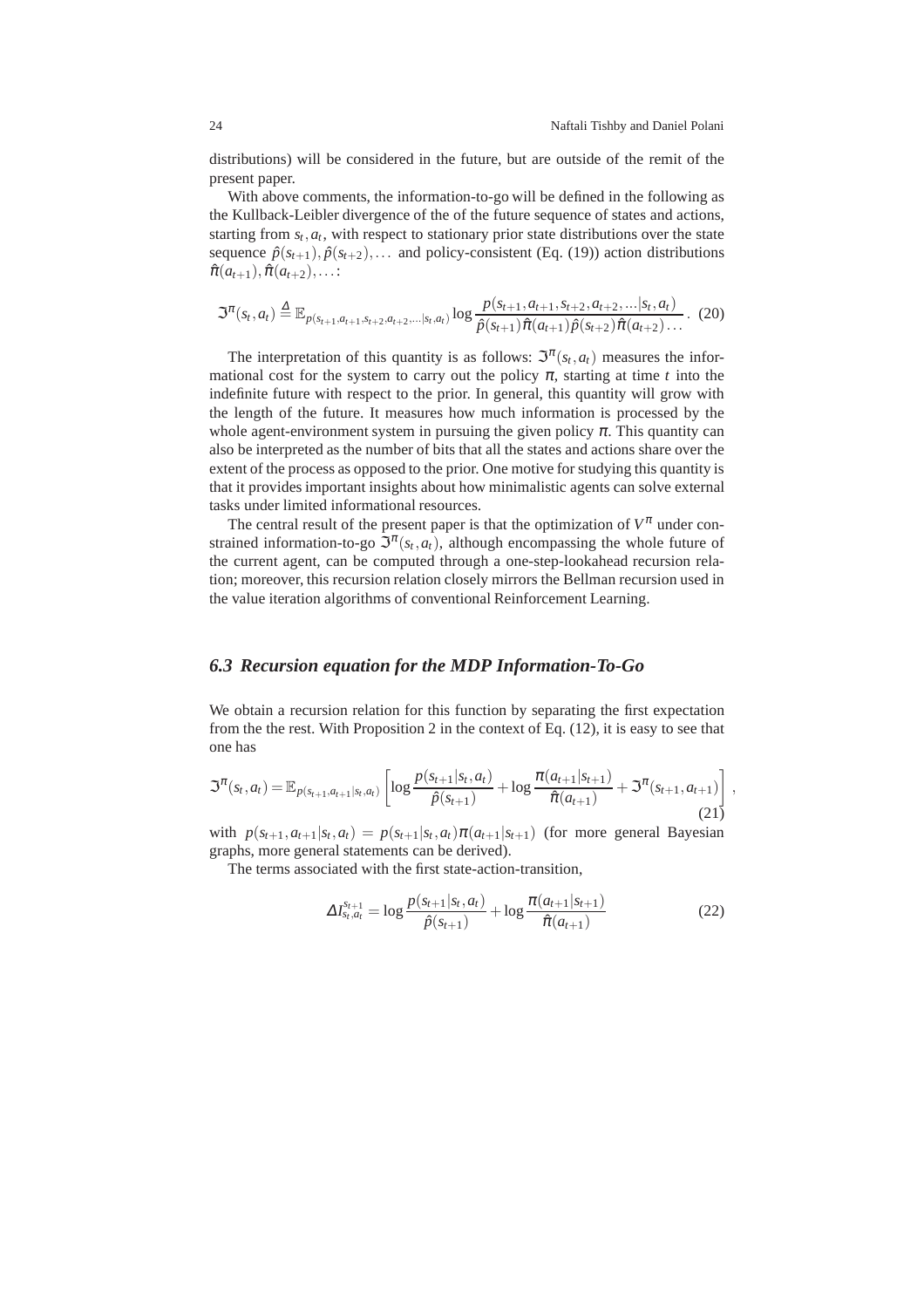can be interpreted as the *information gain* associated with this transition. In this recursion, the information gain takes on the role of the local reward, in complete analogy with the quantity  $\mathbf{R}_{s,a}^{\mathcal{S}'}$  from Reinforcement Learning.

Information gain-type quantities appear as natural Lyapunov functions for Master Equations and in the informational formulation of exploration and learning problems (Haken 1983; Vergassola et al. 2007). Note that the quantities in Eq. (22) can be both positive as well as negative (even if the prior is marginal, e.g. Lizier et al.  $2007$ <sup>5</sup>. Only by averaging the familiar nonnegativity property of informational quantities is obtained.

#### **6.3.1 The Environmental Response Term**

The information gain Eq. (22) consists of two terms which we discuss in turn. The first term quantifies the statistical surprise in the transition due to our action (relative to the prior). It can be seen as the *environmental response information* as it measures the response of the world to the agent's control action. It is also interpretable as the information gained if one can *observe* the next state (in a fully observed MDP), or as the information *processed* by the environment in this state transition. In Sec. 7.2 this term combined together with the MDP reward will give rise to the concept of the perfectly adapted environment which reflects the perception-action cycle version of the notion of optimally matched channels by Gastpar et al. (2003).

The environmental response information can be considered an informationtheoretic generalization or a soft version of the control-theoretic concept of *controllability* (in this context, see also Ashby 1956; Touchette and Lloyd 2000, 2004; Klyubin et al. 2005b; Todorov 2009). As here we do not limit the agent's access to the world state and also do not model the sensoric cost, the information gain term does not contain an analogous information-theoretic term corresponding to observability, but this is only a restriction of the current scenario, not of the model in general.

Strictly spoken, when we talk above about controllability/observability, we refer only to the actual level of control (and observation) exerted, not about controllability (and observability) in the sense of the maximally achievable control/observation. For an information-theoretic treatment of *combined* controllability and observability in the latter (i.e. maximality) sense, see e.g. (Klyubin et al. 2008).

<sup>5</sup> The interpretation of a negative information gain is that under the presence/observation of a particular condition the subsequent distributions are blurred. One caricature example would be that, to solve a crime, one would have a probability distribution sharply concentrated on a particular crime suspect. If now additional evidence would exclude that suspect from consideration and reset the distribution to cover all suspects equally, this would be an example for negative information gain.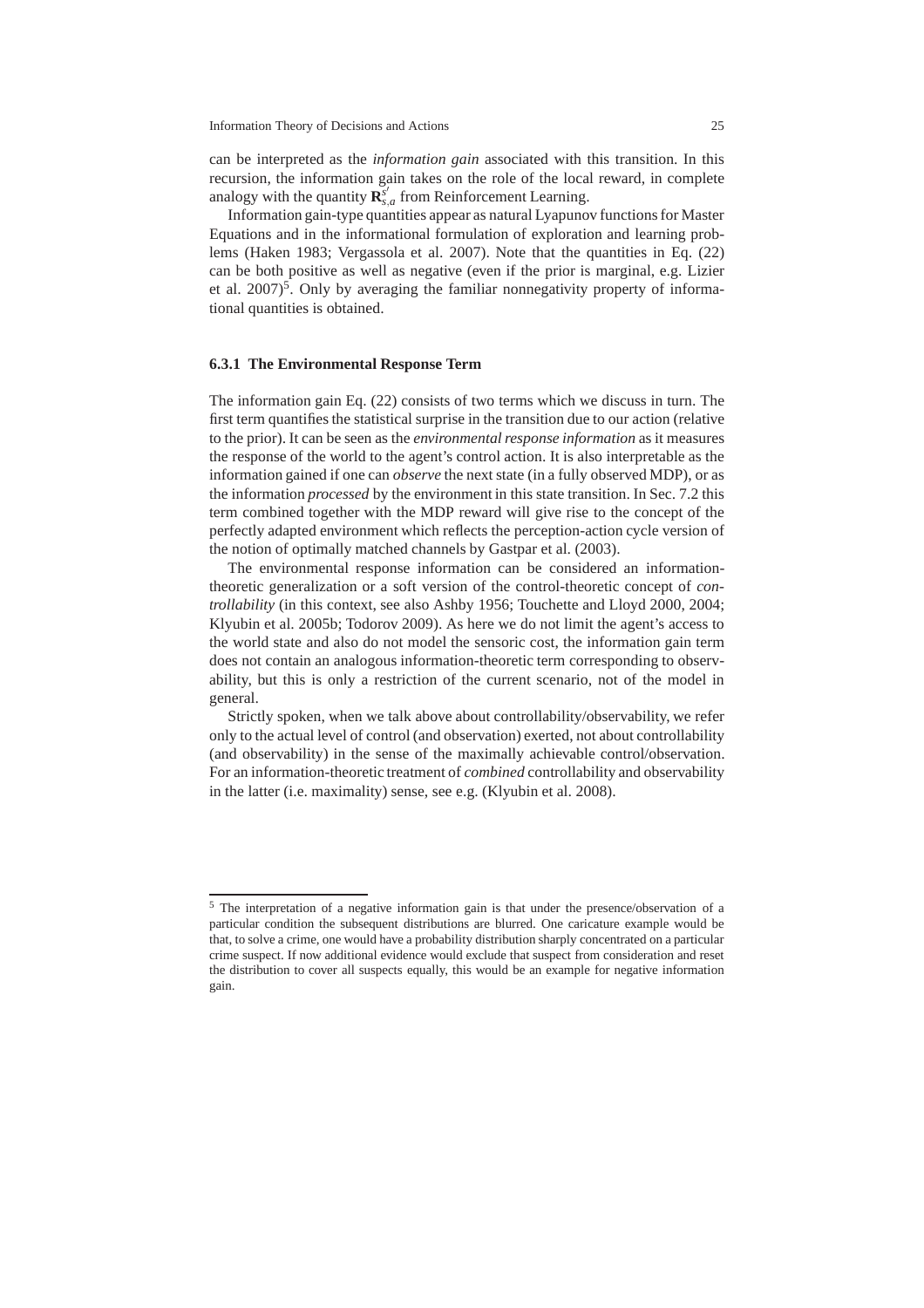#### **6.3.2 The Decision Complexity Term**

We now turn briefly to the second term in Eq. (22); the second term reflects the decision complexity, i.e. the informational effort that the agent has to invest in the subsequent decision at time  $t + 1$ . The average of this term according to Eq. (21) measures the information required for the selection of the agent's action at time  $t + 1$ . Importantly, note that this value for the decision complexity at time  $t + 1$  as calculated from the recursive Eq. (21) and Eq. (22) is always conditional on the state  $s_t$  and the action  $a_t$  at the current time *t*.

These two components make clear that the information processing exhibited by the agent-environment system decomposes into two parts, one that captures the environmental information processing, and one that reflects the agent's decision. This decomposition is related to that known from compositional Markov chains (Wennekers and Ay 2005) and provides an elegant and transparent way of distinguishing which part of a system is responsible for which aspect of information processing.

## **7 Trading Information and Value**

We can now calculate the minimal information-to-go (i.e., environmental information processing cost plus decision complexity) that is required to achieve a given level of value-to-go.

## *7.1 The "Free-Energy" functional*

At this point, we remind the reader of Eq. (9) which is used in the Reinforcement Learning literature to characterize the value- or reward-to-go in terms of state-action pairs instead of states only:

$$
Q^{\pi}(s_t, a_t) = \sum_{s_{t+1}} \mathbf{P}_{s_t, a_t}^{s_{t+1}} \cdot \left[ \mathbf{R}_{s_t, a_t}^{s_{t+1}} + V^{\pi}(s_{t+1}) \right]. \tag{23}
$$

As  $V^{\pi}$  quantifies the future expected cumulative reward when starting in state  $s_t$  and then following the policy  $\pi$ , the function  $Q^{\pi}$  separates out also the initial action  $a_t$ , in addition to the initial state *s<sup>t</sup>* .

The constrained optimization problem of finding the minimal information-to-go at a given level of value-to-go can be turned into an unconstrained one using the Lagrange method; for this the quantity to minimize (the information-to-go) is complemented by the constraint (the value-to-go) multiplied by a Langrange multiplier β:

$$
F^{\pi}(s_t, a_t, \beta) \stackrel{\Delta}{=} \mathfrak{S}^{\pi}(s_t, a_t) - \beta Q^{\pi}(s_t, a_t); \qquad (24)
$$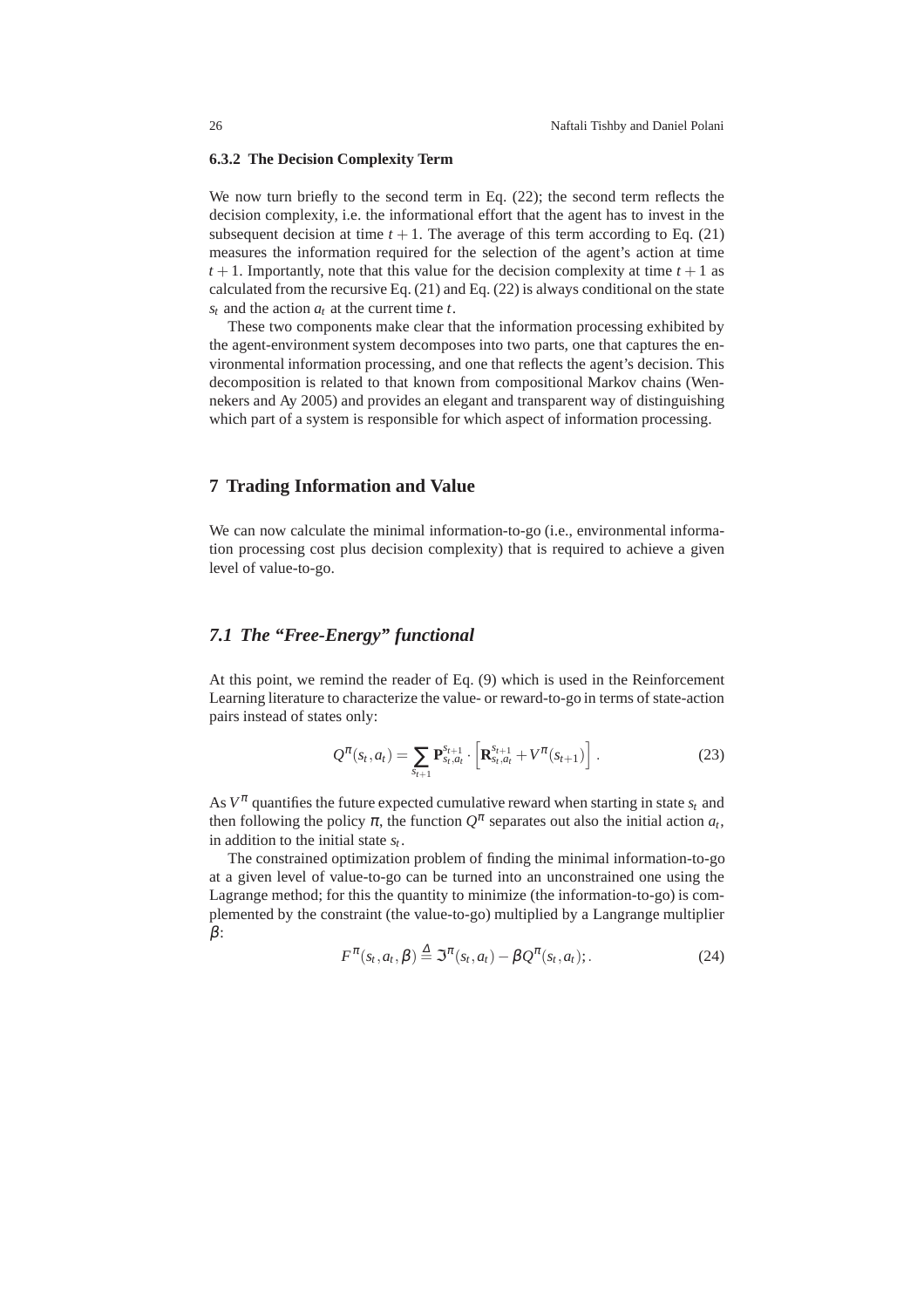This Lagrangian builds a link to the Free Energy formalism known from statistical physics: the Langrange multiplier  $\beta$  corresponds to the inverse temperature, the information-to-go  $\Im^{\pi}$  corresponds to the physical entropy. The value-to-go (here expressed as *Q* π ) corresponds to the energy of a system, and *F* <sup>π</sup> /β corresponds to the free energy from statistical physics. However, for simplicity we will apply the notion of *free energy* to  $F^{\pi}$  itself. The analogy with the free energy from statistical physics provides an additional justification for the minimization of the information-to-go under value-to-go constraints: the minimization of  $F^{\pi}$  identifies the least committed policy in the sense that the future is the least informative, i.e. the least constrained and thus the most robust.

This philosophy is closely related to the minimum information principle (Globerson et al. 2009): if one has an input-output relationship, one selects a model that processes the least information that is consistent with the observations. This corresponds again to the least committed solution that covers the observations (and is, in general, not identical to the maximum entropy solution with which it coincides only in certain cases, see Globerson et al. 2009).

For the later purposes, it is useful to expand the free energy as follows :

$$
\mathfrak{I}^{\pi}(s_{t}, a_{t}) - \beta \mathcal{Q}^{\pi}(s_{t}, a_{t}) =
$$
\n
$$
= \mathbb{E}_{p(s_{t+1}|s_{t}, a_{t})\pi(a_{t+1}|s_{t+1})} \left[ \log \frac{p(s_{t+1}|s_{t}, a_{t})}{\hat{p}(s_{t+1})} + \log \frac{\pi(a_{t+1}|s_{t+1})}{\hat{\pi}(a_{t+1})} - \beta \mathbf{R}_{s_{t}a_{t}}^{s_{t+1}} + \mathfrak{I}^{\pi}(s_{t+1}, a_{t+1}) - \beta V^{\pi}(s_{t+1}) \right]
$$
\n
$$
= \mathbb{E}_{p(s_{t+1}|s_{t}, a_{t})} \left[ \log \frac{p(s_{t+1}|s_{t}, a_{t})}{\hat{p}(s_{t+1})} - \beta \mathbf{R}_{s_{t}a_{t}}^{s_{t+1}} + \mathbb{E}_{\pi(a_{t+1}|s_{t+1})} \left[ \log \frac{\pi(a_{t+1}|s_{t+1})}{\hat{\pi}(a_{t+1})} + \mathfrak{I}^{\pi}(s_{t+1}, a_{t+1}) \right] - \beta \mathcal{Q}^{\pi}(s_{t+1}, a_{t+1}) \right]
$$
\n(25)

where the last equality follows from

$$
V^{\pi}(s_{t+1}) = \mathbb{E}_{\pi(a_{t+1}|s_{t+1})}[Q^{\pi}(s_{t+1}, a_{t+1})].
$$

This leads to the following recursive relation for the free energy:

$$
F^{\pi}(s_t, a_t, \beta) = \mathbb{E}_{p(s_{t+1}|s_t, a_t)} \left[ \log \frac{p(s_{t+1}|s_t, a_t)}{\hat{p}(s_{t+1})} - \beta \mathbf{R}_{s_t a_t}^{s_{t+1}} + \mathbb{E}_{\pi(a_{t+1}|s_{t+1})} \left[ \log \frac{\pi(a_{t+1}|s_{t+1})}{\hat{\pi}(a_{t+1})} + F^{\pi}(s_{t+1}, a_{t+1}, \beta) \right] \right].
$$
\n(26)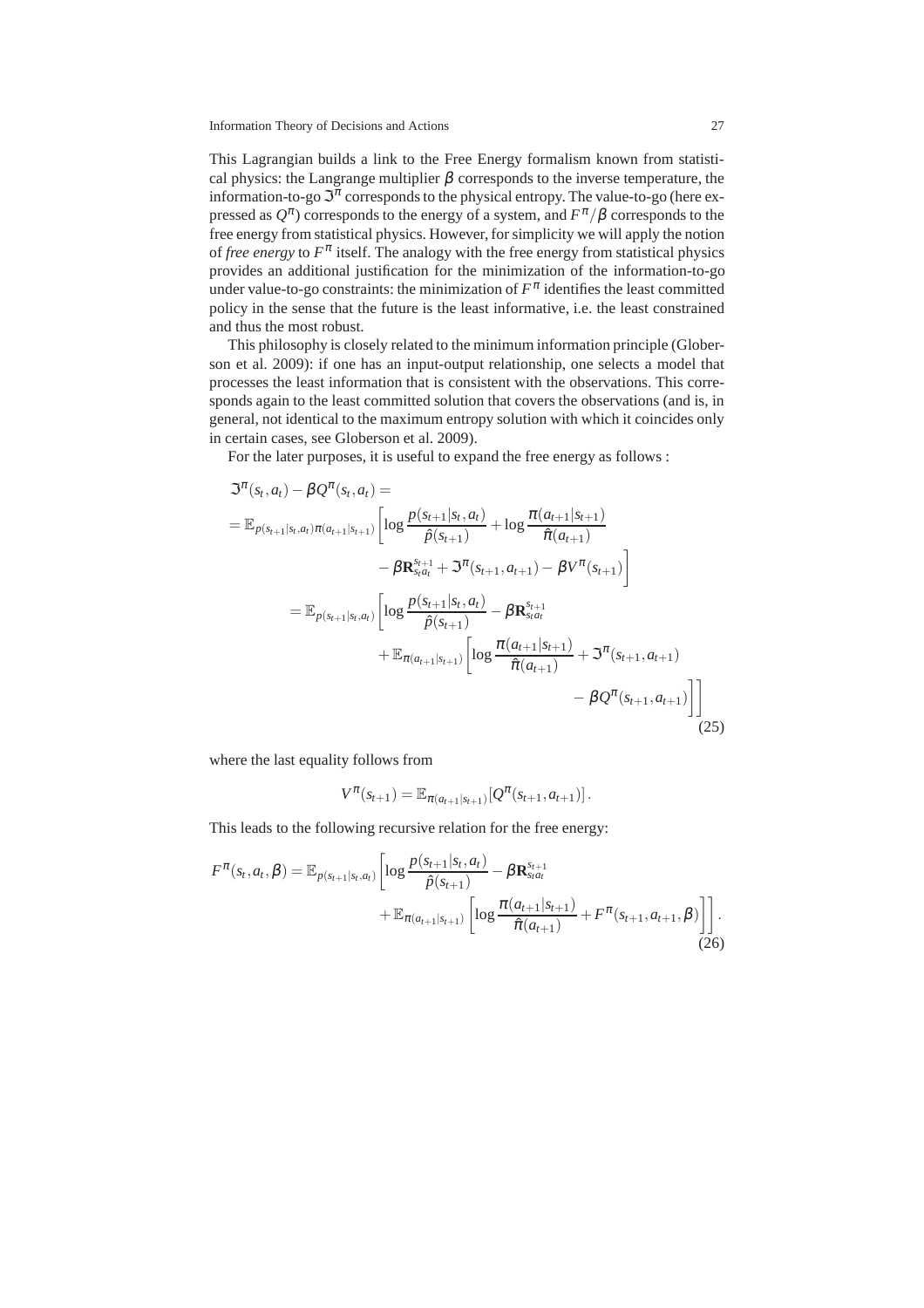The task of finding the optimal policy, i.e. the one minimizing its informationto-go under a constraint on the attained value-to-go is solved by the unconstrained minimization of the corresponding Lagrangian, i.e. the free energy functional *F* π :

$$
\underset{\pi}{\operatorname{argmin}} F^{\pi}(s_t, a_t, \beta) = \underset{\pi}{\operatorname{argmin}} \left[ \mathfrak{I}^{\pi}(s_t, a_t) - \beta \mathcal{Q}^{\pi}(s_t, a_t) \right]
$$

where the minimization ranges over all policies. A particular constraint on the valueto-go is imposed by selecting the respective "inverse temperature" Lagrange multiplier β.

Extending Eq. (26) by the Lagrange term for the normalization of  $\pi$  and taking the gradient with respect to  $\pi$ , and then setting the gradient of  $F^{\pi}$  to 0 (both for the entire term as well as inside the brackets) provides us with a Bellman-type recursion for the free energy functional as follows: an optimal policy  $\pi$  satisfies the recursive Eq. (26) as well as the relations

$$
\pi(a|s) = \frac{\hat{\pi}(a)}{Z^{\pi}(s,\beta)} \exp(-F^{\pi}(s,a,\beta))
$$
\n(27)

$$
Z^{\pi}(s,\beta) = \sum_{a} \hat{\pi}(a) \exp(-F^{\pi}(s,a,\beta))
$$
 (28)

$$
\hat{\pi}(a) = \sum_{s} \pi(a|s)\hat{p}(s).
$$
\n(29)

in a self-consistent fashion. In turn, iterating the system of self-consistent Equations (26) to (29) till convergence for every state will produce an optimal policy. This system of equations essentially unifies the Bellman Equation and the Blahut-Arimoto algorithm from rate-distortion theory.

Notice that as result of the algorithm, we obtain a non-trivial soft-max policy for every finite value of  $\beta$ . Furthermore, if the optimal policy is unique, the equations will recover it as a deterministic policy for the limit  $\beta \rightarrow \infty$ . The compound iterations converged to a unique policy for any finite value of β. While we believe that a convergence proof (possibly without uniqueness guarantees) could be developed along the lines of the usual convergence proofs for the Blahut-Arimoto algorithm, we defer this to a future paper.

It should be mentioned at this point that the reward structure determining the form of *Q* is an externally defined part of the system description. In the present paper, the reward can be of any type. However, the reward could be realized as a more specific quantity, e.g. an informational measure, such as, for example, a predictive information gain in which case the formalism would reduce to a particular form.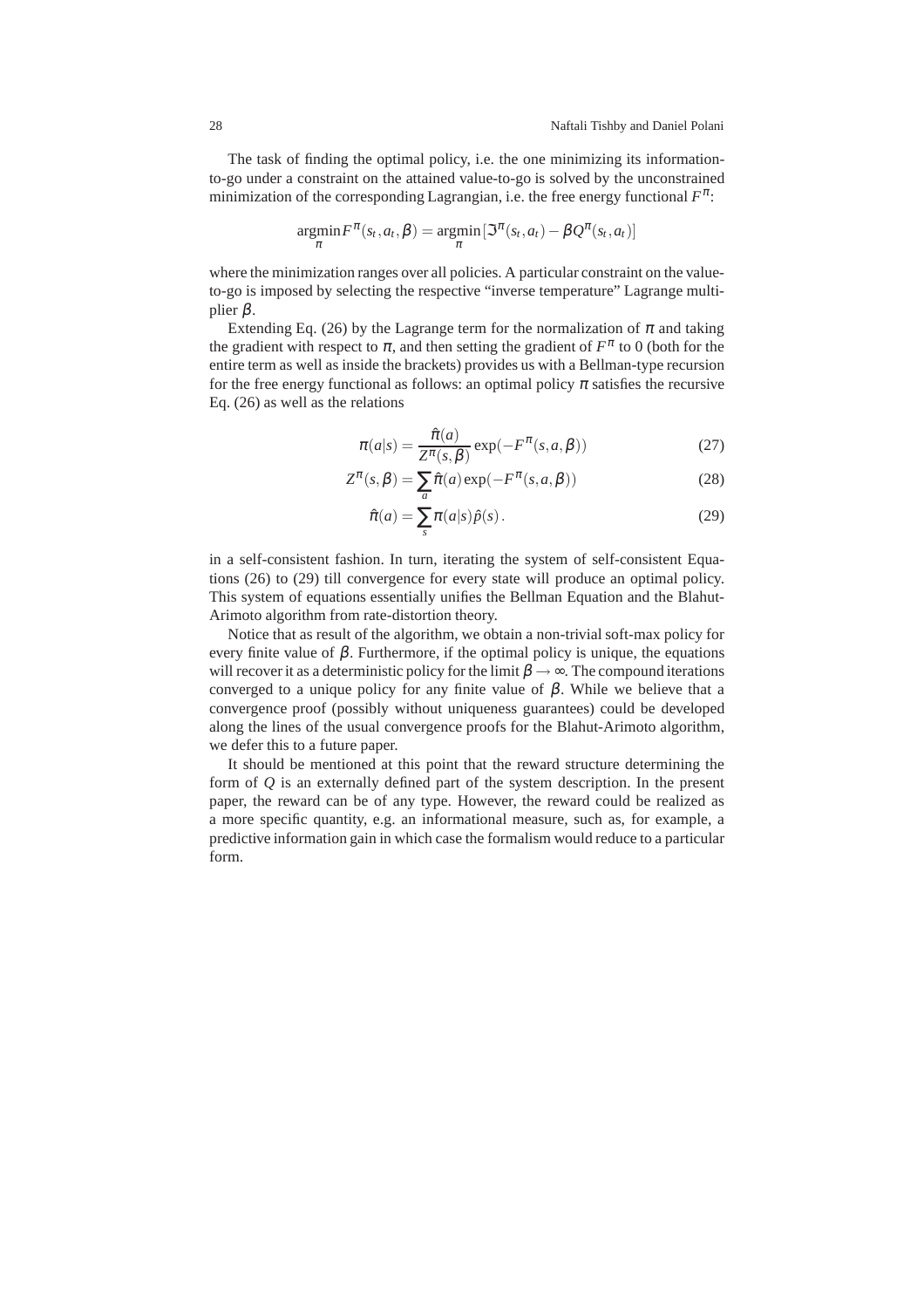## *7.2 Perfectly adapted environments*

An intriguing aspect of the free-energy formalism that we can consider the optimality not only of the agent's policy but also that of the environment. This is particularly relevant for the characterization of a "best match" between the organism's action space and the responses of the environment, which realizes a *perfectly adapted environment*. We already commented earlier on the close conceptual analogy between the concept of the perfectly adapted environment and what we suggest to be its information-theoretic counterpart: the environment being considered as the channel, and the agent's actions as the source in an optimally matched channel (Gastpar et al. 2003).

In the following paragraphs we characterize the optimal (i.e. perfectly adapted) environment in the language our formalism as the the MDP that minimizes the free energy. Define the notation

$$
q_{\beta}(s'|s,a) = q_{s,a}^{s'} \stackrel{\Delta}{=} \frac{p(s')}{Z(\beta,s,a)} \exp\left(\beta \mathbf{R}_{s,a}^{s'}\right). \tag{30}
$$

Then, with the free energy functional  $F^{\pi}(s_t, a_t, \beta) = \Im^{\pi}(s_t, a_t) - \beta Q^{\pi}(s_t, a_t)$ , the Bellman equation can be rewritten as:

$$
F^{\pi}(s_t, a_t, \beta) = \mathbb{E}_{p(s_{t+1}|s_t, a_t)} \left[ \log \frac{p(s_{t+1}|s_t, a_t)}{q_{\beta}(s_{t+1}|s_t, a_t)} - \log Z(\beta, s_t, a_t) + \mathbb{E}_{\pi(a_{t+1}|s_{t+1})} \left[ \log \frac{\pi(a_{t+1}|s_{t+1})}{\hat{\pi}(a_{t+1})} + F^{\pi}(s_{t+1}, a_{t+1}, \beta) \right] \right].
$$

Note that in this form the first term averages to the Kullback-Leibler divergence between the actual probability  $p(s_{t+1}|s_t, a_t)$  and the "optimal distribution"  $q_\beta(s_{t+1}|s_t, a_t)$ of the next state  $s_{t+1}$ , for fixed current state  $s_t$  and action  $a_t$ .

The first term in  $F$  is minimized<sup>6</sup> with respect to the environment transition probabilities precisely when the MDP is fully adapted to the reward, namely, when

$$
p(s_{t+1}|s_t, a_t) = q_\beta(s_{t+1}|s_t, a_t).
$$
\n(31)

In this case, the Kullback-Leibler divergence vanishes. Plugging in the optimal policy  $\pi$  (satisfying Equations (26) to (29)), and using the special relationship between the state transitions and the rewards (Eqs. (30) and (31)), the accumulated term reduces to the sum  $-\log Z(\beta, s_t, a_t) - \log Z^{\pi}(s_{t+1}, \beta)$ , i.e. the local free energy purely of the current step which itself consists of the environmental and the agent component.

<sup>&</sup>lt;sup>6</sup> Alternatively, one could minimize  $F^{\pi}$  by setting the gradient of  $F^{\pi}$  with respect to  $p(s_{t+1}|s_t, a_t)$ to 0 similar to the derivation of Eqs. (27) to (29) under the assumption that  $\pi$  is already optimized. This implements the assumption that the adaptation of the environmental channel is "slow" corresponding to the adaptation of the agent policy.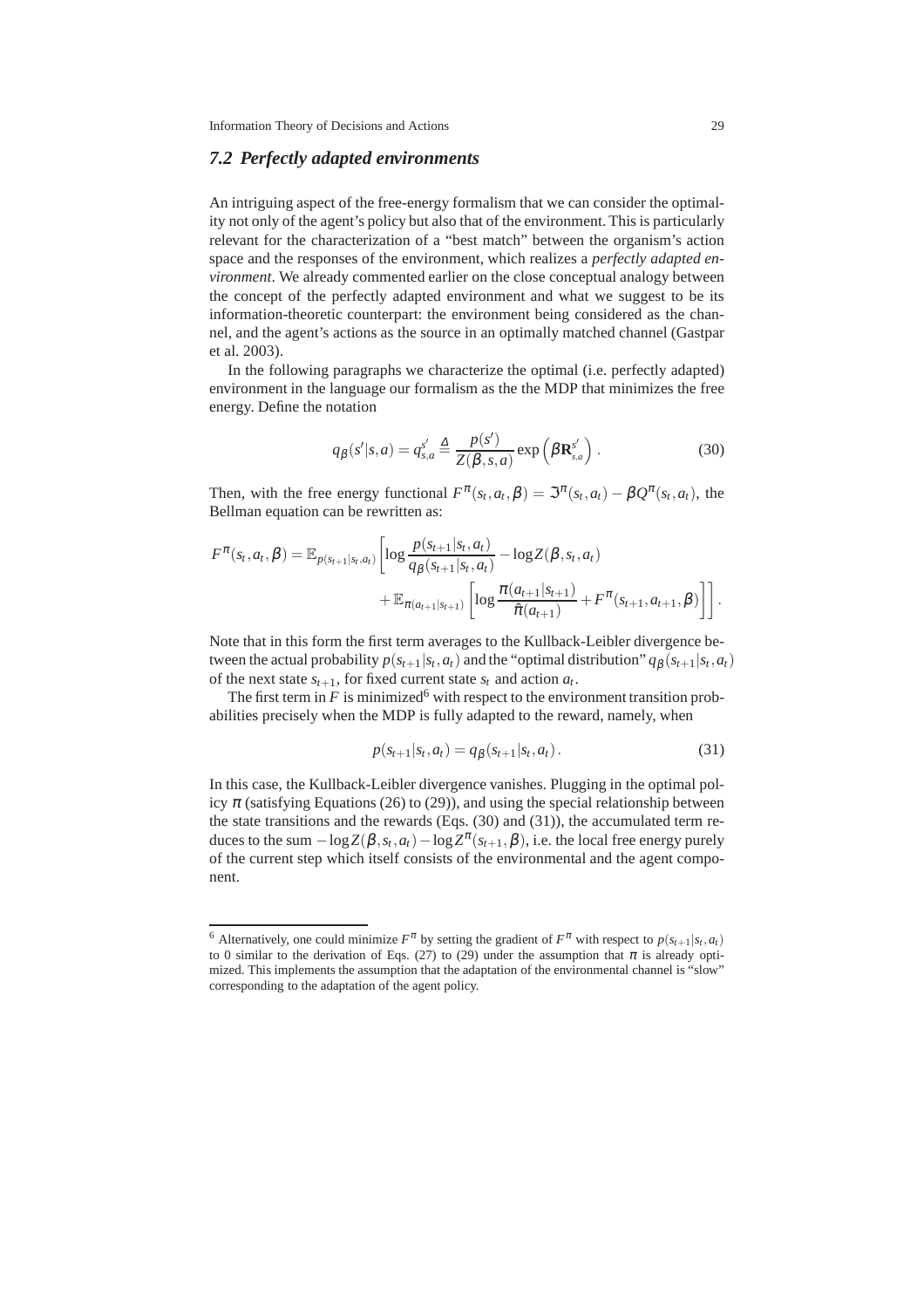In the particular case of perfectly adapted environments, all the future information is indeed valuable. In other words, minimizing the statistical surprise or maximizing the predictive information is equivalent to maximizing the reward. This can be interpreted as a generalization of the classical Kelly gambling scenario (Kelly 1956). Note that this is not the case for general reward structures  $\mathbf{R}^{s'}$ *s*,*a* . In view of the hypothesized central role of information for biological systems, it will be of significant interest for future research to establish to which extent the environments of living organisms are indeed perfectly adapted.

## **8 Experiments and Discussion**

## *8.1 Information-Value Trade-Off in a Maze*

The recursion developed in Sec. 7.1 can be applied to various scenarios, of which we study one specific, but instructive case. We consider a simple maze (inset of Fig. 1) where an agent starts out at the bright spot in the lower left corner of the grid world and needs to reach the target in the right upper corner, marked by the red dot. The task is modeled through a usual Reinforcement Learning reward, by giving each step a "reward" (i.e. a penalty) of  $-1$  until the target is reached. The target cell is an absorbing state, and once the agent reaches it, any subsequent step receives a 0 reward, realizing an episodic task in the non-episodic framework of the Bellman-recursion from Sec. 6.



**Fig. 1** Trade-off curve between value-to-go and information-to-go. This is in full analogy to the rate-distortion plots, if we consider (negative) distortion replaced by value-to-go and rate by information-to-go.

Figure 1 shows how as one permits increasing amounts of information-to-go, the future expected cumulated reward achieved also increases (it is the negative value of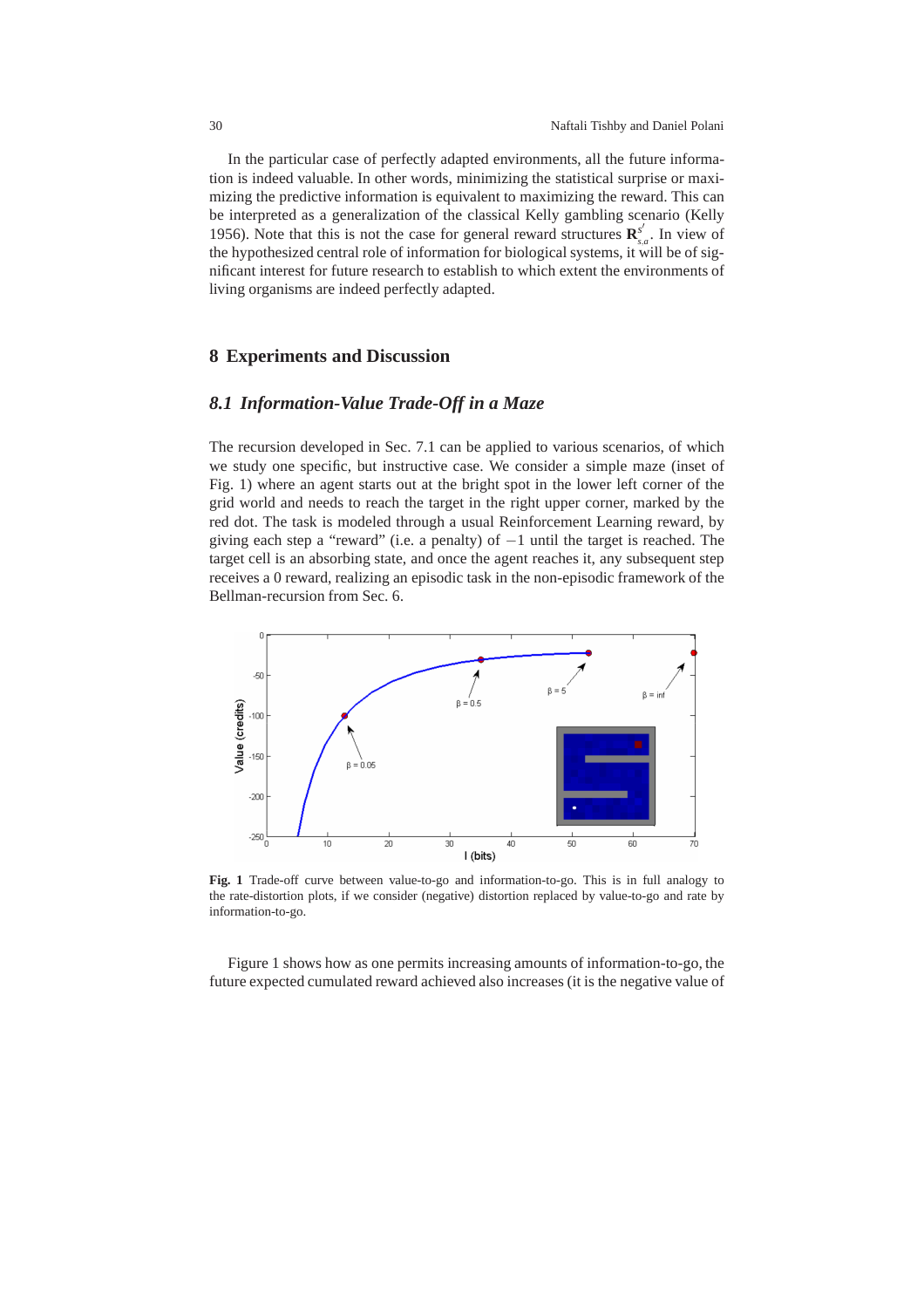the length of the route  $-$  i.e. as one is ready to invest more information bandwidth, one can shorten the route). Note that when  $\beta$  vanishes, this attempts to save on information-to-go while being indifferent to the achievement of a high value-to-go. As opposed to that, letting  $\beta \rightarrow \infty$  aims for a policy that is indeed optimal in its value-to-go.

Now, in the case of  $\beta \rightarrow \infty$ , similar to (Polani et al. 2006), the informational Bellman recursion will find a policy which is optimal for the Reinforcement Learning task. However, unlike the conventional policy or value iteration algorithms, the algorithm will not be "satisfied" with a value-optimal solution, but select a policy among the optimal policies which at the same time minimizes the information-to-go.

## *8.2 Soft vs. Sharp Policies*



**Fig. 2** Policies resulting from the trade-off between value-to-go and information-to-go

Figure 2 shows actual policies resulting for various values of  $\beta$ . For small  $\beta$ , the policy is almost a random walk. Such a walk will ultimately end up in the (absorbing) goal state, at little informational cost, but at quite negative reward values, since it takes a long time to find the goal.

As one increases  $\beta$  and thus increases the available information capacity, sharper, more refined and accurate policies emerge. Note that, in general, the policies we obtain by the informational trade-off algorithm from Secs. 6 and 7 will be soft policies for finite  $\beta$  and an agent following them will produce state trajectories which increasingly expand and branch out over time which will typically reduce the future expected cumulated reward. This may allow additional scenarios to those mentioned in Footnote 1 (Sec. 4.2) to exhibit converging rewards without having to use the usual discount factor, as long as  $\beta$  is finite. In these cases, if the cumulated rewards diverge for  $\beta \rightarrow \infty$  (zero temperature, i.e. optimal policy), this would only constitute a "pathological" boundary case.

Under the PAC-Bayes perspective (McAllester 1999), our free energy is composed of the cumulated Kullback-Leibler distances between posterior and prior distribution of  $S_{t+1}$  and  $A_{t+1}$  (see Eqs. (21) and (22)). This gives rise to another interesting interpretation of the soft policies obtained by the above formalism: namely, the policies minimizing the respective Kullback-Leibler expressions in these equations provide a bound on the variation of the accumulated reward over different episodes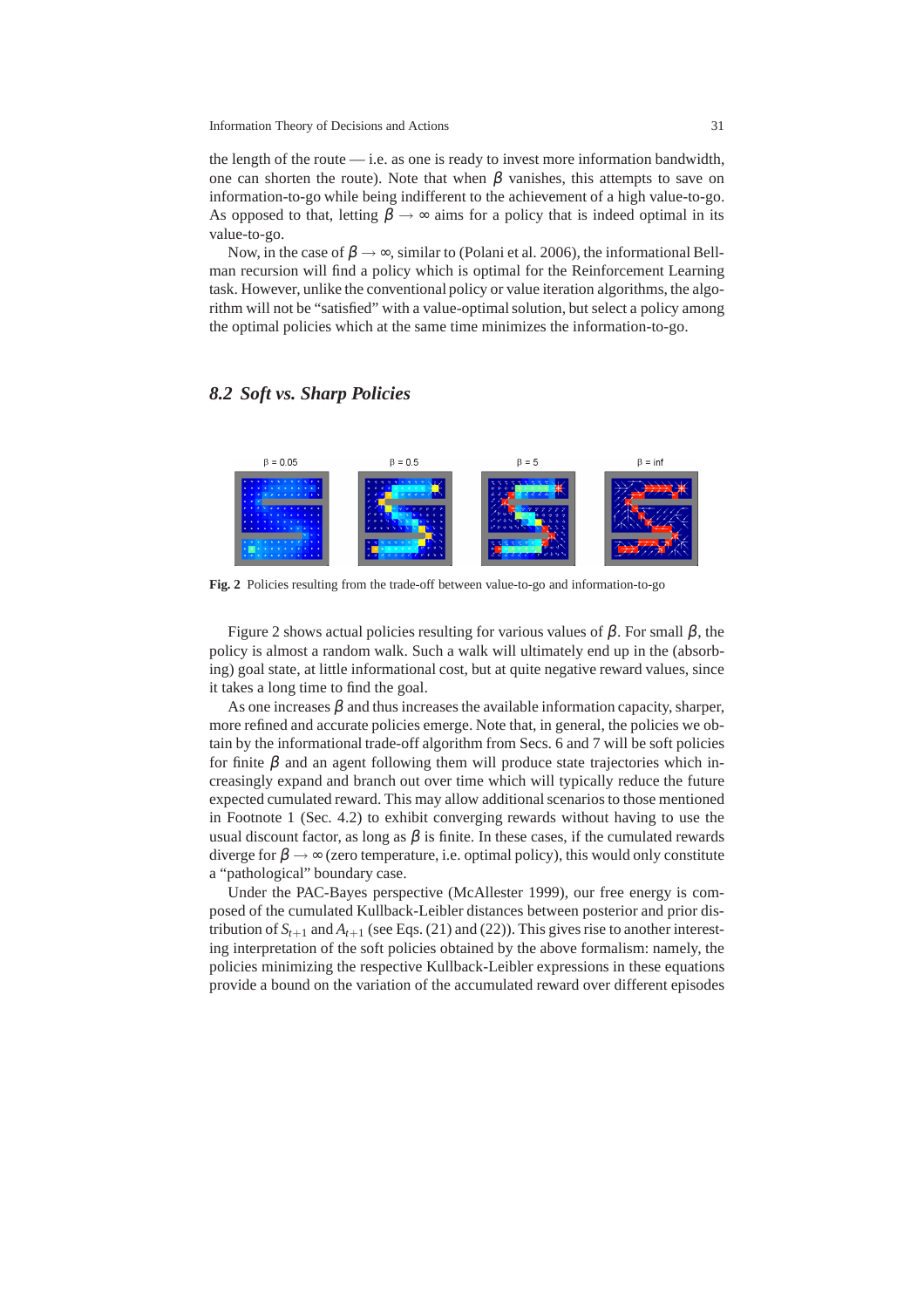of the agent's run; in fact, those policies provide *stable* results in the sense that the bound on variations from run to run is the tightest (Rubin et al. 2010).

The soft policies we obtained above are similar to the "softened paths" suggested in (Saerens et al. 2009), derived from entropic quantities used as regularization term for the Reinforcement Learning task. In the present paper, however, as in (Polani et al. 2006), we use Shannon information not just as a regularization quantity, but with a specific interpretation as an information processing cost: the minimal informational cost of the decision process that the agent (or, in the present paper, the agent-environment) system has to undergo in order to achieve a particular reward.

In the light of this interpretation, the study of information has immediate repercussions for the biological picture of information processing, i.e. the "information metabolism" of organisms. If one adopts the view that organisms tend to implement an information parsimony principle (Laughlin 2001; Polani 2009), then this implies that biological systems will exhibit a tendency to achieve a given level of performance at the lowest informational cost possible (or perform as well as possible under a given informational bandwidth). In our formalism, this would correspond to operating close to the optimal reward/information (strictly spoken, decision complexity) trade-off curve, always assuming that a suitable reward function can be formulated (Taylor et al. 2007; Bialek et al. 2007).

In the present paper, we demonstrated how the trade-off curve between value-togo and information-to-go can be computed for the agent-environment system over whole sequence histories using a Bellman-type recursive backup rule. In the future, we will apply these techniques introduced here to other variants of the problem. One is the calculation of the decision complexity (i.e. the relevant information) only, the minimal amount of information that needs to acquired and processed by the agent itself, but not by the environment, to achieve a certain reward. In (Polani et al. 2006), the relevant information was computed only for a single-step action sequence. With the Information-Bellman backup rule introduced here, we will be able in the future to generalize the relevant information calculation to multi-step action sequences. To quantify parsimonious information acquisition in the multi-step case, we will use Massey's concept of *directed information* (Massey 1990).

At this point, some comments are in place concerning the Markovicity of the world state in our models. The Markovicity condition seems, at first sight, a comparatively strong assumption which might seem limit the applicability of the formalism for modeling the subjective knowledge of an organism or agent. However, note that, while we compute various quantities from a "eagle's eye perspective" under knowledge of the full state, in the model the agent itself is not assumed to have full access to the state. Rather, the information bandwidth but not its precise form is constrained in the present paper. Finally, using the full formalism from Eq. (11), more complex structural constraints on the information acquisition can easily be incorporated in the form of sensors.

Let us here emphasize another final point: the presented perception-action cycle formalism implements an information-theoretic analogy for the classical treatment of optimal control problems. However, as we propose to consider information not merely as an auxiliary quantity, but in fact as a "first class" quantity in its own right,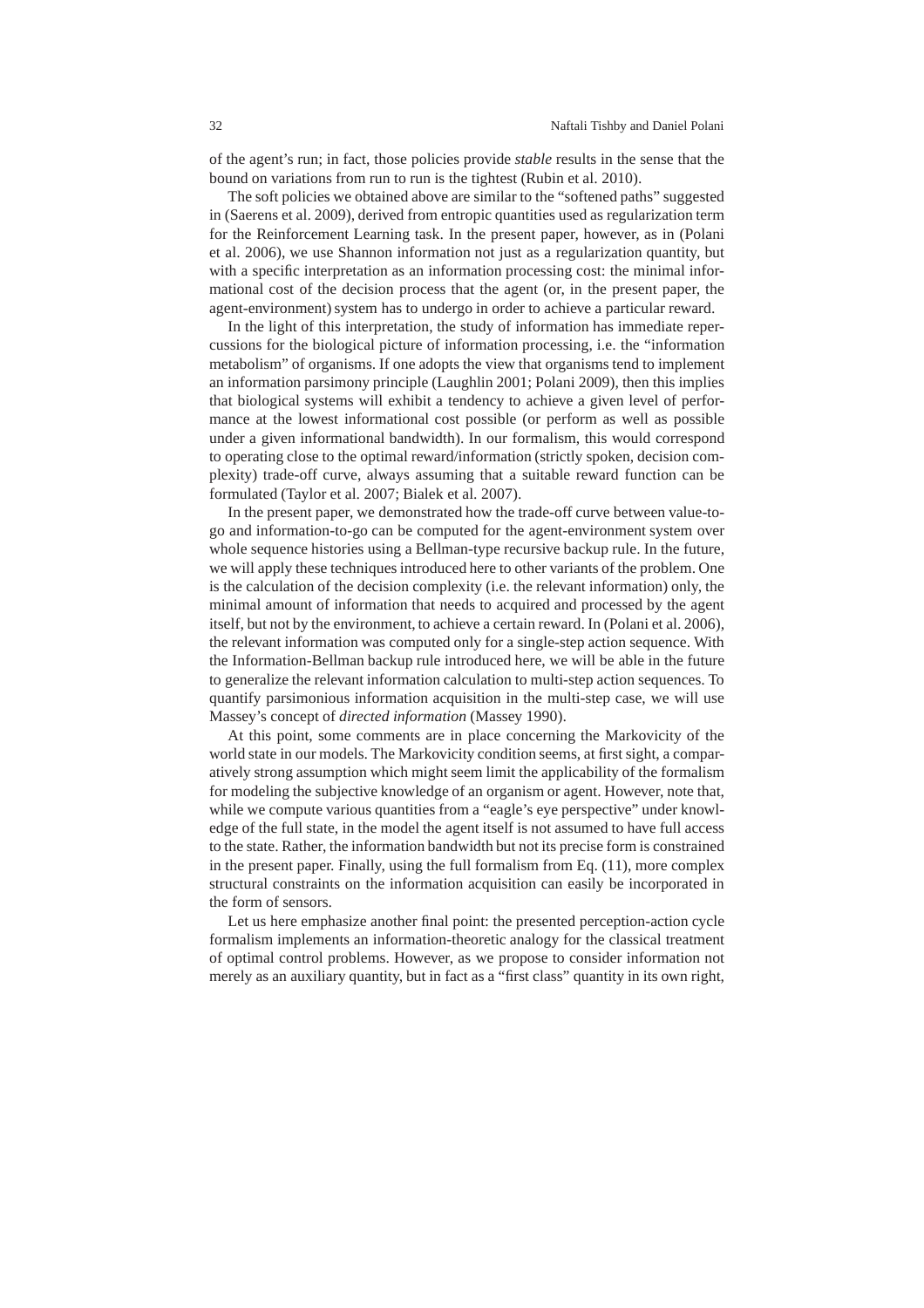the present treatment aims to go beyond just an equivalent restatement of stochastic optimal control: rather, to provide a conceptually enriched framework, in which the informational view gives rise to a refined set of notions, insights, tools, and, ultimately, research questions.

## **9 Conclusions**

In the paper, we have treated the reward-driven decision process in the perceptionaction cycle of an agent in a consistently information-theoretic framework. This was motivated by increasing biological evidence for the importance of (Shannon) information as resource and by the universality that the language of information is able to provide.

We consider a particular incarnation of this problem, namely an agent situated in an MDP defining a concrete task; this task is encoded as a cumulated reward which the agent needs to maximize. The information-theoretic view transforms this problem into a trade-off between the reward achieved at a given informational cost. This extends classic rate-distortion theory into the context of a full-fledged perceptionaction cycle. At the same time, the methodology gives a precise quantitative meaning to J.M. Fuster's above quoted intuition about the perception-action cycle being the "circular flow of information between an organism and its environment".

The paper shows that not only it is possible and natural to reframe the treatment of perception-action cycles in this way, but that MDP formalisms such as the Bellman recursion can be readily extended to provide a unified Blahut-Arimoto/Value Iteration hybrid that computes the quantities of interest. In the current paper, we illustrated this idea in a simple setting. More comprehensive settings which are of significant interest for both biology as well as for artificial intelligence can be readily incorporated due to the flexibility of the formalism and will be treated in future work.

We hypothesize that the ability to trade off the value and the informational cost of whole behaviours lies at the core of any understanding of organismic behaviours. The hypothesis is that organisms attempt to realize valuable behaviours at the lowest possible informational cost, and that they will seek slightly suboptimal solutions if these solutions can be afforded at a significantly lower informational cost. Thus, the informational treatment of the perception-action cycle promises to open a quantitative and predictive path to understand the structure of behaviours and information processing in living organisms. At the same time it can provide a systematic handle on how to develop AI systems according to principles which are both biologically plausible and relevant.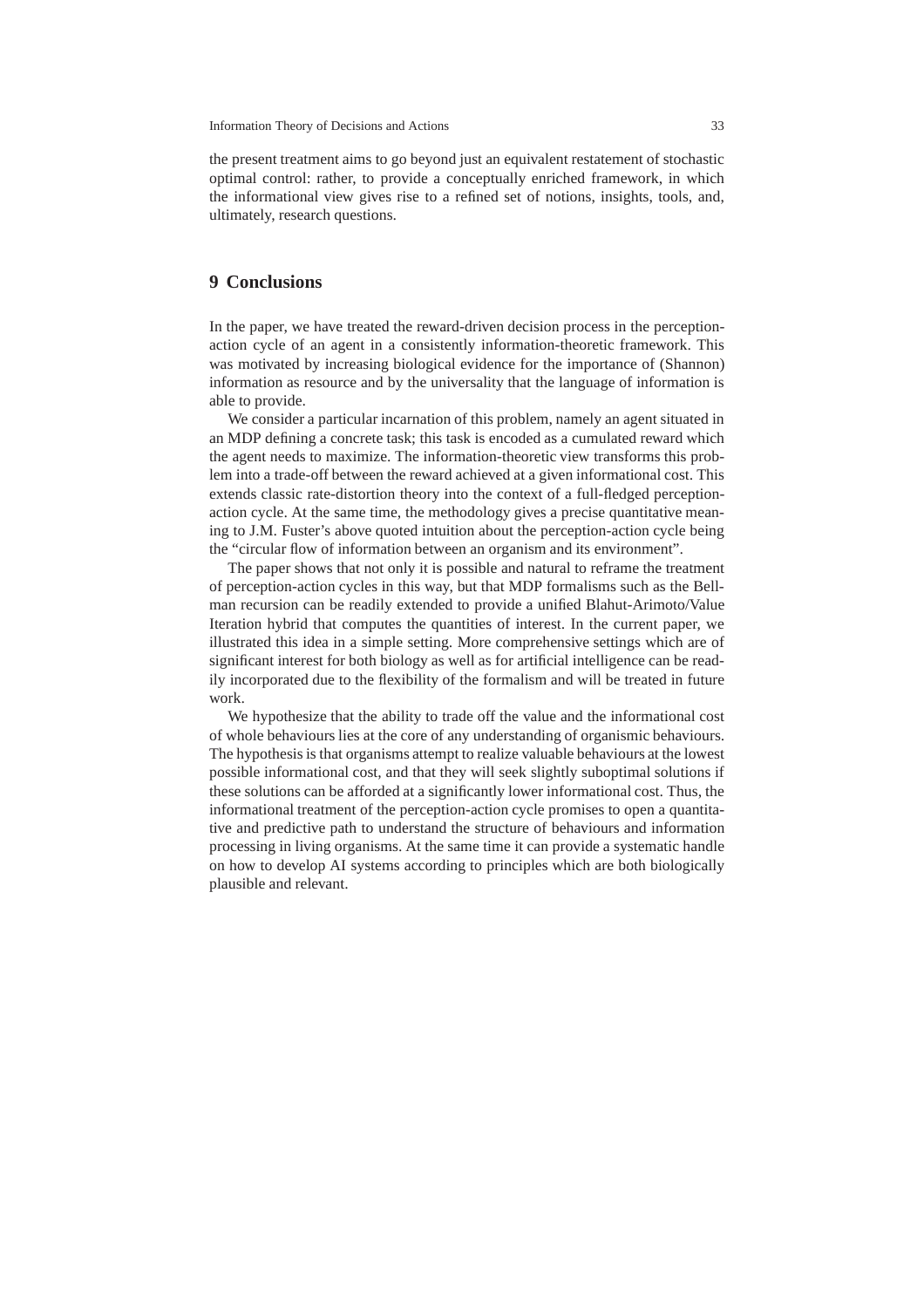## **Acknowledgement**

The authors would like to thank Jonathan Rubin for carrying out the simulations and the preparation of the corresponding diagrams.

## **References**

Ashby, W. R., (1956). *An Introduction to Cybernetics*. Chapman & Hall Ltd.

- Ay, N., Bertschinger, N., Der, R., Güttler, F., and Olbrich, E., (2008). Predictive Information and Explorative Behavior of Autonomous Robots. *European Journal of Physics B*, 63:329–339.
- Ay, N., and Polani, D., (2008). Information Flows in Causal Networks. *Advances in Complex Systems*, 11(1):17–41.
- Ay, N., and Wennekers, T., (2003). Dynamical Properties of Strongly Interacting Markov Chains. *Neural Networks*, 16(10):1483–1497.
- Berger, T., (2003). Living Information Theory The 2002 Shannon Lecture. *IEEE Information Theory Society Newsletter*, 53(1):1,6–19.
- Bialek, W., de Ruyter van Steveninck, R. R., and Tishby, N., (2007). Efficient representation as a design principle for neural coding and computation. arXiv.org:0712.4381 [q-bio.NC].
- Bialek, W., Nemenman, I., and Tishby, N., (2001). Predictability, complexity and learning. *Neural Computation*, 13:2409–2463.
- Brenner, N., Bialek, W., and de Ruyter van Steveninck, R., (2000). Adaptive rescaling optimizes information transmission. *Neuron*, 26:695–702.
- Cover, T. M., and Thomas, J. A., (1991). *Elements of Information Theory*. New York: Wiley.
- Csiszár, I., and Körner, J., (1986). *Information Theory: Coding Theorems for Discrete Memoryless Systems*. Budapest: Academiai Kiado.
- Der, R., Steinmetz, U., and Pasemann, F., (1999). Homeokinesis A new principle to back up evolution with learning. In Mohammadian, M., editor, *Computational Intelligence for Modelling, Control, and Automation*, vol. 55 of *Concurrent Systems Engineering Series*, 43–47. IOS Press.
- Ellison, C., Mahoney, J., and Crutchfield, J., (2009). Prediction, Retrodiction, and the Amount of Information Stored in the Present. *Journal of Statistical Physics*, 136(6):1005–1034.
- Engel, Y., Mannor, S., and Meir, R., (2003). Bayes meets Bellman: The Gaussian Process Approach to Temporal Difference Learning. In *Proc. of ICML 20*, 154–161.
- Friston, K., (2009). The free-energy principle: a rough guide to the brain? *Trends Cogn. Sci.*, 13(7):293–301.
- Friston, K., Kilner, J., and Harrison, L., (2006). A free energy principle for the brain. *Journal of Physiology-Paris*, 100:70–87.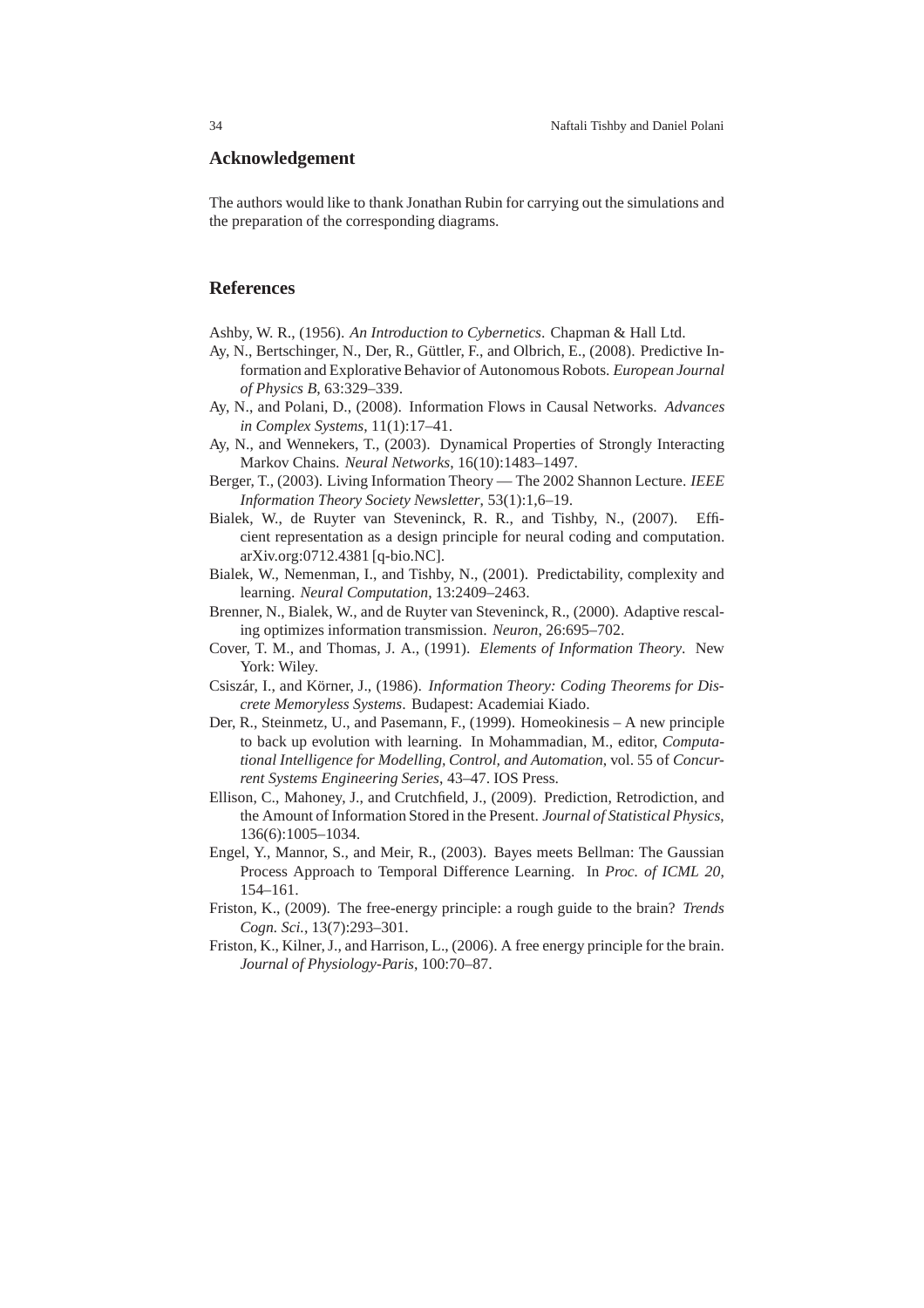- Fry, R. L., (2008). Computation by Neural and Cortical Systems. Presentation at the Workshop at CNS\*2008, Portland, OR: Methods of Information Theory in Computational Neuroscience.
- Fuster, J. M., (2001). The Prefrontal Cortex An Update: Time Is of the Essence. *Neuron*, 30:319–333.
- Fuster, J. M., (2006). The cognit: A network model of cortical representation. *International Journal of Psychophysiology*, 60(2):125–132.
- Gastpar, M., Rimoldi, B., and Vetterli, M., (2003). To Code, or Not to Code: Lossy Source-Channel Communication Revisited. *IEEE Transactions on Information Theory*, 49(5):1147– 1158.
- Globerson, A., Stark, E., Vaadia, E., and Tishby, N., (2009). The Minimum Information principle and its application to neural code analysis. *PNAS*, 106(9):3490– 3495.
- Haken, H., (1983). *Advanced synergetics*. Berlin: Springer-Verlag.
- Howard, R. A., (1966). Information value theory. *IEEE Transactions on Systems Science and Cybernetics*, SSC-2:22–26.
- Jung, T., and Polani, D., (2007). Kernelizing LSPE(λ). In *Proc. 2007 IEEE International Symposium on Approximate Dynamic Programming and Reinforcement Learning, April 1-5, Hawaii*, 338–345.
- Kappen, B., Gomez, V., and Opper, M., (2009). Optimal control as a graphical model inference problem. arXiv:0901.0633v2 [cs.AI].
- Kelly, J. L., (1956). A New Interpretation of Information Rate. *Bell System Technical Journal*, 35:917–926.
- Klyubin, A., Polani, D., and Nehaniv, C., (2007). Representations of Space and Time in the Maximization of Information Flow in the Perception-Action Loop. *Neural Computation*, 19(9):2387–2432.
- Klyubin, A. S., Polani, D., and Nehaniv, C. L., (2004). Organization of the Information Flow in the Perception-Action Loop of Evolved Agents. In *Proceedings of 2004 NASA/DoD Conference on Evolvable Hardware*, 177–180. IEEE Computer Society.
- Klyubin, A. S., Polani, D., and Nehaniv, C. L., (2005a). All Else Being Equal Be Empowered. In *Advances in Artificial Life, European Conference on Artificial Life (ECAL 2005)*, vol. 3630 of *LNAI*, 744–753. Springer.
- Klyubin, A. S., Polani, D., and Nehaniv, C. L., (2005b). Empowerment: A Universal Agent-Centric Measure of Control. In *Proc. IEEE Congress on Evolutionary Computation, 2-5 September 2005, Edinburgh, Scotland (CEC 2005)*, 128– 135. IEEE.
- Klyubin, A. S., Polani, D., and Nehaniv, C. L., (2008). Keep Your Options Open: An Information-Based Driving Principle for Sensorimotor Systems. *PLoS ONE*, 3(12):e4018.

http://dx.doi.org/10.1371/journal.pone.0004018, Dec 2008

- Laughlin, S. B., (2001). Energy as a constraint on the coding and processing of sensory information. *Current Opinion in Neurobiology*, 11:475–480.
- Lizier, J., Prokopenko, M., and Zomaya, A., (2007). Detecting non-trivial computation in complex dynamics. In Almeida e Costa, F., Rocha, L. M., Costa, E.,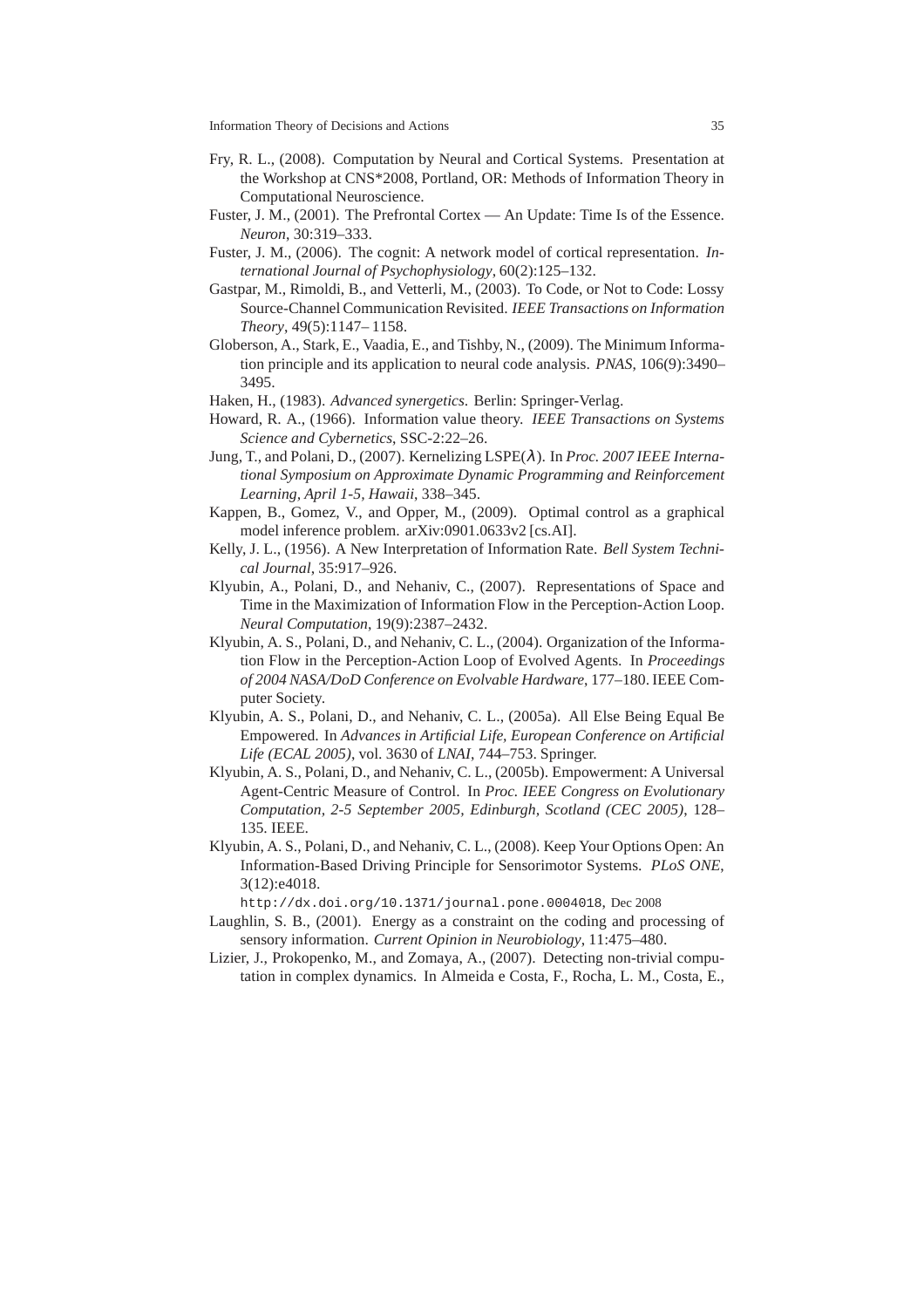Harvey, I., and Coutinho, A., editors, *Advances in Artificial Life (Proc. ECAL 2007, Lisbon)*, vol. 4648 of *LNCS*, 895–904. Berlin: Springer.

- Lungarella, M., and Sporns, O., (2005). Information Self-Structuring: Key Principle for Learning and Development. In *Proceedings of 4th IEEE International Conference on Development and Learning*, 25–30. IEEE.
- Lungarella, M., and Sporns, O., (2006). Mapping Information Flow in Sensorimotor Networks. *PLoS Computational Biology*, 2(10).
- Massey, J., (1990). Causality, feedback and directed information. In *Proc. Int. Symp. Inf. Theory Applic. (ISITA-90)*, 303–305.
- McAllester, D. A., (1999). PAC-Bayesian model averaging. In *Proceedings of the Twelfth Annual Conference on Computational Learning Theory, Santa Cruz, CA*, 164–170. New York: ACM.
- Pearl, J., (2000). *Causality: Models, Reasoning and Inference*. Cambridge, UK: Cambridge University Press.
- Pfeifer, R., and Bongard, J., (2007). *How the Body Shapes the Way We think: A New View of Intelligence*. Bradford Books.
- Polani, D., (2009). Information: Currency of Life?. *HFSP Journal*, 3(5):307–316. http://link.aip.org/link/?HFS/3/307/1, Nov 2009
- Polani, D., Martinetz, T., and Kim, J., (2001). An Information-Theoretic Approach for the Quantification of Relevance. In Kelemen, J., and Sosik, P., editors, *Advances in Artificial Life (Proc. 6th European Conference on Artificial Life)*, vol. 2159 of *LNAI*, 704–713. Springer.
- Polani, D., Nehaniv, C., Martinetz, T., and Kim, J. T., (2006). Relevant Information in Optimized Persistence vs. Progeny Strategies. In (Rocha et al. 2006), 337– 343.
- Prokopenko, M., Gerasimov, V., and Tanev, I., (2006). Evolving Spatiotemporal Coordination in a Modular Robotic System. In Nolfi, S., Baldassarre, G., Calabretta, R., Hallam, J. C. T., Marocco, D., Meyer, J.-A., Miglino, O., and Parisi, D., editors, *From Animals to Animats 9: 9th International Conference on the Simulation of Adaptive Behavior (SAB 2006), Rome, Italy*, vol. 4095 of *Lecture Notes in Computer Science*, 558–569. Berlin, Heidelberg: Springer.
- Rocha, L. M., Bedau, M., Floreano, D., Goldstone, R., Vespignani, A., and Yaeger, L., editors, (2006). *Proc. Artificial Life X*.
- Rubin, J., Shamir, O., and Tishby, N., (2010). A PAC-Bayesian Analysis of Reinforcement Learning. In preparation.
- Saerens, M., Achbany, Y., Fuss, F., and Yen, L., (2009). Randomized Shortest-Path Problems: Two Related Models. *Neural Computation*, 21:2363–2404.
- Seldin, Y., and Tishby, N., (2009). PAC-Bayesian Generalization Bound for Density Estimation with Application to Co-clustering. In *Proc. 12th International Conference on Artificial Intelligence and Statistics (AIStats 2009)*, vol. 5 of *JMLR Workshop and Conference Proceedings*.
- Shalizi, C. R., and Crutchfield, J. P., (2002). Information Bottlenecks, Causal States, and Statistical Relevance Bases: How to Represent Relevant Information in Memoryless Transduction. *Advances in Complex Systems*, 5:1–5.